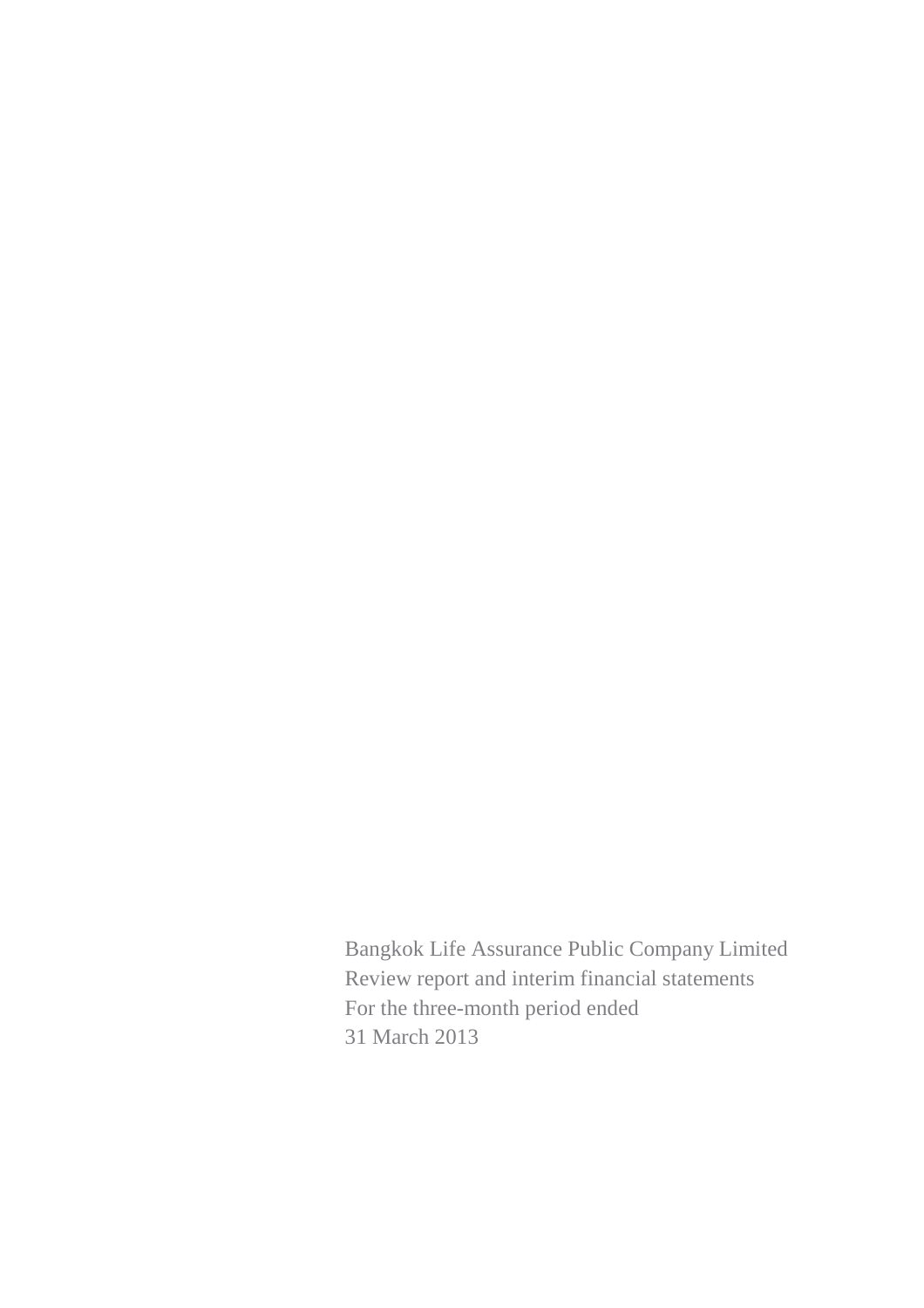### **Independent Auditor's Report on Review of Interim Financial Information**

To the shareholders of Bangkok Life Assurance Public Company Limited

I have reviewed the accompanying statement of financial position of Bangkok Life Assurance Public Company Limited as at 31 March 2013, and the statements of income, comprehensive income, changes in owners' equity, and cash flows for the three-month period then ended, as well as the condensed notes to the financial statements. Management is responsible for the preparation and presentation of this interim financial information in accordance with Thai Accounting Standard 34: Interim Financial Reporting. My responsibility is to express a conclusion on this interim financial information based on my review.

## **Scope of Review**

I conducted my review in accordance with Thai Standard on Review Engagements 2410: Review of Interim Financial Information Performed by the Independent Auditor of the Entity. A review of interim financial information consists of making inquiries, primarily of persons responsible for financial and accounting matters, and applying analytical and other review procedures. A review is substantially less in scope than an audit conducted in accordance with Thai Standards on Auditing and consequently does not enable me to obtain assurance that I would become aware of all significant matters that might be identified in an audit. Accordingly, I do not express an audit opinion.

### **Conclusion**

Based on my review, nothing has come to my attention that causes me to believe that the accompanying interim financial information is not prepared, in all material respects, in accordance with Thai Accounting Standard 34: Interim Financial Reporting.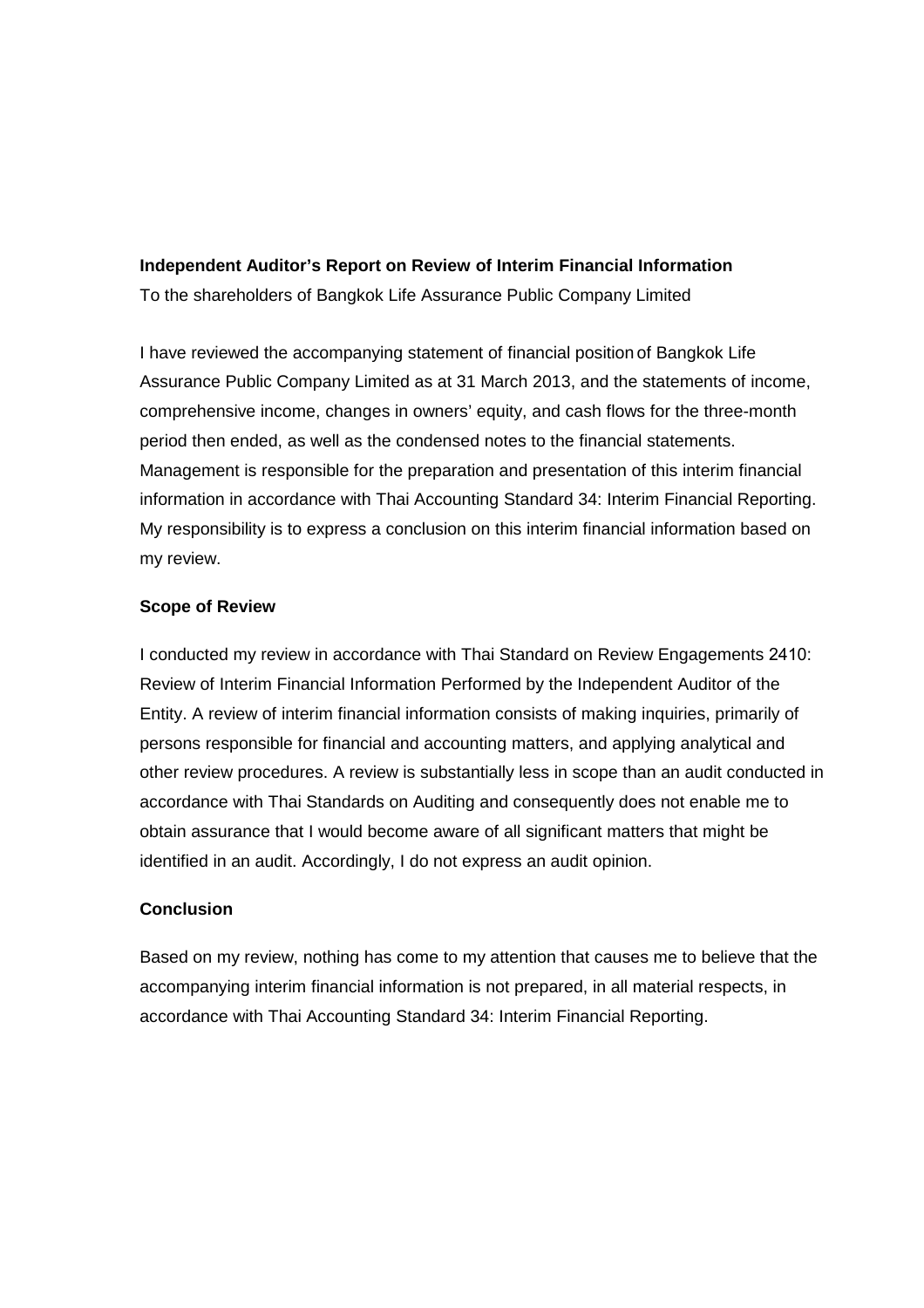### **Emphasis of Matter**

I draw attention to Note 3.1 to the financial statements regarding the first-time adoption of Thai Accounting Standard 12: Income Taxes due to its being effective during the current period. My conclusion is not qualified in respect of this matter.

### **Other Matter**

The statement of financial position of Bangkok Life Assurance Public Company Limited as at 31 December 2012, presented as comparative information, were audited by another auditor in the same firm as mine who expressed an unqualified opinion on those financial statements, under her report dated 22 February 2013. The statements of income, comprehensive income, changes in owners' equity, and cash flows of Bangkok Life Assurance Public Company Limited for the three-month period ended 31 March 2012, presented as comparative information, were also reviewed by the aforementioned auditor who concluded, under her report dated 11 May 2012, that nothing had come to her attention that caused her to believe that the interim financial information was not prepared, in all material respects, in accordance with Thai Accounting Standard 34: Interim Financial Reporting.

Rachada Yongsawadvanich Certified Public Accountant (Thailand) No. 4951

Ernst & Young Office Limited Bangkok: 10 May 2013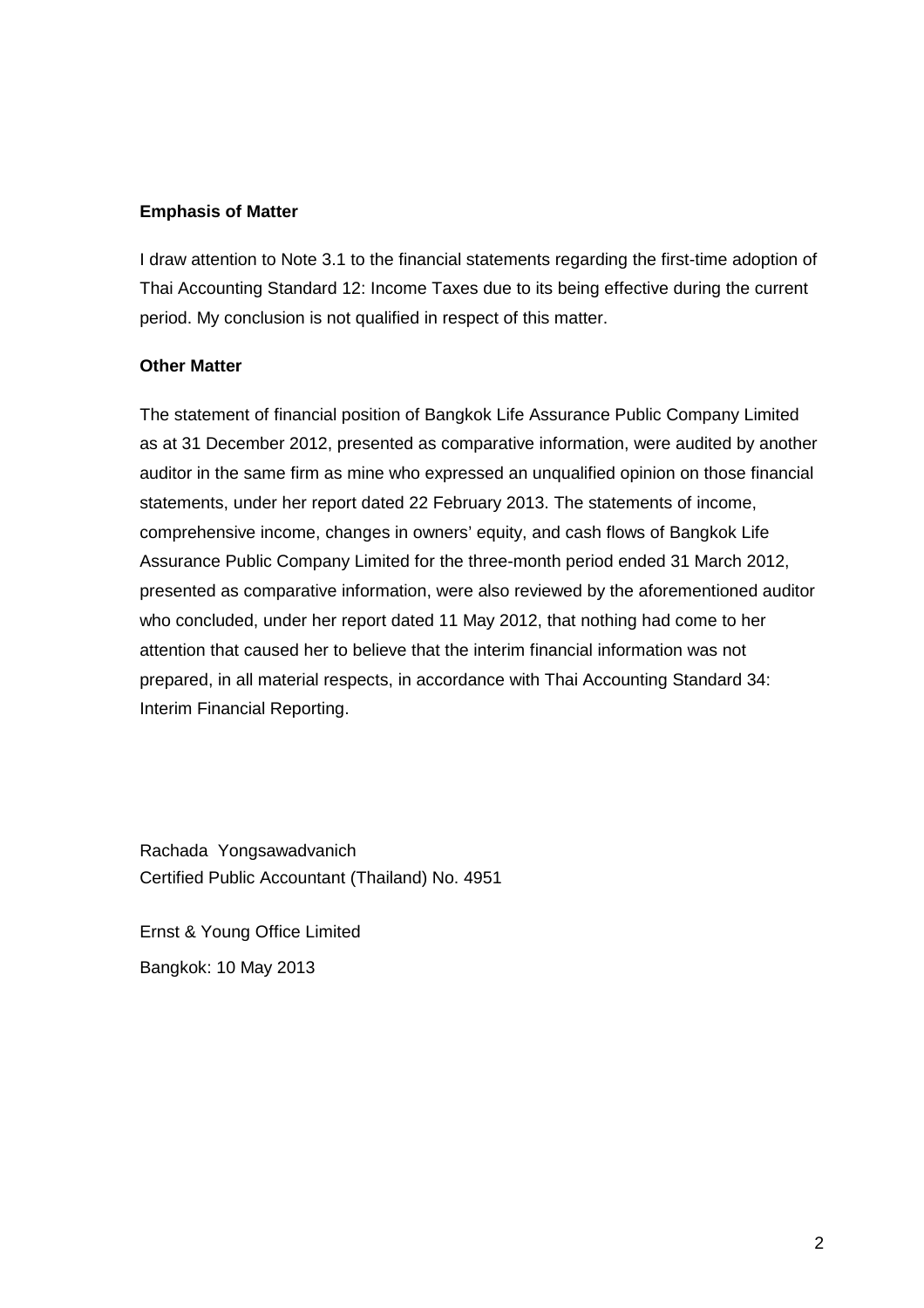### **Statements of financial position**

## **As at 31 March 2013, 31 December 2012 and 1 January 2012**

|                                 |           |                    |                  | (Unit: Baht)    |
|---------------------------------|-----------|--------------------|------------------|-----------------|
|                                 | Note      | 31 March 2013      | 31 December 2012 | 1 January 2012  |
|                                 |           | (Unaudited         | (Audited)        | (Audited)       |
|                                 |           | but reviewed)      | (Restated)       | (Restated)      |
| <b>Assets</b>                   |           |                    |                  |                 |
| Cash and cash equivalents       | 5, 25     | 603,206,305        | 865,845,947      | 2,736,720,476   |
| Accrued investment income - net | 9         | 2,102,256,711      | 1,500,076,847    | 1,375,597,931   |
| Premium receivables             | 6         | 2,954,170,720      | 1,612,729,639    | 2,312,647,445   |
| Reinsurance assets              | 7,25      | 497,741,676        | 510,012,812      | 332,055,036     |
| Investment assets               |           |                    |                  |                 |
| Investments in securities       | 25        |                    |                  |                 |
| Trading investments - net       | 8         | 671,786,271        | 477,236,368      | 299,019,595     |
| Available-for-sale investments  | 8         | 20,055,244,488     | 18,395,331,360   | 13,358,947,452  |
| Held-to-maturity investments    | 8, 26, 27 | 125,836,628,281    | 116,059,781,262  | 89,394,339,476  |
| General investments             | 8         | 46,962,230         | 46,962,230       | 29,587,830      |
| Loans - net                     | 9, 25     | 2,767,866,019      | 2,649,100,421    | 2,113,082,452   |
| Premises and equipment - net    | 10        | 299,377,801        | 304,954,930      | 306,415,271     |
| Intangible assets - net         |           | 14,990,551         | 17,202,032       | 21,390,815      |
| Deferred tax assets             | 11.1      | 1,152,730,382      | 780,101,850      | 340,234,468     |
| Other assets                    | 12        | 168,502,054        | 347,978,903      | 179,608,126     |
| <b>Total assets</b>             |           | 157, 171, 463, 489 | 143,567,314,601  | 112,799,646,373 |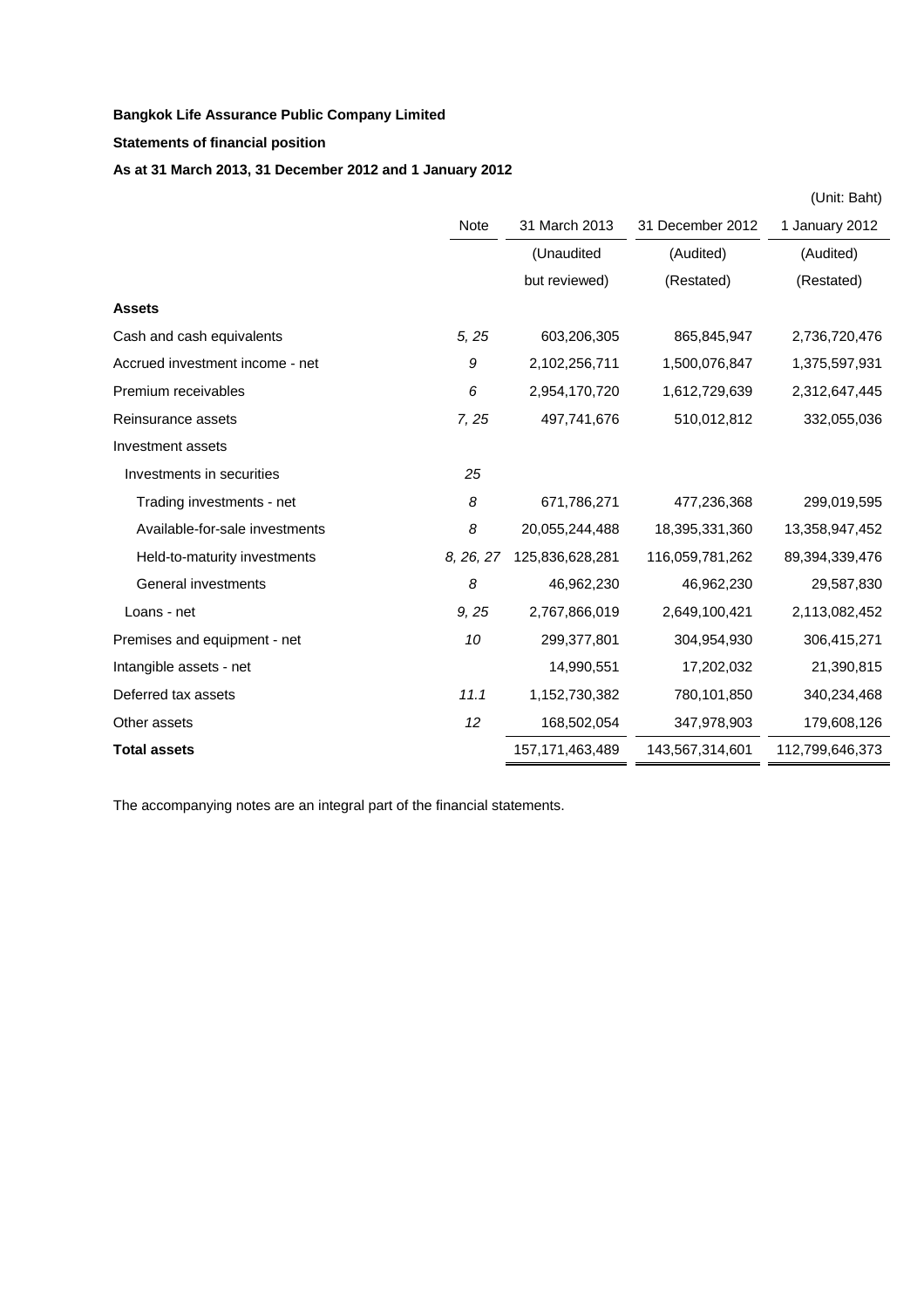### **Statements of financial position (Continued)**

## **As at 31 March 2013, 31 December 2012 and 1 January 2012**

|                                      |        |                    |                    | (Unit: Baht)   |
|--------------------------------------|--------|--------------------|--------------------|----------------|
|                                      | Note   | 31 March 2013      | 31 December 2012   | 1 January 2012 |
|                                      |        | (Unaudited         | (Audited)          | (Audited)      |
|                                      |        | but reviewed)      | (Restated)         | (Restated)     |
| Liabilities and owners' equity       |        |                    |                    |                |
| <b>Liabilities</b>                   |        |                    |                    |                |
| Income tax payable                   |        | 1,123,414,054      | 581,526,761        | 738,563,265    |
| Amounts due to reinsurers            | 13, 25 | 504,174,104        | 400,098,875        | 266,778,378    |
| Insurance contract liabilities       |        |                    |                    |                |
| Life policy reserves                 | 14     | 121, 162, 255, 382 | 111,259,206,400    | 88,386,403,850 |
| Unpaid policy benefits               | 15     | 98,702,645         | 88,460,596         | 82,588,130     |
| Loss reserves and outstanding claims | 16, 25 | 320,032,674        | 340,909,580        | 333,830,276    |
| Premium reserves                     | 17     | 1,094,158,892      | 1,078,120,949      | 1,085,196,967  |
| Other insurance liabilities          |        | 7,426,032,161      | 7,279,716,866      | 6,852,174,216  |
| Employee benefit payables            | 18     | 207,999,822        | 266,958,660        | 233,793,703    |
| Deferred tax liabilities             | 11.1   | 1,634,691,105      | 1,288,404,931      | 494,917,951    |
| <b>Other liabilities</b>             | 19, 25 | 1,780,581,387      | 1,519,141,914      | 1,048,861,404  |
| <b>Total liabilities</b>             |        | 135,352,042,226    | 124, 102, 545, 532 | 99,523,108,140 |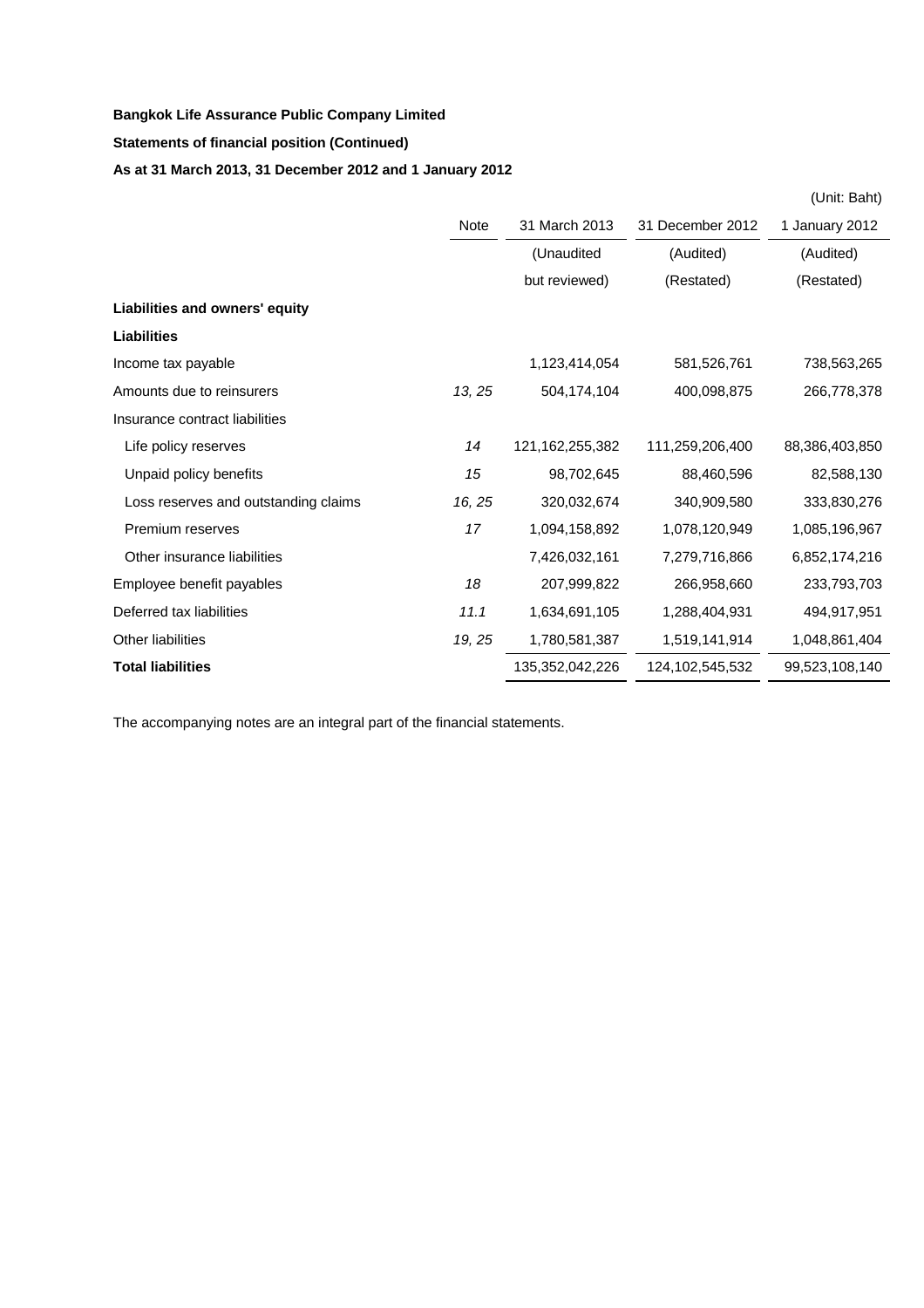### **Statements of financial position (Continued)**

## **As at 31 March 2013, 31 December 2012 and 1 January 2012**

|                                                             |        |                    |                  | (Unit: Baht)    |
|-------------------------------------------------------------|--------|--------------------|------------------|-----------------|
|                                                             | Note   | 31 March 2013      | 31 December 2012 | 1 January 2012  |
|                                                             |        | (Unaudited         | (Audited)        | (Audited)       |
|                                                             |        | but reviewed)      | (Restated)       | (Restated)      |
| <b>Owners' equity</b>                                       |        |                    |                  |                 |
| Share capital                                               |        |                    |                  |                 |
| Registered                                                  |        |                    |                  |                 |
| 1,220,000,000 ordinary shares of Baht 1 each                |        | 1,220,000,000      | 1,220,000,000    | 1,220,000,000   |
| Issued and fully paid-up                                    |        |                    |                  |                 |
| 1,207,399,800 ordinary shares of Baht 1 each                | 20     | 1,207,399,800      | 1,204,771,855    | 1,200,000,000   |
| (31 December 2012: 1,204,771,855 ordinary shares            |        |                    |                  |                 |
| of Baht 1 each, 1 January 2012: 1, 200, 000, 000            |        |                    |                  |                 |
| ordinary shares of Baht 1 each)                             |        |                    |                  |                 |
| Premium on share capital                                    | 20     | 2,792,318,768      | 2,759,469,456    | 2,699,821,268   |
| Capital reserve on share-based payments                     | 20, 21 | 37,753,588         | 28,315,191       |                 |
| Subscriptions received in advance from exercise of          |        |                    |                  |                 |
| warrants                                                    | 21     | 45,920,250         | 35,477,257       |                 |
| Retained earnings                                           |        |                    |                  |                 |
| Appropriated                                                |        |                    |                  |                 |
| Statutory reserve                                           |        | 122,000,000        | 122,000,000      | 122,000,000     |
| General reserve                                             |        | 400,000,000        | 400,000,000      | 400,000,000     |
| Unappropriated                                              |        | 10,683,305,977     | 9,761,362,477    | 6,872,550,441   |
| Other component of owners' equity                           |        |                    |                  |                 |
| Revaluation surplus on available-for-sale investments - net |        |                    |                  |                 |
| of relevant income taxes                                    |        | 6,530,722,880      | 5, 153, 372, 833 | 1,982,166,524   |
| <b>Total owners' equity</b>                                 |        | 21,819,421,263     | 19,464,769,069   | 13,276,538,233  |
| Total liabilities and owners' equity                        |        | 157, 171, 463, 489 | 143,567,314,601  | 112,799,646,373 |

The accompanying notes are an integral part of the financial statements.

**Directors** 

........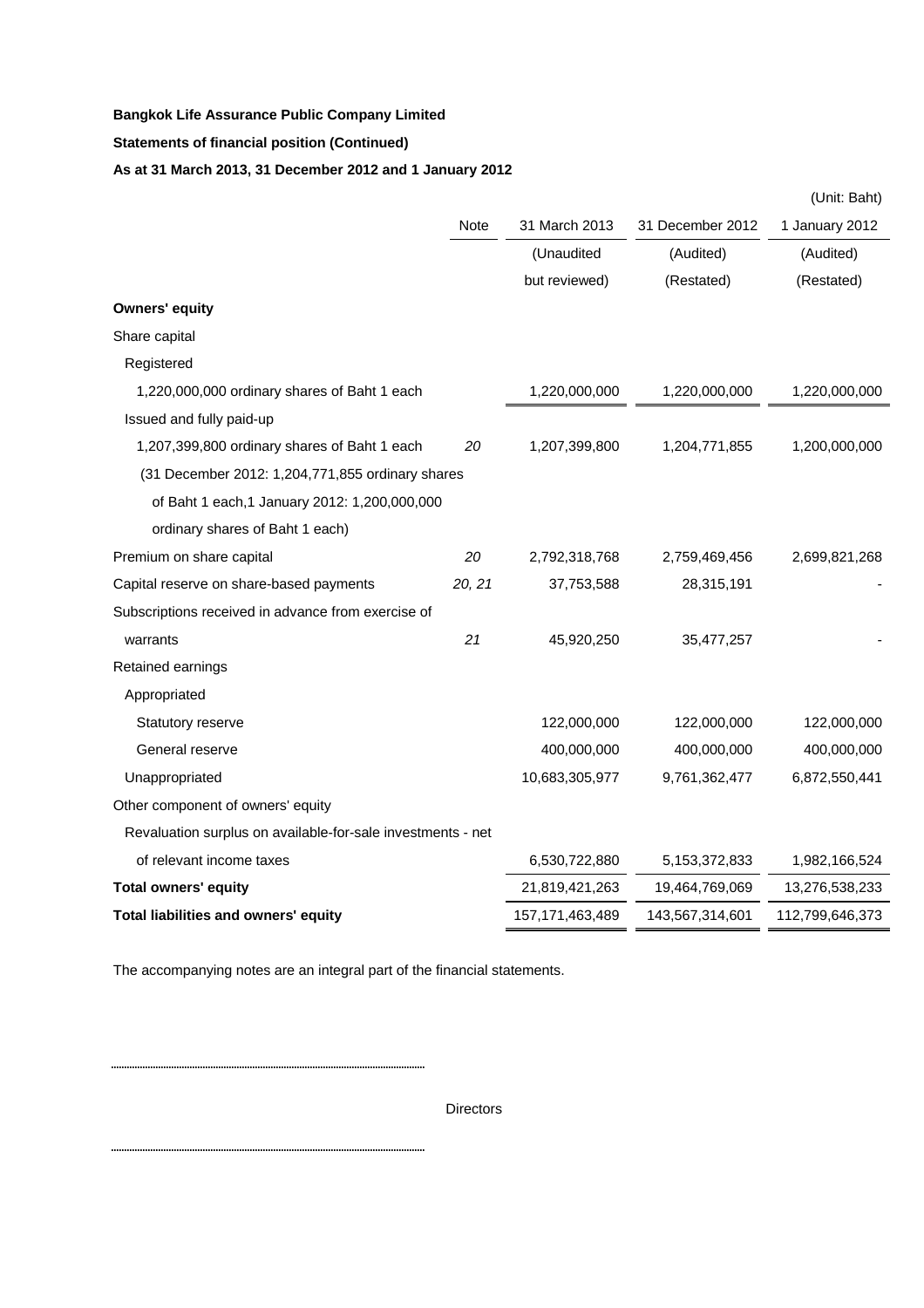#### **Statements of income**

#### **For the three-month periods ended 31 March 2013 and 2012**

|                                                    |        |                | (Unit: Baht)   |
|----------------------------------------------------|--------|----------------|----------------|
|                                                    | Note   | 2013           | 2012           |
|                                                    |        |                | (Restated)     |
| Revenue                                            |        |                |                |
| Net premium written                                | 22, 25 | 12,978,197,832 | 8,802,999,946  |
| Net investment income                              |        | 1,675,099,085  | 1,335,277,659  |
| <b>Total income</b>                                |        | 14,653,296,917 | 10,138,277,605 |
| <b>Expenses</b>                                    |        |                |                |
| Underwriting                                       |        |                |                |
| Life policy reserves increased from prior period   | 22     | 9,903,048,982  | 5,755,111,004  |
| Benefit payments under life policies and           |        |                |                |
| benefit adjustment expenses                        | 22     | 2,038,765,922  | 1,660,912,410  |
| Claims and losses adjustment expenses              | 22, 25 | 329,531,587    | 352,168,222    |
| Commissions and brokerages expenses                | 22, 25 | 878,276,031    | 761,898,997    |
| Sales promotional expenses                         | 22     | 111,854,119    | 162,463,700    |
| Other underwriting expenses                        | 22, 25 | 6,883,631      | 5,684,241      |
| Operating expenses                                 | 23     | 425,659,377    | 319,154,194    |
| <b>Total underwriting expenses</b>                 |        | 13,694,019,649 | 9,017,392,768  |
| <b>Profits from underwriting</b>                   |        | 959,277,268    | 1,120,884,837  |
| Gains on investments                               | 8.5    | 227,484,972    | 184,765,835    |
| Fair value gains (losses)                          | 24     | (48, 979, 235) | 302,783        |
| Other income                                       |        | 6,889,606      | 2,614,474      |
| <b>Profits from operations</b>                     |        | 1,144,672,611  | 1,308,567,929  |
| Contribution to the Office of Insurance Commission |        | 26,574,501     | 15,629,450     |
| Contribution to the Life Insurance Fund            |        | 13,224,342     | 8,992,973      |
| Profits before income tax expenses                 |        | 1,104,873,768  | 1,283,945,506  |
| Income tax expenses                                | 11.2   | 182,930,268    | 271,982,161    |
| Profits for the periods                            |        | 921,943,500    | 1,011,963,345  |
| Earnings per share                                 | 28     |                |                |
| Basic earnings per share                           |        |                |                |
| Profits for the periods                            |        | 0.764          | 0.843          |
| Diluted earnings per share                         |        |                |                |
| Profits for the periods                            |        | 0.760          | 0.837          |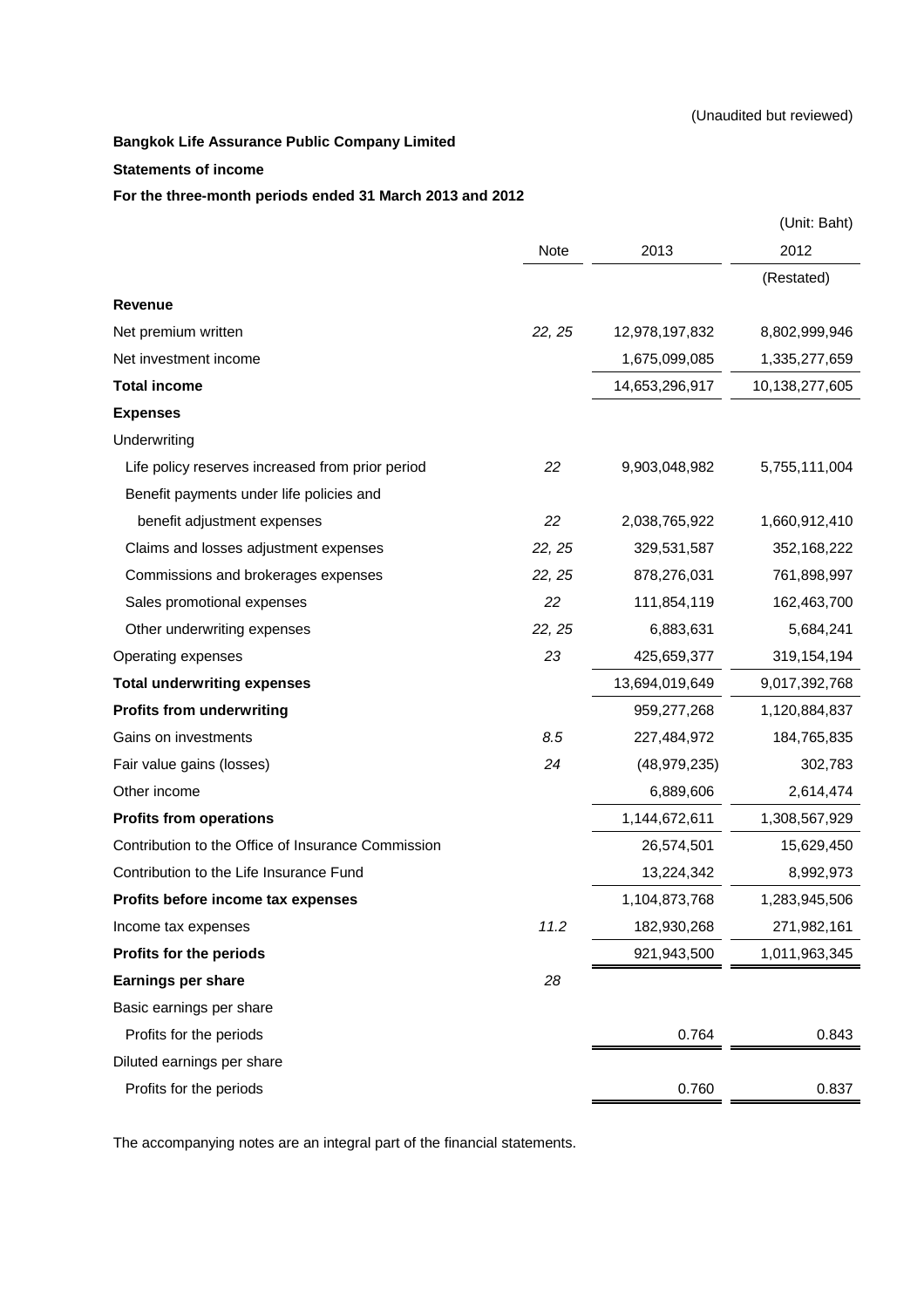### **Statements of comprehensive income**

#### **For the three-month periods ended 31 March 2013 and 2012**

|                                                        |                 | (Unit: Baht)    |
|--------------------------------------------------------|-----------------|-----------------|
|                                                        | 2013            | 2012            |
|                                                        |                 | (Restated)      |
|                                                        |                 |                 |
| Profits for the periods                                | 921,943,500     | 1,011,963,345   |
| Other comprehensive income                             |                 |                 |
| Gains on revaluation of available-for-sale investments | 1,721,687,559   | 785,134,084     |
| Less: Income taxes effect on gains on revaluation      |                 |                 |
| of available-for-sale investments                      | (344, 337, 512) | (157, 026, 817) |
| Other comprehensive income for the periods - net       |                 |                 |
| of relevant income taxes                               | 1,377,350,047   | 628,107,267     |
| Total comprehensive income for the periods             | 2,299,293,547   | 1,640,070,612   |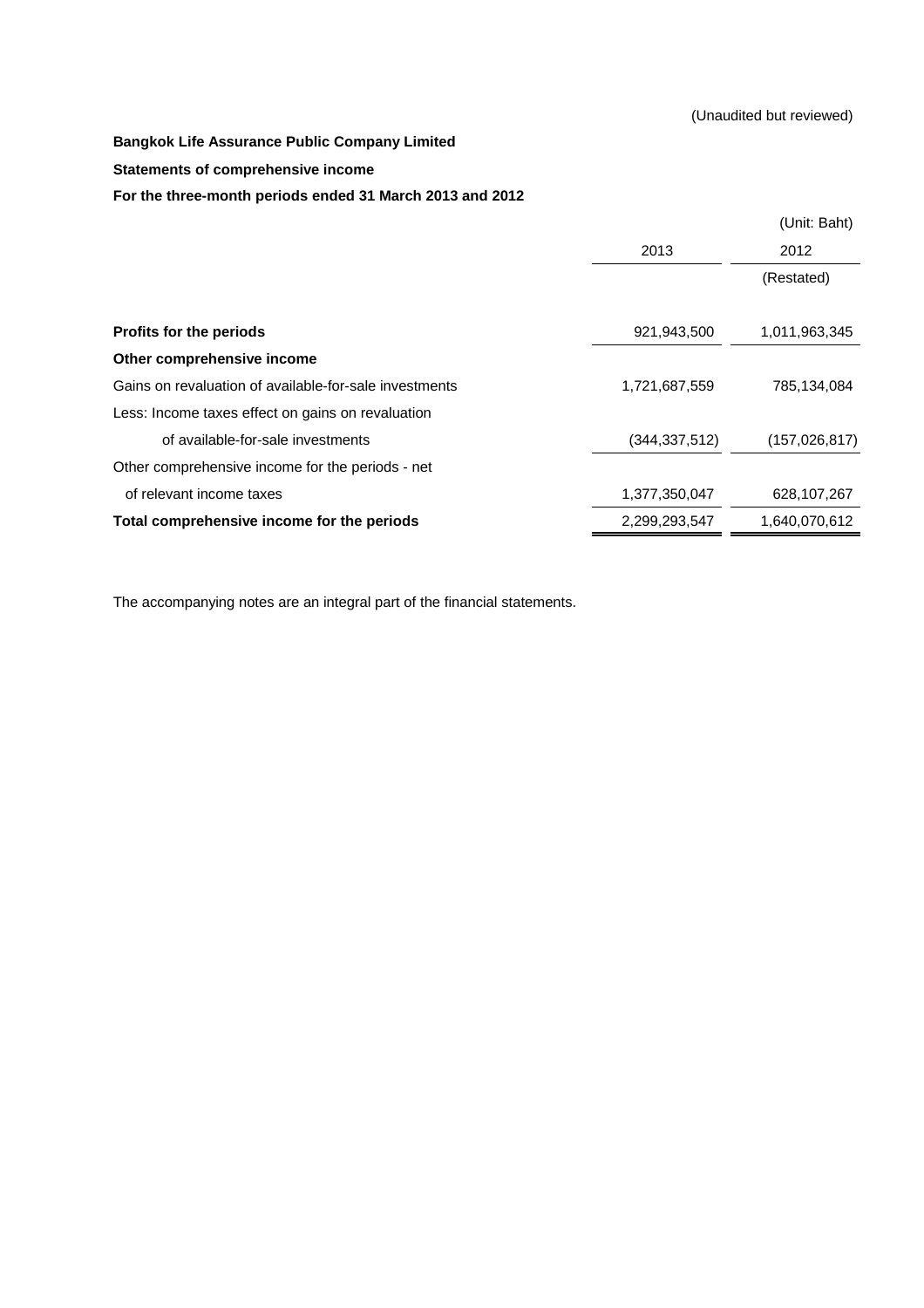#### **Statements of cash flows**

#### **For the three-month periods ended 31 March 2013 and 2012**

|                                                         |                     | (Unit: Baht)     |
|---------------------------------------------------------|---------------------|------------------|
|                                                         | 2013                | 2012             |
| Cash flows from operating activities                    |                     |                  |
| Net premium written                                     | 12,068,514,949      | 8,795,542,422    |
| Interest income                                         | 1,002,268,467       | 893,758,882      |
| Dividend income                                         | 70,650,754          | 221,690,620      |
| Other investment income                                 | 251,202,100         | 199,336,531      |
| Other income                                            | 6,930,700           | 2,649,954        |
| Benefit payments under life policies during the periods | (2, 159, 510, 086)  | (1,956,865,454)  |
| Dividends to policyholders                              | (24,041,000)        | (16, 879, 900)   |
| Commissions and brokerages                              | (807, 982, 318)     | (705, 896, 754)  |
| Other underwriting expenses                             | (77, 277, 077)      | (55, 571, 018)   |
| Operating expenses                                      | (464, 613, 618)     | (183, 967, 419)  |
| Other expenses                                          | (29, 878, 230)      | (24, 622, 423)   |
| Corporate income taxes                                  | (11, 722, 845)      | (10, 401, 543)   |
| Net cash provided by operating activities               | 9,824,541,796       | 7,158,773,898    |
| Cash flows from investing activities                    |                     |                  |
| Cash flows from                                         |                     |                  |
| Investments in securities                               | 13,988,996,468      | 26,184,315,430   |
| Loans                                                   | 133,748,212         | 107,678,193      |
| Deposits at financial institutions                      | 4,970,000,000       | 250,000,000      |
| Premises and equipment                                  | 14,559              | 36,550           |
| Cash from investing activities                          | 19,092,759,239      | 26,542,030,173   |
| Cash flows used in                                      |                     |                  |
| Investments in securities                               | (23, 845, 395, 006) | (36,682,371,885) |
| Loans                                                   | (218, 732, 057)     | (146, 951, 380)  |
| Deposits at financial institutions                      | (4,950,000,000)     | (5,000,000)      |
| Premises and equipment                                  | (11, 733, 864)      | (39,712,925)     |
| Cash used in investing activities                       | (29,025,860,927)    | (36,874,036,190) |
| Net cash used in investing activities                   | (9,933,101,688)     | (10,332,006,017) |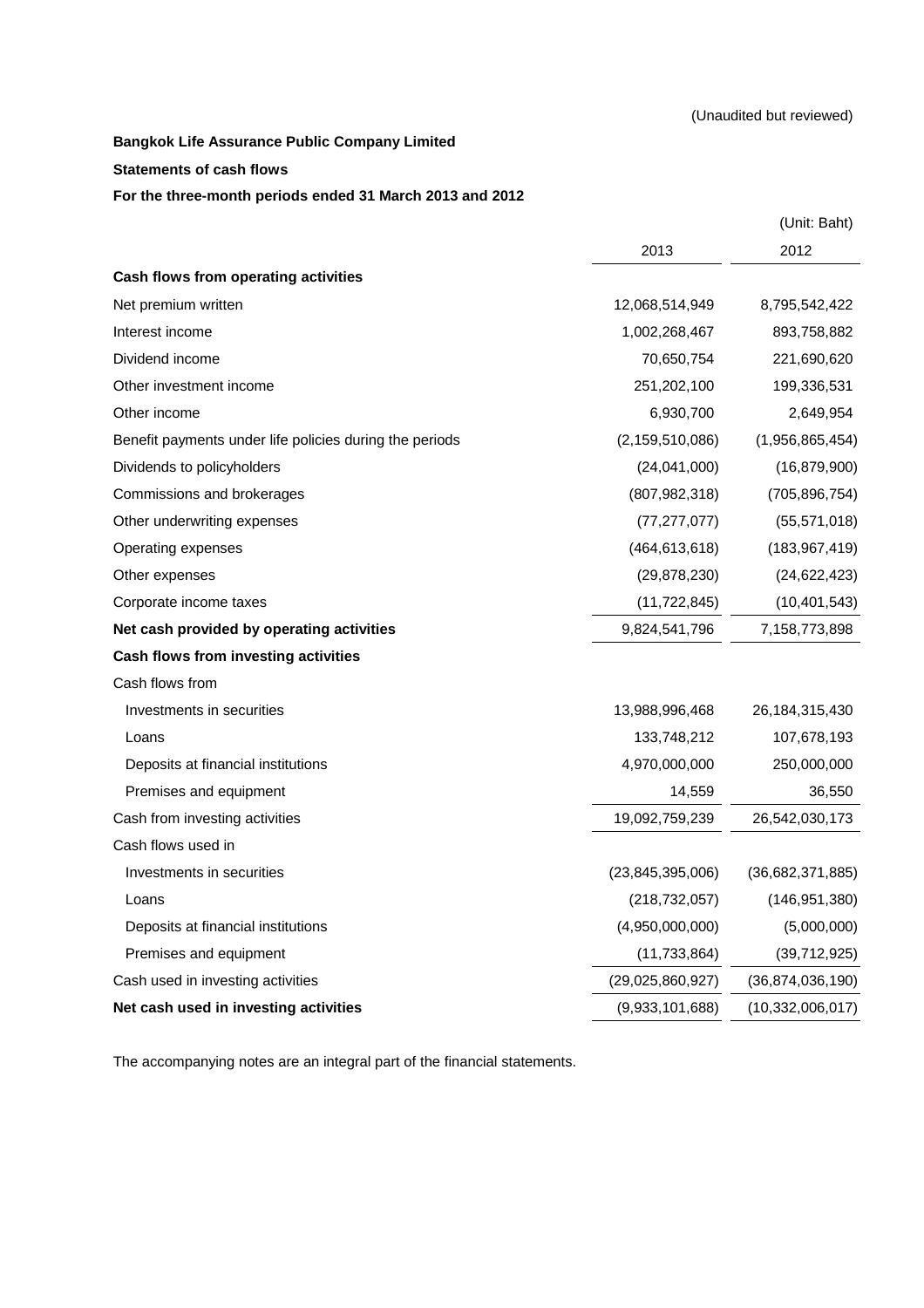#### (Unaudited but reviewed)

### **Bangkok Life Assurance Public Company Limited**

### **Statements of cash flows (Continued)**

### **For the three-month periods ended 31 March 2013 and 2012**

|                                                                       |                 | (Unit: Baht)       |
|-----------------------------------------------------------------------|-----------------|--------------------|
|                                                                       | 2013            | 2012               |
| Cash flows from financing activities                                  |                 |                    |
| Subscriptions received from exercise of warrants                      | 45,920,250      |                    |
| Proceeds on loans                                                     |                 | 1,000,000,000      |
| Repayments on loans                                                   | (200,000,000)   |                    |
| Net cash provided by (usesd in) financing activities                  | (154, 079, 750) | 1,000,000,000      |
| Net decrease in cash and cash equivalents                             | (262, 639, 642) | (2, 173, 232, 119) |
| Cash and cash equivalents at beginning of periods                     | 865,845,947     | 2,736,720,476      |
| Cash and cash equivalents at end of periods                           | 603,206,305     | 563,488,357        |
| Supplemental cash flows information                                   |                 |                    |
| Non-cash items                                                        |                 |                    |
| Increase in available-for-sale investments as a result of revaluation | 1,721,687,559   | 785,134,084        |
| Increase in capital reserve on share-based payments                   | 9,438,397       |                    |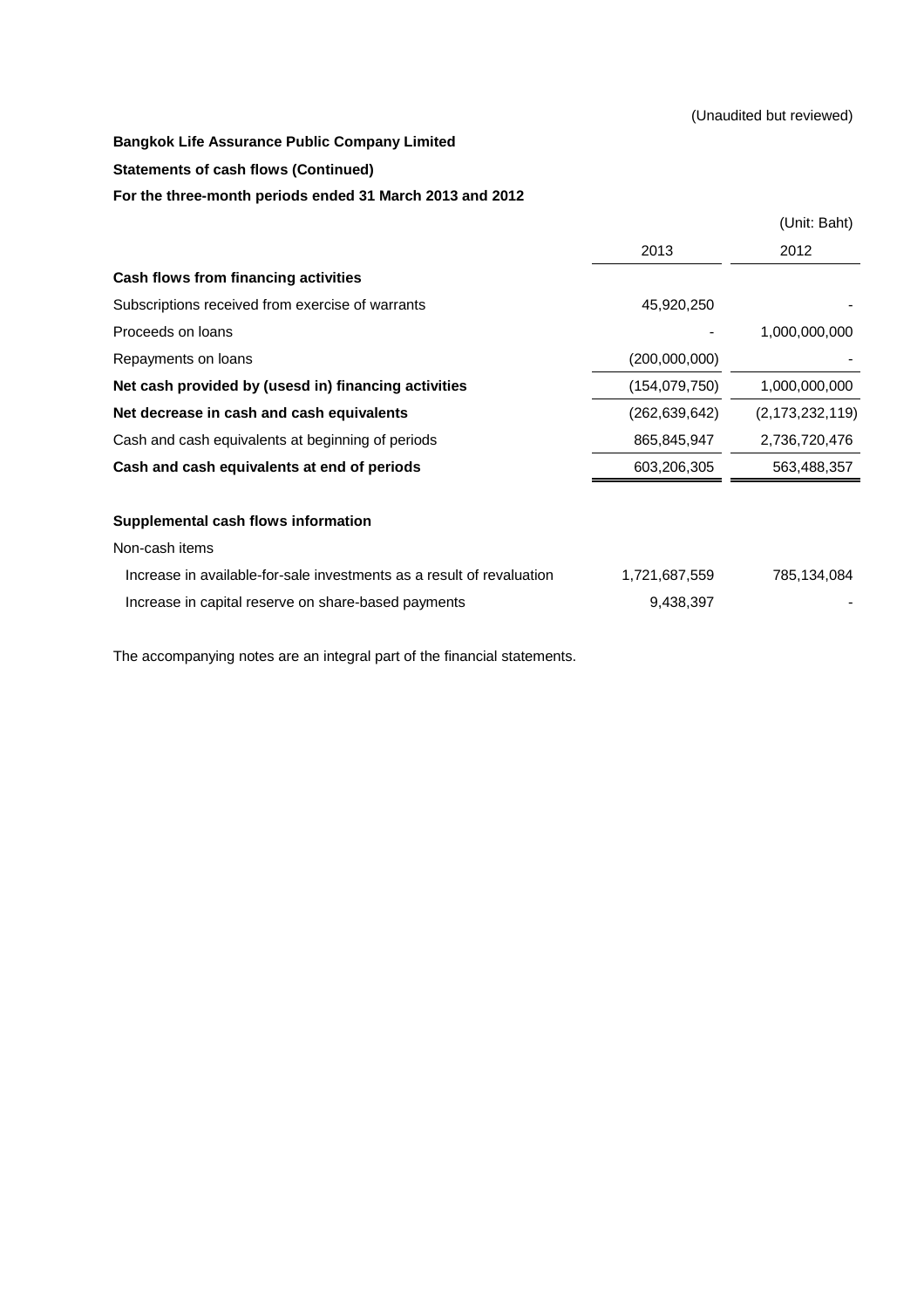**Statements of changes in owners' equity**

**For the three-month periods ended 31 March 2013 and 2012**

(Unit: Baht)

|                                                         |        |               |               | Capital reserve |                                                        |             |                   |                | Other component of owners'      |                 |
|---------------------------------------------------------|--------|---------------|---------------|-----------------|--------------------------------------------------------|-------------|-------------------|----------------|---------------------------------|-----------------|
|                                                         |        | Issued and    |               |                 | for share-based 3ubscriptions received                 |             | Retained earnings |                | equity - Revaluation surplus on |                 |
|                                                         |        | fully paid-up |               | payment         | in advance from                                        |             | Appropriated      |                | in value of available-          |                 |
|                                                         | Note   | share capital | Share premium | transactions    | exercise of warrants Statutory reserve General reserve |             |                   | Unappropriated | for-sale investments            | Total           |
| Balance as at 31 December 2011                          |        |               |               |                 |                                                        |             |                   |                |                                 |                 |
| - as previously reported                                |        | 1,200,000,000 | 2,699,821,268 |                 |                                                        | 122,000,000 | 400,000,000       | 6,531,692,293  | 2,477,708,155                   | 13,431,221,716  |
| Cumulative effect of the change in accounting policy    |        |               |               |                 |                                                        |             |                   |                |                                 |                 |
| regarding income taxes                                  | 3.1    |               |               |                 |                                                        |             |                   | 340,858,148    | (495, 541, 631)                 | (154, 683, 483) |
| Balance as at 1 January 2012 - as restated              |        | 1,200,000,000 | 2,699,821,268 |                 |                                                        | 122,000,000 | 400,000,000       | 6,872,550,441  | 1,982,166,524                   | 13,276,538,233  |
| Total comprehensive income for the period - as restated |        |               |               |                 |                                                        |             |                   | 1,011,963,345  | 628,107,267                     | 1,640,070,612   |
| Balance as at 31 March 2012- as restated                |        | 1,200,000,000 | 2,699,821,268 |                 |                                                        | 122,000,000 | 400,000,000       | 7,884,513,786  | 2,610,273,791                   | 14,916,608,845  |
| Balance as at 31 December 2012                          |        |               |               |                 |                                                        |             |                   |                |                                 |                 |
| - as previously reported                                |        | 1,204,771,855 | 2,759,469,456 | 28,315,191      | 35,477,257                                             | 122,000,000 | 400,000,000       | 8,981,322,350  | 6,441,716,041                   | 19,973,072,150  |
| Cumulative effect of the change in accounting policy    |        |               |               |                 |                                                        |             |                   |                |                                 |                 |
| regarding income taxes                                  | 3.1    |               |               |                 |                                                        |             |                   | 780,040,127    | (1,288,343,208)                 | (508, 303, 081) |
| Balance as at 1 January 2013 - as restated              |        | 1,204,771,855 | 2,759,469,456 | 28,315,191      | 35,477,257                                             | 122,000,000 | 400,000,000       | 9,761,362,477  | 5,153,372,833                   | 19,464,769,069  |
| Share-based payments                                    | 20, 21 |               |               | 9,438,397       |                                                        |             |                   |                |                                 | 9,438,397       |
| Increase in share capital as a result of                |        |               |               |                 |                                                        |             |                   |                |                                 |                 |
| warrant exercise                                        | 20     | 2,627,945     | 32,849,312    |                 | (35, 477, 257)                                         |             |                   |                |                                 |                 |
| Subscriptions received in advance from exercises        |        |               |               |                 |                                                        |             |                   |                |                                 |                 |
| of warrants                                             | 21     |               |               |                 | 45,920,250                                             |             |                   |                |                                 | 45,920,250      |
| Total comprehensive income for the period               |        |               |               |                 |                                                        |             |                   | 921,943,500    | 1,377,350,047                   | 2,299,293,547   |
| Balance as at 31 March 2013                             |        | ,207,399,800  | 2,792,318,768 | 37,753,588      | 45,920,250                                             | 122,000,000 | 400,000,000       | 10,683,305,977 | 6,530,722,880                   | 21,819,421,263  |
|                                                         |        |               |               |                 |                                                        |             |                   |                |                                 |                 |

The accompanying notes are an integral part of the financial statements.

(Unaudited but reviewed)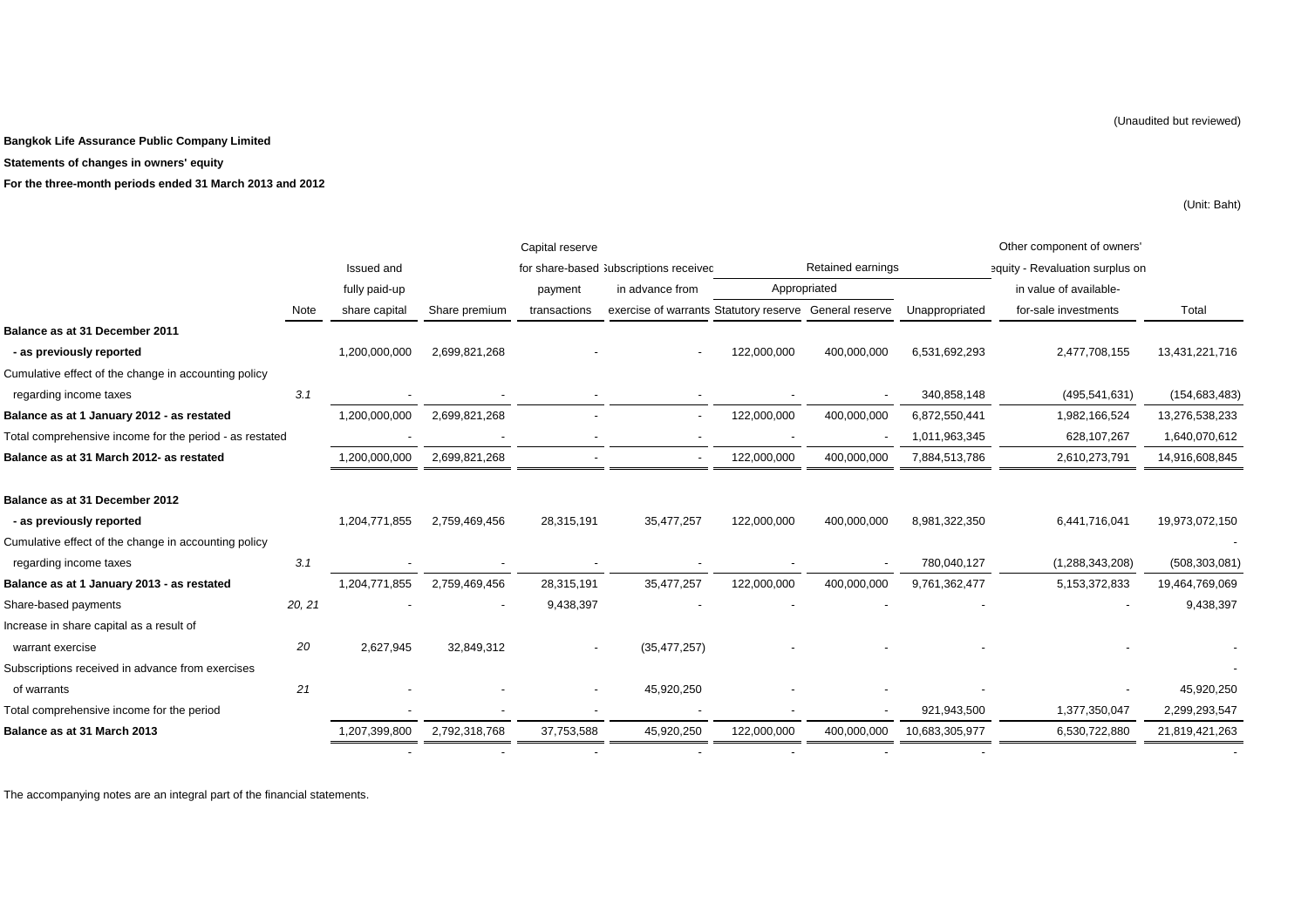# **Bangkok Life Assurance Public Company Limited Notes to interim financial statements For the three-month period ended 31 March 2013**

## **1. Corporate information**

Bangkok Life Assurance Public Company Limited ("the Company") is a public company incorporated and domiciled in Thailand. Its major shareholder is Nippon Life Insurance Company, which was incorporated in Japan. The Company is principally engaged in the provision of life insurance services. The registered office of the Company is at No. 23/115-121, Royal City Avenue, Rama 9 Road, Bangkapi Subdistrict, Huaykwang District, Bangkok.

### **2. Basis of preparation of interim financial statement**

These interim financial statements are prepared in accordance with Thai Accounting Standard No. 34 (revised 2009) "Interim Financial Reporting" and the requirements in the Declaration dated 27 May 2010 of the Office of the Insurance Commission, with the Company choosing to present condensed interim financial statements. However, the Company has presented the statements of financial position, income, comprehensive income, changes in owners' equity and cash flows in the same format as that used in its preparation of the annual financial statements.

 These interim financial statements are intended to provide information additional to that included in the latest annual financial statements. Accordingly, they focus on new activities, events and circumstances so as not to duplicate information previously reported. These interim financial statements should therefore be read in conjunction with the latest annual financial statements.

 The interim financial statements in Thai language are the official statutory financial statements of the Company. The interim financial statements in English language have been translated from these financial statements in Thai language.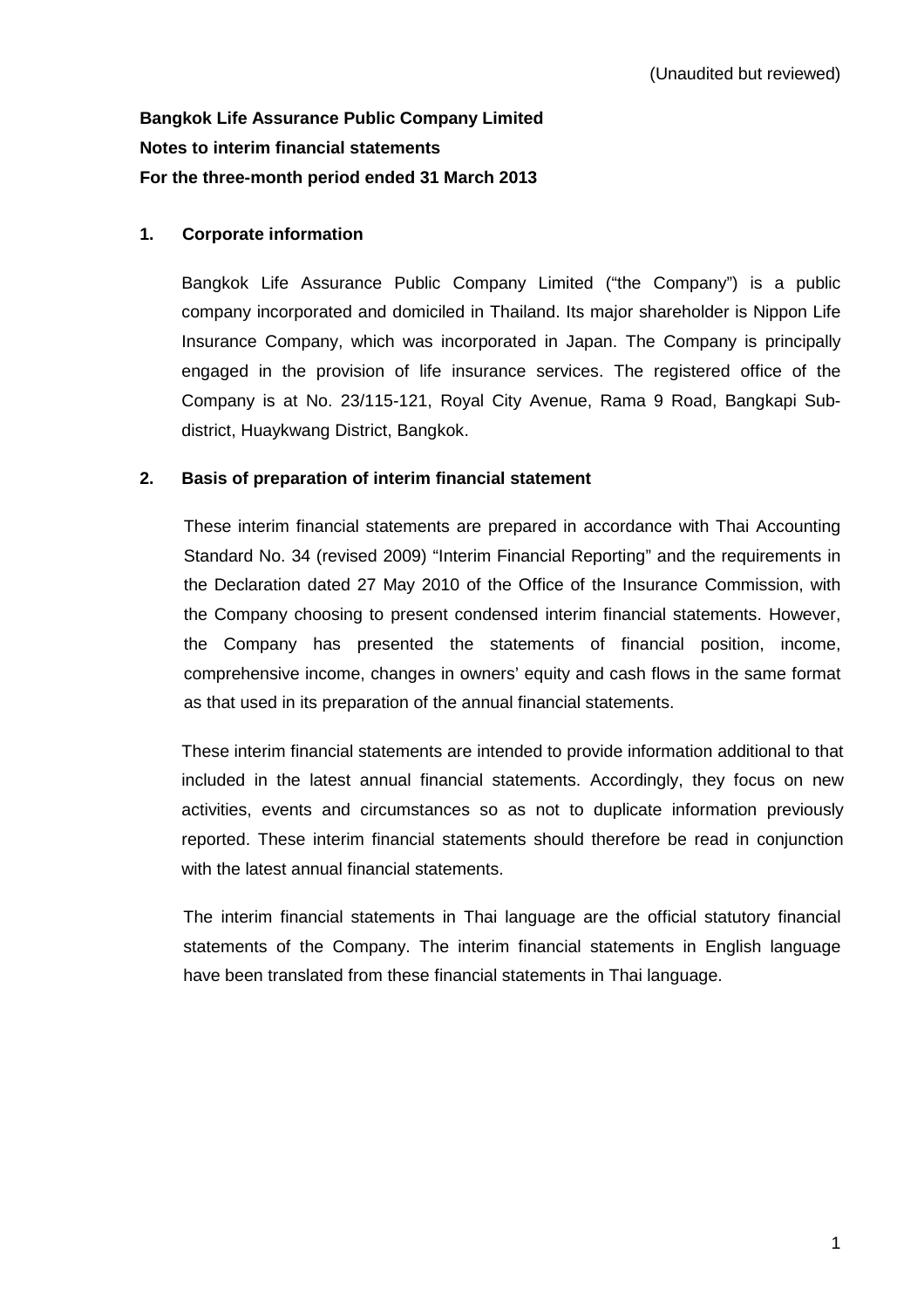## **3. New accounting standards**

## **3.1 Adoption of new accounting standards that became effective during the period**

 The Federation of Accounting Professions issued the following accounting standards, financial reporting standard, accounting standard interpretations and accounting treatment guidance that are effective for fiscal years beginning on or after 1 January 2013.

Accounting standards:

| TAS 12 | Income Taxes                                                             |
|--------|--------------------------------------------------------------------------|
|        | TAS 20 (revised 2009) Accounting for Government Grants and Disclosure of |
|        | Government Assistance                                                    |

TAS 21 (revised 2009) The Effects of Changes in Foreign Exchange Rates Financial Reporting Standard:

TFRS 8 Operating Segments

Accounting Standard Interpretations:

TSIC 10 Government Assistance - No Specific Relation to Operating Activities

TSIC 21 Income Taxes - Recovery of Revalued Non-Depreciable Assets

TSIC 25 Income Taxes - Changes in the Tax Status of an Entity or its Shareholders Accounting Treatment Guidance for Transfers of Financial Assets

 The above accounting standards, financial reporting standard, accounting standard interpretations and accounting treatment guidance do not have a significant impact on these financial statements, except for TAS 12 "Income Taxes". The effect of first-time adoption of this accounting standard has been presented in Note 4.1 to the financial statements.

Hence, the Company recognised the effect as a result of such change in accounting policy by restating its prior period's financial statements, as comparative information, as if it had always adopted deferred tax accounting and presented it under the caption of "Cumulative effects of the change in accounting policy regarding income taxes" in the statements of changes in owners' equity.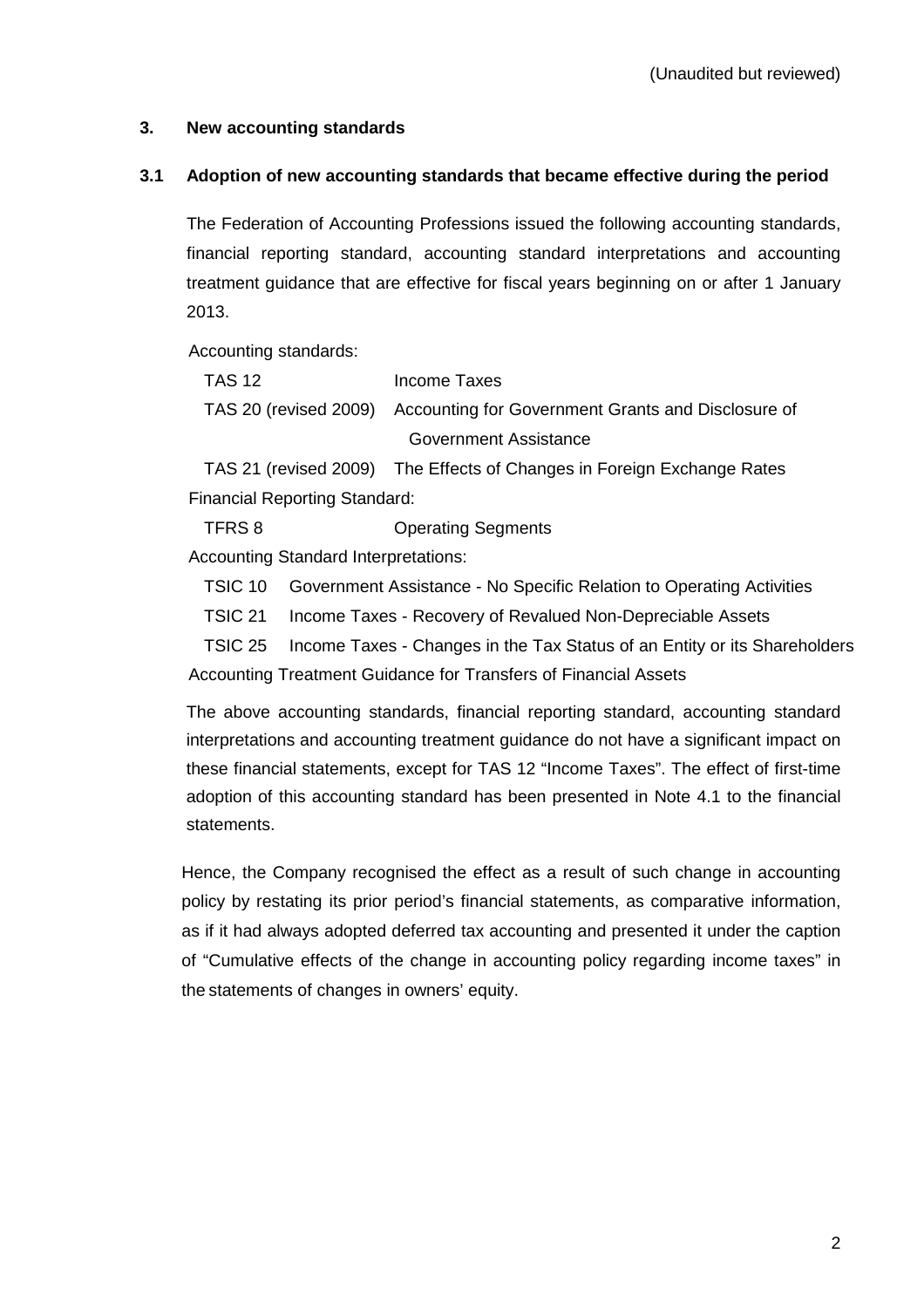The amounts of adjustments affecting the statements of financial position, income and comprehensive income from the first-time adoption of such accounting standard are summarised below.

|                                         |               |                  | (Unit: Million Baht) |
|-----------------------------------------|---------------|------------------|----------------------|
|                                         | 31 March 2013 | 31 December 2012 | 1 January 2012       |
| <b>Statements of financial position</b> |               |                  |                      |
| Increase in deferred tax assets         | 1,153         | 780              | 340                  |
| Increase in deferred tax liabilities    | 1,635         | 1,288            | 496                  |
| Increase in unappropriated retained     |               |                  |                      |
| earnings                                | 1.151         | 780              | 340                  |
| Decrease in other component of          |               |                  |                      |
| owners' equity                          | 1,633         | 1,288            | 496                  |

#### (Unit: Million Baht)

For the three-month periods ended

|                                                         | 31 March |       |  |
|---------------------------------------------------------|----------|-------|--|
|                                                         | 2013     | 2012  |  |
| <b>Statements of income</b>                             |          |       |  |
| Decrease in income tax expenses                         | 371      | 99    |  |
| Increase in profits for the periods                     | 371      | 99    |  |
| Increase in basic earnings per share (Baht per share)   | 0.307    | 0.082 |  |
| Increase in diluted earnings per share (Baht per share) | 0.306    | 0.081 |  |

#### (Unit: Million Baht)

For the three-month periods ended

|                                                          | 31 March |      |  |
|----------------------------------------------------------|----------|------|--|
|                                                          | 2013     | 2012 |  |
| Statements of comprehensive income                       |          |      |  |
| Increase in income tax effect on gains on revaluation of |          |      |  |
| available-for-sale investments                           | 344      | 157  |  |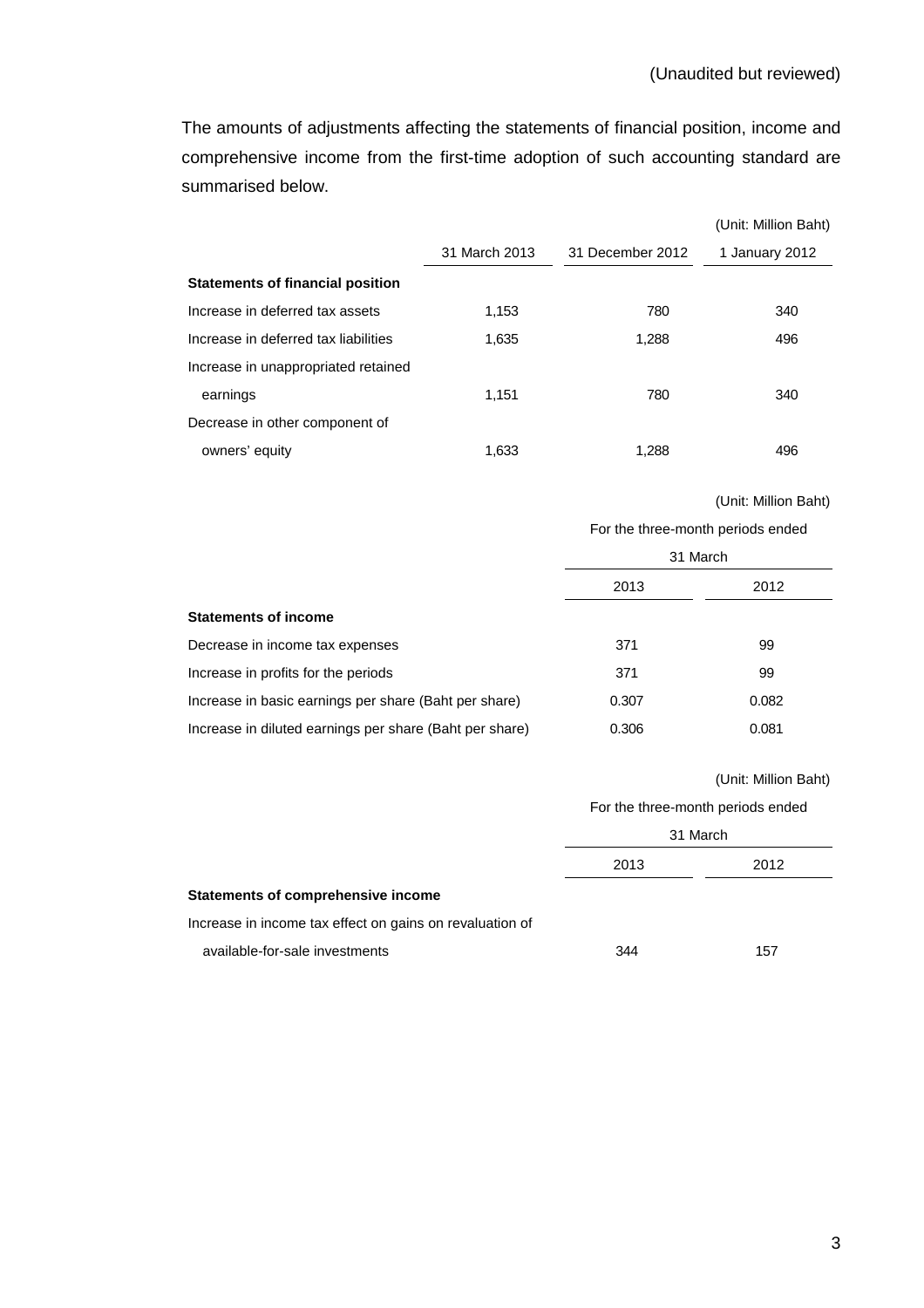## **3.2 New accounting standards not yet effective**

The Federation of Accounting Professions has issued notifications which are published in the Royal Gazette during the current period, mandating the use of financial reporting standard, accounting standard interpretation and financial reporting standard interpretations as follows.

|                                      |                                                      | <b>Effective date</b> |
|--------------------------------------|------------------------------------------------------|-----------------------|
| <b>Financial Reporting Standard:</b> |                                                      |                       |
| TFRS <sub>4</sub>                    | <b>Insurance Contracts</b>                           | 1 January 2016        |
|                                      | <b>Accounting Standard Interpretation:</b>           |                       |
| TSIC <sub>29</sub>                   | <b>Service Concession Arrangements:</b>              | 1 January 2014        |
|                                      | <b>Disclosures</b>                                   |                       |
|                                      | <b>Financial Reporting Standard Interpretations:</b> |                       |
| <b>TFRIC1</b>                        | Changes in Existing Decommissioning,                 | 1 January 2014        |
|                                      | <b>Restoration and Similar Liabilities</b>           |                       |
| <b>TFRIC4</b>                        | Determining whether an Arrangement                   | 1 January 2014        |
|                                      | contains a Lease                                     |                       |
| <b>TFRIC 5</b>                       | Rights to Interests arising from                     | 1 January 2014        |
|                                      | Decommissioning, Restoration and                     |                       |
|                                      | <b>Environmental Rehabilitation Funds</b>            |                       |
| <b>TFRIC 7</b>                       | Applying the Restatement Approach under              | 1 January 2014        |
|                                      | TAS 29 Financial Reporting in Hyper                  |                       |
|                                      | inflationary Economics                               |                       |
| TFRIC 10                             | Interim Financial Reporting and Impairment           | 1 January 2014        |
| TFRIC 12                             | <b>Service Concession Arrangements</b>               | 1 January 2014        |
| TFRIC <sub>13</sub>                  | <b>Customer Loyalty Programmes</b>                   | 1 January 2014        |

The Company's management has assessed the effect of the above financial reporting standard, accounting standard interpretation and financial reporting standard interpretations and believes that they are not relevant to the business of the Company or have no significant impact on the financial statements when they initially applied, except for TFRS 4, for which the management is still evaluating the first-year impact to the financial statements and has yet to reach a conclusion.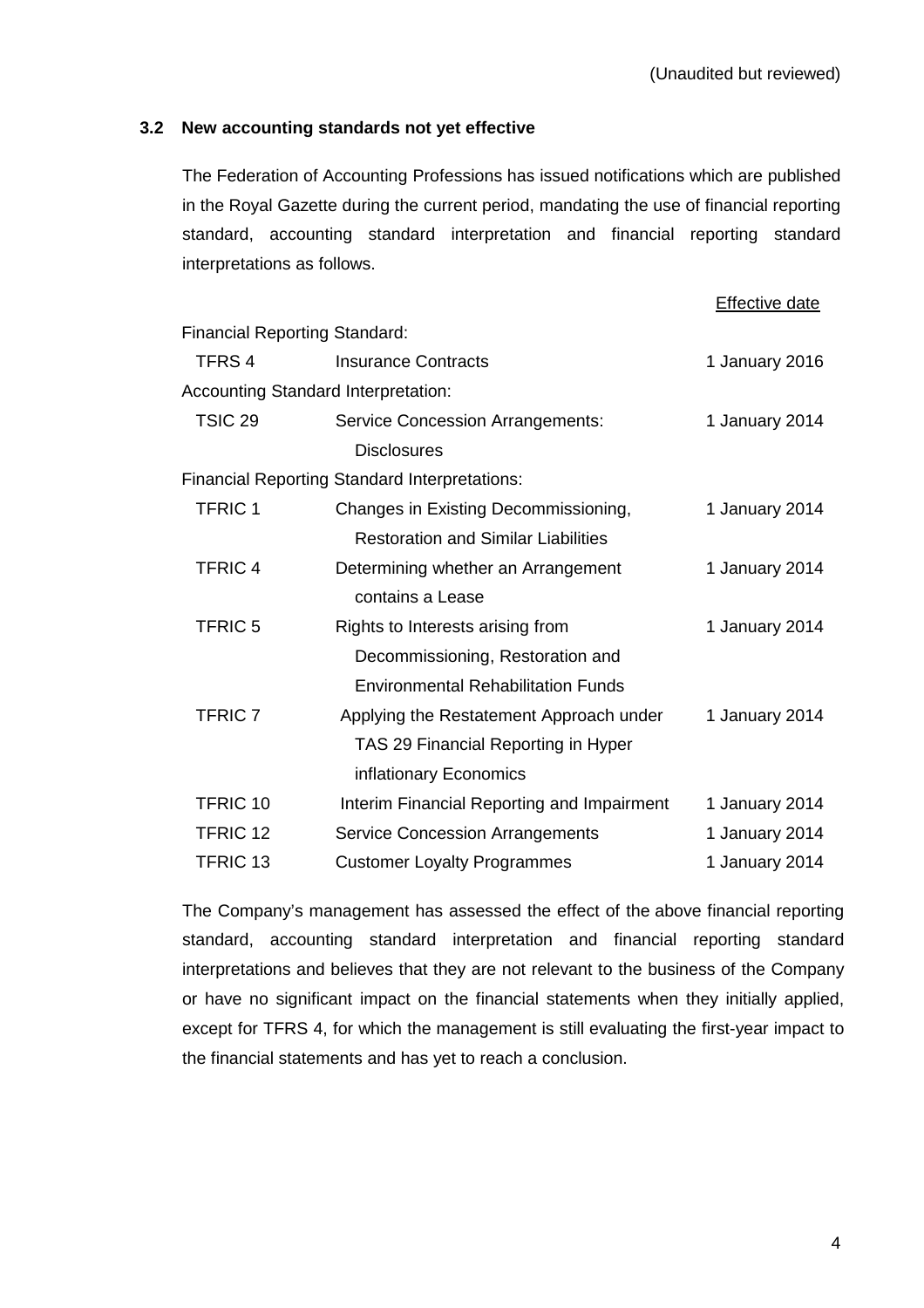## **4. Significant accounting policies**

These interim financial statements are prepared using the same accounting policies and methods of computation as that were used for the financial statements for the year ended 31 December 2012, except for the first-time adoption of TAS 12 "Income Taxes".

Income tax accounting policy can be summarised as below.

### **Income taxes**

Income tax expense represents the sum of corporate income tax currently payable and deferred taxes.

### **Current income taxes**

Current income taxes are provided in the accounts at the amount expected to be paid to the taxation authorities, based on taxable profits determined in accordance with tax legislation.

## **Deferred taxes**

Deferred income tax is provided on temporary differences between the tax bases of assets and liabilities and their carrying amounts at the end of each reporting period, using the tax rates enacted at the end of the reporting periods.

The Company recognises deferred tax liabilities for all taxable temporary differences while they recognise deferred tax assets for all deductible temporary differences and tax losses brought forward to the extent that it is probable that future taxable profit will be available against which such deductible temporary differences and tax losses brought forward can be utilised.

At each reporting date, the Company reviews and reduces the carrying amount of deferred tax assets to the extent that it is no longer probable that sufficient taxable profit will be available to allow all or part of the deferred tax asset to be utilised.

The Company record deferred tax directly to owners' equity if the tax relates to items that are recorded directly to owners' equity.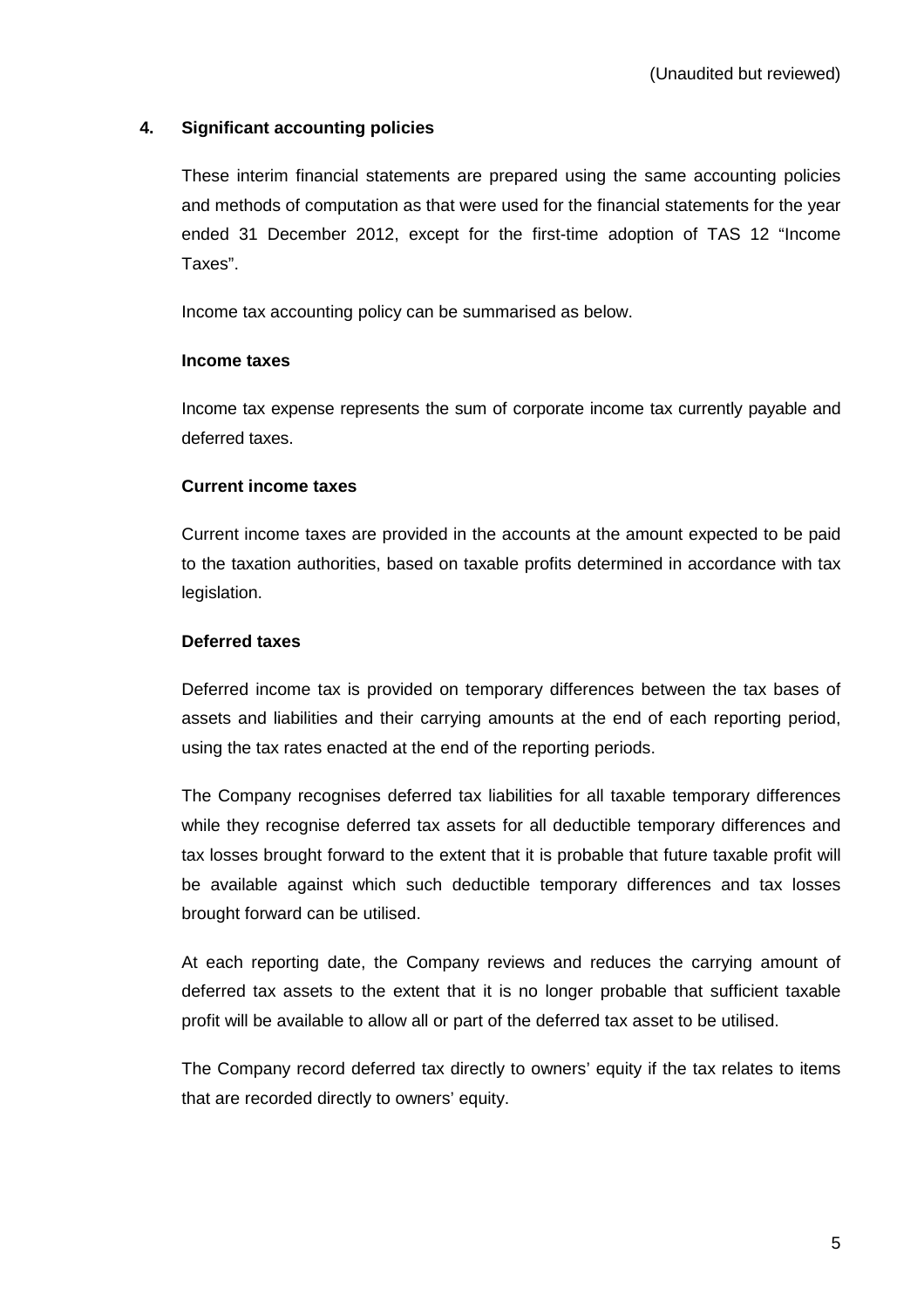### **5. Cash and cash equivalents**

|                                                    |               | (Unit: Baht)     |
|----------------------------------------------------|---------------|------------------|
|                                                    | 31 March 2013 | 31 December 2012 |
|                                                    |               |                  |
| Cash on hand                                       | 3,492,970     | 6,438,416        |
| Deposits at banks with no fixed maturity date      | 599,713,335   | 859,407,531      |
| Deposits at banks with fixed maturity date         | 730,000,000   | 750,000,000      |
| Total cash and deposits at financial institutions  | 1,333,206,305 | 1,615,845,947    |
| Less: Deposits at banks and financial institutions |               |                  |
| with an original maturity period of longer         |               |                  |
| than 3 months                                      | (730,000,000) | (750,000,000)    |
| Cash and cash equivalents                          | 603,206,305   | 865,845,947      |

 As at 31 March 2013, interest rates on saving accounts, fixed deposits and promissory notes are in the range of 0.625% - 6.10% per annum (31 December 2012: 0.063% - 6.10% per annum).

### **6. Premium receivables**

 As at 31 March 2013 and 31 December 2012, the outstanding balances of premium receivables, classified by overdue period, counted from the due dates under the stipulated credit terms, are as follows:

|                           |               |                 | (Unit: Baht)  |
|---------------------------|---------------|-----------------|---------------|
|                           |               | 31 March 2013   |               |
|                           | Due from      | Due from agents |               |
|                           | insured       | and brokers     | Total         |
|                           |               |                 |               |
| Not yet due               | 2,690,081,825 | 196,105,600     | 2,886,187,425 |
| Overdue                   |               |                 |               |
| Not over 30 days          | 18,390,949    | 44,140,553      | 62,531,502    |
| Over 30 days to 60 days   | (6, 510)      | 3,582,312       | 3,575,802     |
| Over 60 days to 90 days   |               | 246,611         | 246,611       |
| Over 90 days to 1 year    | 1,060,637     | 158,322         | 1,218,959     |
| Over 1 year               | 15,107        | 395,314         | 410,421       |
| Total premium receivables | 2,709,542,008 | 244,628,712     | 2,954,170,720 |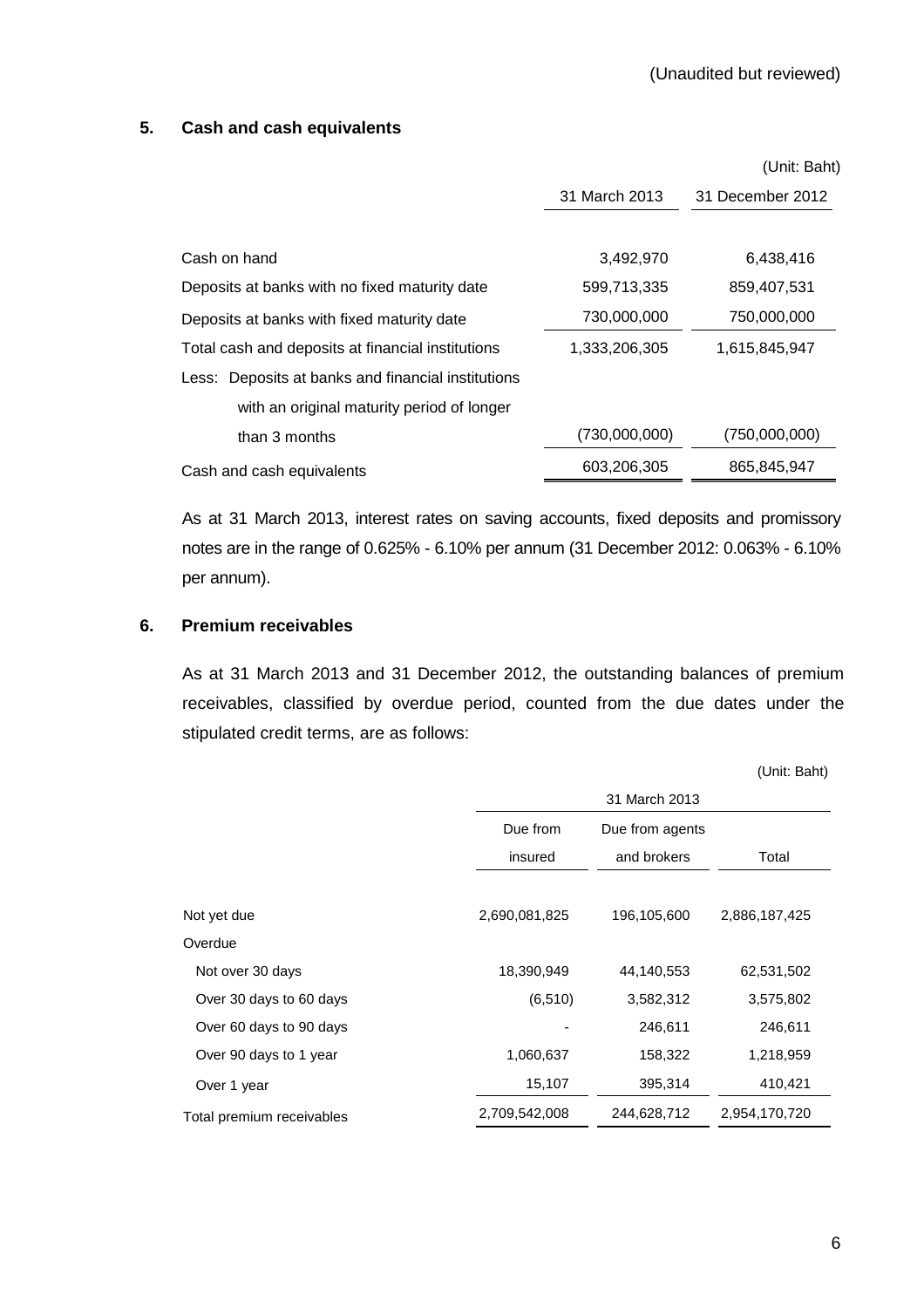#### (Unit: Baht)

|                           | 31 December 2012 |                 |               |  |  |  |
|---------------------------|------------------|-----------------|---------------|--|--|--|
|                           | Due from         | Due from agents |               |  |  |  |
|                           | insured          | and brokers     | Total         |  |  |  |
|                           |                  |                 |               |  |  |  |
| Not yet due               | 1,561,794,383    | 27,009,885      | 1,588,804,268 |  |  |  |
| Overdue                   |                  |                 |               |  |  |  |
| Not over 30 days          | 192,880          | 7,344,220       | 7,537,100     |  |  |  |
| Over 30 days to 60 days   | 970,342          | 5,327,853       | 6,298,195     |  |  |  |
| Over 60 days to 90 days   | 1,208,521        | 3,986,228       | 5,194,749     |  |  |  |
| Over 90 days to 1 year    | 1,655,794        | 2,828,770       | 4,484,564     |  |  |  |
| Over 1 year               | 10,315           | 400,448         | 410,763       |  |  |  |
| Total premium receivables | 1,565,832,235    | 46,897,404      | 1,612,729,639 |  |  |  |

 For premium receivables due form agents and brokers, the Company has determined criteria in collections from those debtors in order to be in compliance with the stipulated credit terms. For overdue premium receivables, the Company has taken legal process with agents and brokers on a case by case basis.

### **7. Reinsurance assets**

|                                              |               | (Unit: Baht)     |
|----------------------------------------------|---------------|------------------|
|                                              | 31 March 2013 | 31 December 2012 |
|                                              |               |                  |
| Insurance reserve refundable from reinsurers | 50,378,532    | 66,994,992       |
| Amounts due from reinsurers                  | 447,363,144   | 443,017,820      |
| Reinsurance assets                           | 497,741,676   | 510,012,812      |
|                                              |               |                  |

As at 31 March 2013 and 31 December 2012, the outstanding balances of amounts due from reinsurers, classified by overdue period, are as follows:

|                                   |               | (Unit: Baht)     |
|-----------------------------------|---------------|------------------|
|                                   | 31 March 2013 | 31 December 2012 |
| Not yet due                       | 447,363,144   | 443,017,820      |
| Total amounts due from reinsurers | 447,363,144   | 443,017,820      |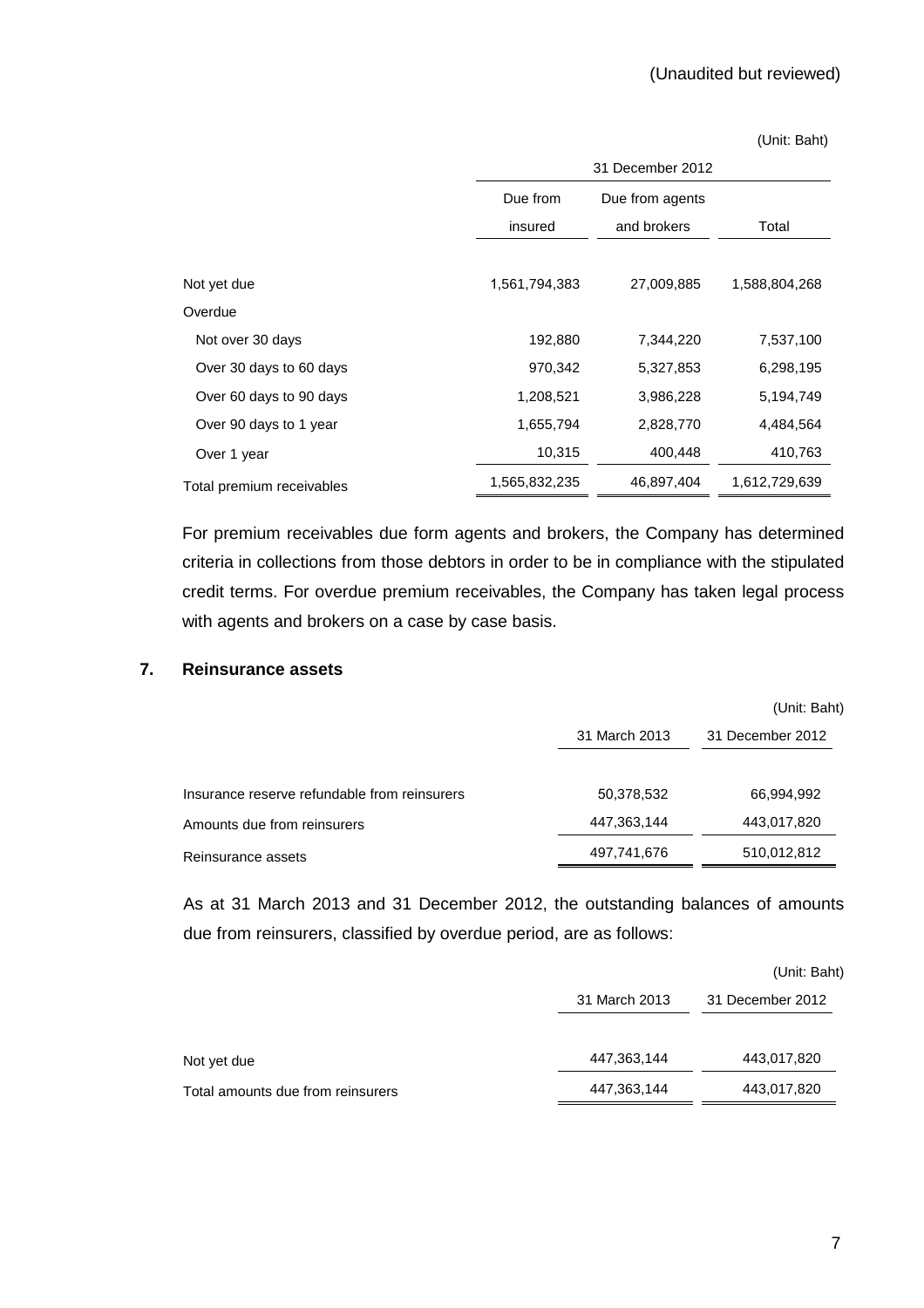## **8. Investments in securities**

# **8.1 Classified by investment types**

|                                            |                 |                |                  | (Unite: Baht)  |  |
|--------------------------------------------|-----------------|----------------|------------------|----------------|--|
|                                            | 31 March 2013   |                | 31 December 2012 |                |  |
|                                            | Cost/           |                | Cost/            |                |  |
|                                            | Amortised cost  | Fair value     | Amortised cost   | Fair value     |  |
| <b>Trading investments</b>                 |                 |                |                  |                |  |
| Government and state enterprise            |                 |                |                  |                |  |
| securities                                 | 445,247,968     | 446,136,271    | 476,046,230      | 477,236,368    |  |
| Domestic equity securities                 | 236,739,153     | 225,650,000    |                  |                |  |
| Add (less): Unrealised gains (losses)      | (10, 200, 850)  |                | 1,190,138        |                |  |
| Trading investments - net                  | 671,786,271     | 671,786,271    | 477,236,368      | 477,236,368    |  |
| Available-for-sale investments             |                 |                |                  |                |  |
| Government and state enterprise            |                 |                |                  |                |  |
| securities                                 | 2,078,485,417   | 2,133,389,782  | 3,098,389,385    | 3,169,558,338  |  |
| Domestic equity securities                 | 7,375,017,102   | 14,874,805,954 | 6,636,430,938    | 12,670,085,840 |  |
| Domestic investment units                  | 1,323,251,487   | 1,609,219,797  | 1,327,416,487    | 1,520,087,613  |  |
| Foreign investment units                   | 1,213,438,000   | 1,437,828,955  | 921,608,000      | 1,035,599,569  |  |
| Total                                      | 11,990,192,006  | 20,055,244,488 | 11,983,844,810   | 18,395,331,360 |  |
| Add: Unrealised gains                      | 8,065,052,482   |                | 6,411,486,550    |                |  |
| Total available-for-sale investments       | 20,055,244,488  | 20,055,244,488 | 18,395,331,360   | 18,395,331,360 |  |
| <b>Held-to-maturity investments</b>        |                 |                |                  |                |  |
| Government and state enterprise            |                 |                |                  |                |  |
| securities                                 | 98,310,169,188  |                | 90,327,084,144   |                |  |
| Private enterprises debt securities        | 18,627,604,947  |                | 18,812,126,696   |                |  |
| Foreign debt securities                    | 8,168,854,146   |                | 6,170,570,422    |                |  |
| Deposits at financial institutions with an |                 |                |                  |                |  |
| original maturity of longer than           |                 |                |                  |                |  |
| 3 months                                   | 730,000,000     |                | 750,000,000      |                |  |
| <b>Total held-to-maturity investments</b>  | 125,836,628,281 |                | 116,059,781,262  |                |  |
| <b>General investments</b>                 |                 |                |                  |                |  |
| Domestic equity securities                 | 29,887,830      |                | 29,887,830       |                |  |
| Foreign equity securities                  | 17,074,400      |                | 17,074,400       |                |  |
| <b>Total genreal investments</b>           | 46,962,230      |                | 46,962,230       |                |  |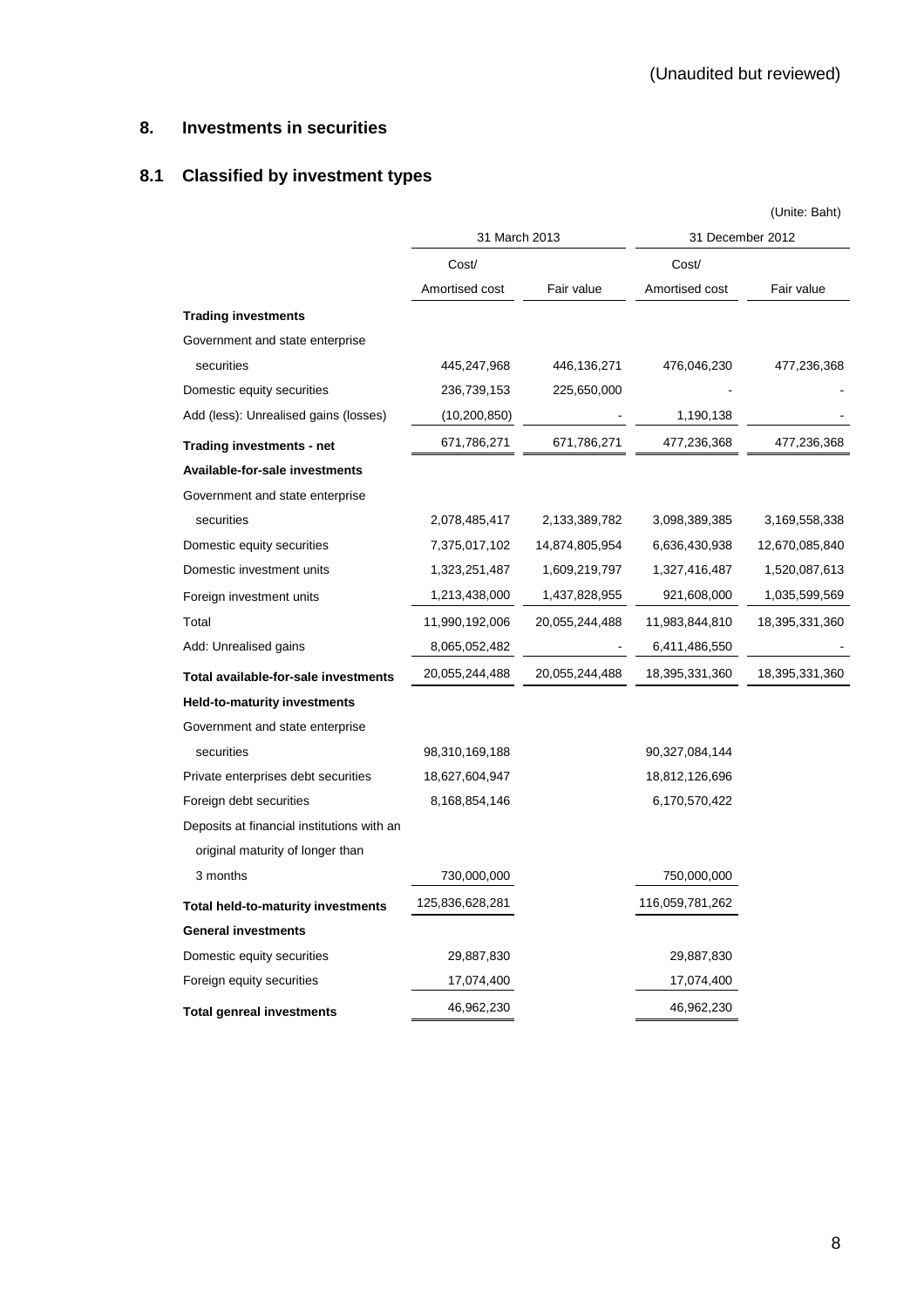## **8.2 Classified by remaining periods to maturity**

Investments in debt securities as at 31 March 2013 and 31 December 2012, classified by remaining periods to maturity, are as follows:

|                                            |               |                     |                     | (Unit: Baht)    |
|--------------------------------------------|---------------|---------------------|---------------------|-----------------|
|                                            |               | 31 March 2013       |                     |                 |
|                                            |               |                     | Periods to maturity |                 |
|                                            | Within 1 year | 1 - 5 years         | Over 5 years        | Total           |
| <b>Trading investments</b>                 |               |                     |                     |                 |
| Government and state enterprise securities |               |                     | 445,247,968         | 445,247,968     |
| Add: Unrealised gains                      |               |                     | 888,303             | 888,303         |
| <b>Total trading investments</b>           |               |                     | 446,136,271         | 446,136,271     |
| Available-for-sale investments             |               |                     |                     |                 |
| Government and state enterprise securities |               | 700,820,115         | 1,377,665,302       | 2,078,485,417   |
| Add: Unrealised gains                      |               | 12,001,473          | 42,902,892          | 54,904,365      |
| Total available-for-sale investments       |               | 712,821,588         | 1,420,568,194       | 2,133,389,782   |
| <b>Held-to-maturity investments</b>        |               |                     |                     |                 |
| Government and state enterprise securities | 1,715,174,142 | 9,207,868,509       | 87, 387, 126, 537   | 98,310,169,188  |
| Private enterprises debt securities        | 500,000,000   | 4,098,000,000       | 14,029,604,947      | 18,627,604,947  |
| Foreign debt securities                    | 547,696,992   | 3,582,208,811       | 4,038,948,343       | 8,168,854,146   |
| Deposits at financial institutions with an |               |                     |                     |                 |
| original maturity of longer than 3 months  | 30,000,000    | 700,000,000         |                     | 730,000,000     |
| Total held-to-maturity investments         | 2,792,871,134 | 17,588,077,320      | 105,455,679,827     | 125,836,628,281 |
|                                            |               |                     |                     | (Unit: Baht)    |
|                                            |               |                     | 31 December 2012    |                 |
|                                            |               | Periods to maturity |                     |                 |
|                                            | Within 1 year | $1 - 5$ years       | Over 5 years        | Total           |
| <b>Trading investments</b>                 |               |                     |                     |                 |
| Government and state enterprise securities |               |                     | 476,046,230         | 476,046,230     |
| Add: Unrealised gains                      |               |                     | 1,190,138           | 1,190,138       |
| <b>Total trading investments</b>           |               |                     | 477,236,368         | 477,236,368     |
| Available-for-sale investments             |               |                     |                     |                 |
| Government and state enterprise securities |               | 1,718,370,905       | 1,380,018,480       | 3,098,389,385   |
| Add: Unrealised gains                      |               | 23,446,166          | 47,722,787          | 71,168,953      |
| Total available-for-sale investments       |               | 1,741,817,071       | 1,427,741,267       | 3,169,558,338   |
| <b>Held-to-maturity investments</b>        |               |                     |                     |                 |
| Government and state enterprise securities | 1,945,276,725 | 8,024,048,763       | 80,357,758,656      | 90,327,084,144  |
| Private enterprises debt securities        | 560,000,000   | 4,128,000,000       | 14,124,126,696      | 18,812,126,696  |
| Foreign debt securities                    | 380,704,403   | 3,751,860,952       | 2,038,005,067       | 6,170,570,422   |
| Deposits at financial institutions with an |               |                     |                     |                 |
| original maturity of longer than 3 months  | 50,000,000    | 700,000,000         |                     | 750,000,000     |
| Total held-to-maturity investments         | 2,935,981,128 | 16,603,909,715      | 96,519,890,419      | 116,059,781,262 |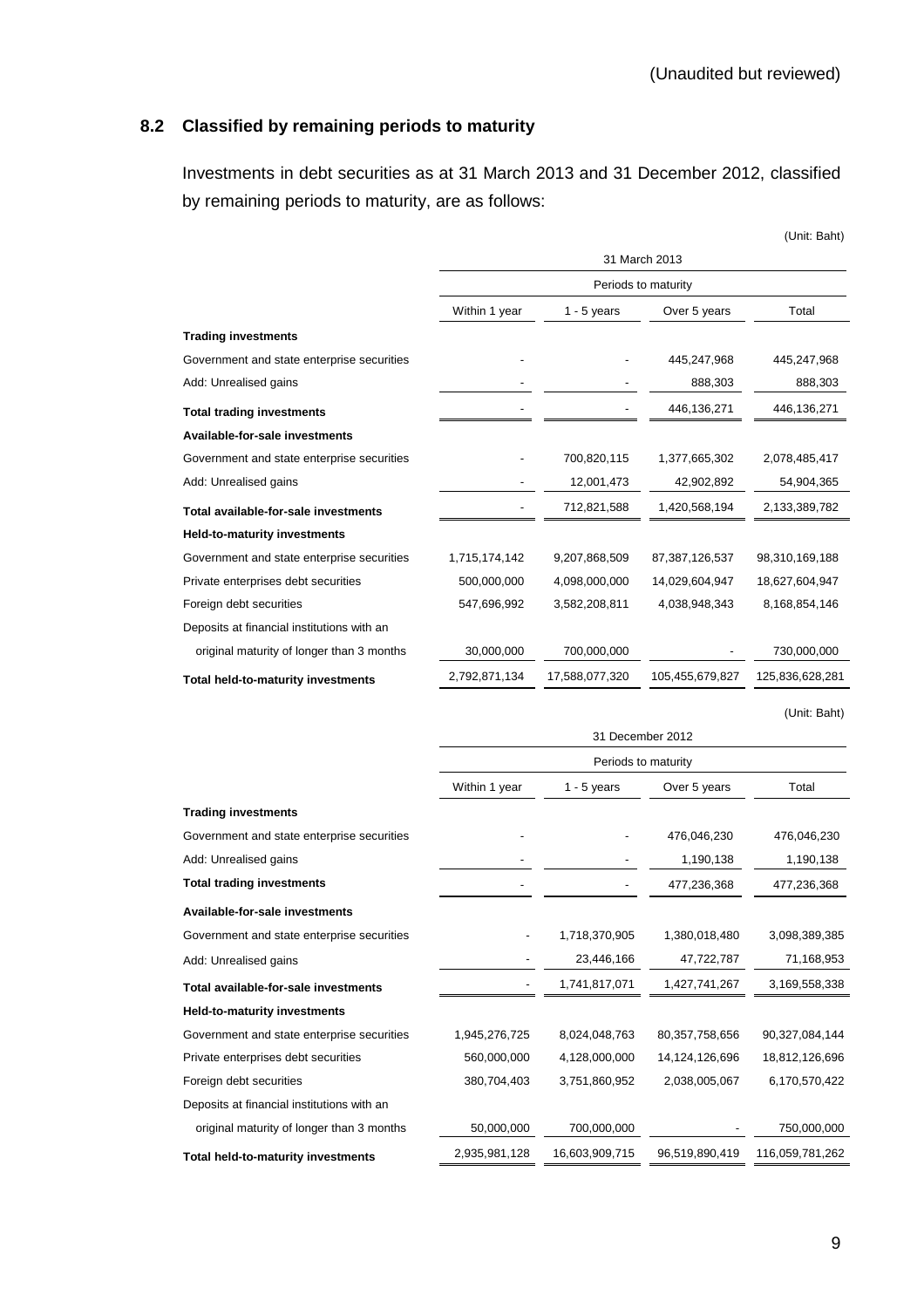## **8.3 Investments in structured notes**

 Investments in structured notes, which are classified as held-to-maturity investments, consisted of the followings.

- (a) As at 31 March 2013 and 31 December 2012, the Company has investments of Baht 900 million and Baht 1,400 million, respectively, in promissory notes and bills of exchange, which were issued by local banks and branches of foreign commercial banks, have remaining lives of 7 - 8 years, and contain conditions whereby the issuer has call option or has rights to call for additional deposits.
- (b) As at 31 March 2013 and 31 December 2012, the Company has investments of Baht 1,630 million and 1,570 million, respectively, in promissory notes and bills of exchange, which were issued by branches of foreign commercial banks, have remaining lives of 4 years, and contain conditions whereby the issuer has a call option and additional amounts can be deposited on a monthly basis and settlement of principal and interest is to be received on the maturity date per the agreement.
- (c) As at 31 March 2013 and 31 December 2012, the Company has investments of Baht 3,600 million and Baht 3,600 million, respectively, in promissory notes and bills of exchange, which were issued by branches of foreign commercial banks, have remaining lives of 6 - 9 years, and bear interest that is reference to the yield rate on government bond (CMT Index).
- (d) As at 31 March 2013 and 31 December 2012, the Company has investments of Baht 2,008.52 million and Baht 1,702.31 million, respectively, in promissory notes and bills of exchange, which were issued by branches of foreign commercial banks, have remaining lives of 7 - 15 years, and contain conditions whereby settlement of principal is based on the credit event of the reference assets.

The above promissory notes and bills of exchange contain embedded derivatives that are not closely related to the host contracts, except for investments in (b) above.

### **8.4 Investments subject to restriction**

As at 31 March 2013 and 31 December 2012, the Company has placed government and state enterprise bonds of Baht 20,829.63 million and Baht 20,836.47 million, respectively with the Registrar as securities and reserves as described in Notes 26 and 27 to the financial statements.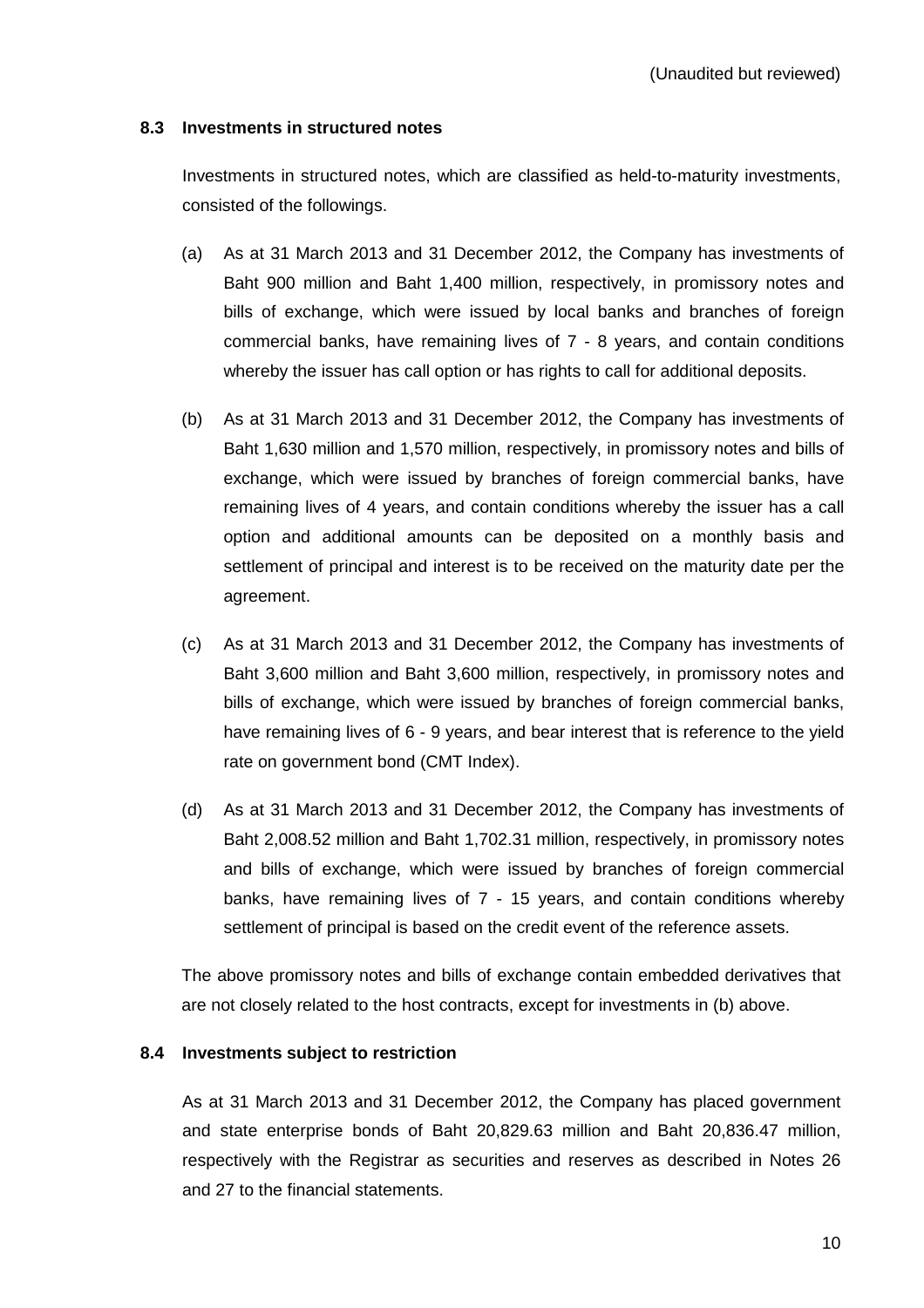### **8.5 Gains on investments**

Gains on investments for the three-month periods ended 31 March 2013 and 2012 consisted of:

|                                                  |                                   | (Unit: Baht)  |  |  |
|--------------------------------------------------|-----------------------------------|---------------|--|--|
|                                                  | For the three-month periods ended |               |  |  |
|                                                  | 31 March                          |               |  |  |
|                                                  | 2013                              | 2012          |  |  |
|                                                  |                                   |               |  |  |
| Gains on securities trading                      | 1,082,451                         | 9,643,078     |  |  |
| Gains on sales of available-for-sale investments | 226,402,521                       | 175, 122, 757 |  |  |
| Total                                            | 227,484,972                       | 184,765,835   |  |  |

### **9. Loans and accrued interest receivables**

 As at 31 March 2013 and 31 December 2012, the balances of loans and accrued interest receivables, classified by overdue periods, are as follows:

|                                       |                          |                          |                |                          |             |                          |               |                | (Unit: Baht)  |
|---------------------------------------|--------------------------|--------------------------|----------------|--------------------------|-------------|--------------------------|---------------|----------------|---------------|
|                                       | 31 March 2013            |                          |                |                          |             |                          |               |                |               |
| Overdue periods                       | Policy loans             |                          | Mortgage loans |                          | Other loans |                          | Total         |                |               |
|                                       |                          | Accrued                  |                | Accrued                  |             | Accrued                  |               | Accrued        |               |
|                                       | Principal                | interest                 | Principal      | interest                 | Principal   | interest                 | Principal     | interest       | Total         |
| Current                               | 2,504,555,061            | 186,379,515              | 245,389,164    | 38,011                   | 16,291,073  | $\sim$                   | 2,766,235,298 | 186,417,526    | 2,952,652,824 |
| Overdue:                              |                          |                          |                |                          |             |                          |               |                |               |
| Less than 6 months                    | $\overline{\phantom{a}}$ | $\sim$                   | 365,875        | 4,438                    |             | $\sim$                   | 365,875       | 4,438          | 370,313       |
| $6 - 12$ months                       | $\overline{\phantom{a}}$ | $\overline{\phantom{a}}$ | ۰.             | $\overline{\phantom{a}}$ | 32,867      | $\overline{\phantom{a}}$ | 32,867        |                | 32,867        |
| Over 12 months                        |                          | $\overline{\phantom{a}}$ | 1,213,674      | 79,478                   | 84,713      | 1,583                    | 1,298,387     | 81,061         | 1,379,448     |
| Total                                 | 2,504,555,061            | 186,379,515              | 246,968,713    | 121,927                  | 16,408,653  | 1,583                    | 2,767,932,427 | 186,503,025    | 2,954,435,452 |
| Less: Allowance for doubtful accounts |                          |                          | (66, 408)      | (79, 478)                |             |                          | (66, 408)     | (79, 478)      | (145, 886)    |
| Loans and accrued interest            |                          |                          |                |                          |             |                          |               |                |               |
| receivables - net                     | 2,504,555,061            | 186,379,515              | 246,902,305    | 42,449                   | 16,408,653  | 1,583                    | 2,767,866,019 | 186,423,547(1) | 2,954,289,566 |

 $(1)$  This amount included as a part of "Accrued investment income - net" in statements of financial position.

|                                       | 31 December 2012         |                          |                          |                |            |                          |               |                          |               |  |
|---------------------------------------|--------------------------|--------------------------|--------------------------|----------------|------------|--------------------------|---------------|--------------------------|---------------|--|
| Overdue periods                       | Policy loans             |                          |                          | Mortgage loans |            | Other loans              |               | Total                    |               |  |
|                                       |                          | Accrued                  | Accrued                  |                | Accrued    |                          | Accrued       |                          |               |  |
|                                       | Principal                | interest                 | Principal                | interest       | Principal  | interest                 | Principal     | interest                 | Total         |  |
|                                       |                          |                          |                          |                |            |                          |               |                          |               |  |
| Current                               | 2,379,924,493            | 177,370,233              | 250,004,809              | 27,795         | 17,274,290 | $\sim$                   | 2,647,203,592 | 177,398,028              | 2,824,601,620 |  |
| Overdue:                              |                          |                          |                          |                |            |                          |               |                          |               |  |
| Less than 6 months                    | $\overline{\phantom{a}}$ | $\sim$                   | 639,699                  | 3.143          |            | $\sim$                   | 639,699       | 3,143                    | 642,842       |  |
| 6 - 12 months                         | $\overline{\phantom{a}}$ | ٠                        | $\overline{\phantom{a}}$ | ٠              | 16,188     | ٠                        | 16,188        | $\overline{\phantom{a}}$ | 16,188        |  |
| Over 12 months                        |                          |                          | 1,222,637                | 79,478         | 84,713     | 1,583                    | 1,307,350     | 81,061                   | 1,388,411     |  |
| Total                                 | 2,379,924,493            | 177,370,233              | 251,867,145              | 110,416        | 17,375,191 | 1,583                    | 2,649,166,829 | 177,482,232              | 2,826,649,061 |  |
| Less: Allowance for doubtful accounts | $\overline{\phantom{a}}$ | $\overline{\phantom{a}}$ | (66, 408)                | (79, 478)      |            | $\overline{\phantom{a}}$ | (66, 408)     | (79, 478)                | (145, 886)    |  |
| Loans and accrued interest            |                          |                          |                          |                |            |                          |               |                          |               |  |
| receivables - net                     | 2,379,924,493            | 177,370,233              | 251,800,737              | 30,938         | 17,375,191 | 1,583                    | 2,649,100,421 | 177,402,754(1)           | 2,826,503,175 |  |

(1) This amount included as a part of "Accrued investment income - net" in statements of financial position.

(Unit: Baht)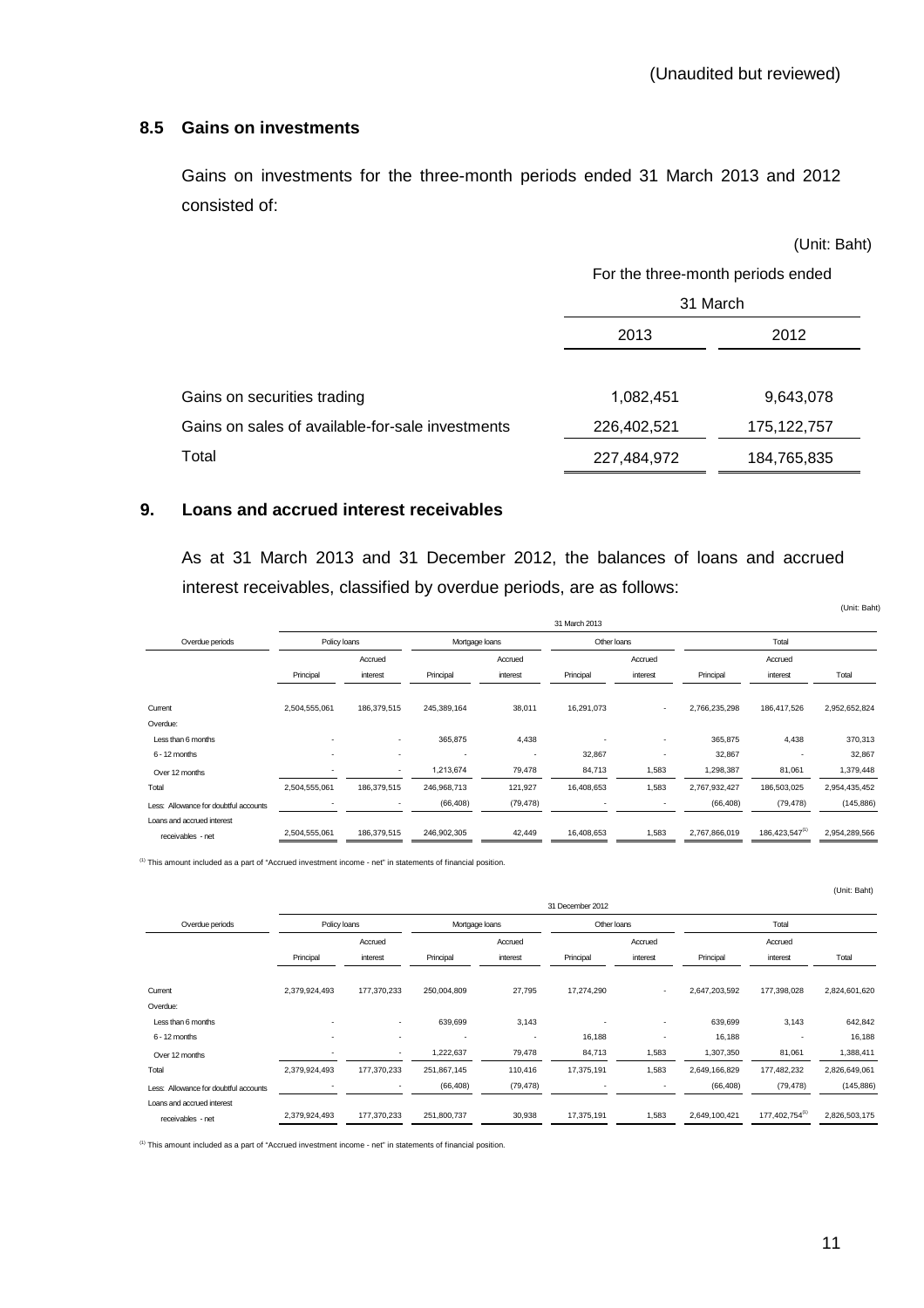Loans to employees under the employee welfare scheme are set for credit limit of Baht 100,000 for personal guarantee loans and of not to exceed 50 times the employee's salary for secured loans. The interest rates charged are at the rates of 6 percent and 5 percent per annum, respectively. As at 31 March 2013 and 31 December 2012, loans to employees and agents totalled Baht 68.82 million and Baht 68.90 million, respectively.

### **10. Premises and equipment**

|                              |                          |                  |             |                   |                          |            |                 | (Unit: Baht)   |
|------------------------------|--------------------------|------------------|-------------|-------------------|--------------------------|------------|-----------------|----------------|
|                              |                          | <b>Buildings</b> |             | Office furniture. |                          |            |                 |                |
|                              |                          | and buildings    |             | fixture and       |                          | Properties | Construction in |                |
|                              | Land                     | improvements     | Condominium | equipment         | Motor vehicles           | foreclosed | progress        | Total          |
| Net book value as            |                          |                  |             |                   |                          |            |                 |                |
| at 1 January 2013            | 97.240.890               | 83,121,824       | 19.842.017  | 88.877.888        | 4,422,284                | 5.010.027  | 6.440.000       | 304,954,930    |
| Additions - at cost          | $\overline{\phantom{a}}$ | 1,890,146        | ۰.          | 7.274.718         | 2,569,000                | ٠          |                 | 11,733,864     |
| Disposals - net book value   |                          | ۰                |             | (8,396)           | $\overline{\phantom{a}}$ | ٠          |                 | (8,396)        |
| Depreciation charges for the |                          |                  |             |                   |                          |            |                 |                |
| period                       |                          | (3,541,598)      | (457, 912)  | (12,309,634)      | (970, 953)               | (22, 500)  |                 | (17, 302, 597) |
| Net book value as            |                          |                  |             |                   |                          |            |                 |                |
| at 31 March 2013             | 97,240,890               | 81,470,372       | 19,384,105  | 83,834,576        | 6,020,331                | 4,987,527  | 6,440,000       | 299,377,801    |

### **11. Deferred tax asset/liabilities and income tax expenses**

## **11.1 Deferred tax assets/liabilities**

Deferred tax assets and deferred tax liabilities consisted of tax effects as shown below.

|                                      |               |               |             |                                           | (Unit: Baht) |
|--------------------------------------|---------------|---------------|-------------|-------------------------------------------|--------------|
|                                      |               |               |             | Change in deferred tax assets/liabilities |              |
|                                      |               |               |             | reported in the statements of             |              |
|                                      |               |               |             | comprehensive income for the three-       |              |
|                                      | 31 March      | 31 December   | 1 January   | month periods ended 31 March              |              |
|                                      | 2013          | 2012          | 2012        | 2013                                      | 2012         |
|                                      |               | (Restated)    | (Restated)  |                                           | (Restated)   |
| Deferred tax assets                  |               |               |             |                                           |              |
| Intangible assets                    | 1,103,253,584 | 732,914,999   | 304,326,534 | 370,338,585                               | 99,985,920   |
| Loss reserves and outstanding claims | 17,194,168    | 16,106,215    | 11,657,911  | 1,087,953                                 | 3,195,744    |
| Provisions for long-term employee    |               |               |             |                                           |              |
| benefits                             | 32,171,908    | 31,051,459    | 24,224,229  | 1,120,449                                 | 981,865      |
| Others                               | 110,722       | 29,177        | 25,794      | 81,545                                    | 3,383        |
| Total deferred tax assets            | 1,152,730,382 | 780,101,850   | 340,234,468 | 372,628,532                               | 104,166,912  |
| <b>Deferred tax liabilities</b>      |               |               |             |                                           |              |
| Available-for-sale investments       | 1,634,691,105 | 1,288,404,931 | 494,917,951 | 346,286,174                               | 162,876,449  |
| Total deferred tax liabilities       | 1,634,691,105 | 1,288,404,931 | 494,917,951 | 346,286,174                               | 162,876,449  |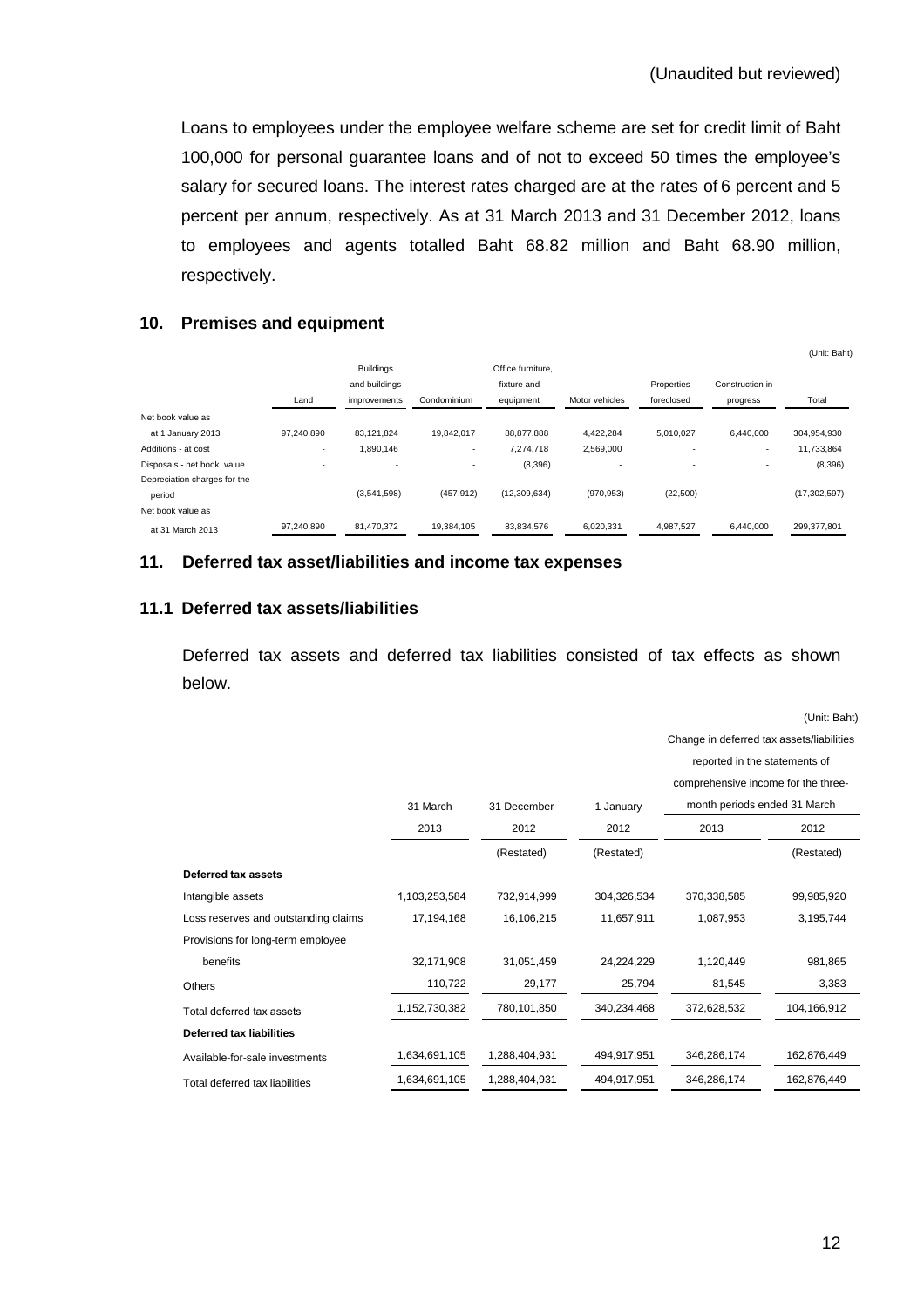### **11.2 Income tax expenses**

Income tax expenses for the three-month periods ended 31 March 2013 and 2012 are made up as follows:

|                                                        |                                            | (Unit: Baht) |
|--------------------------------------------------------|--------------------------------------------|--------------|
|                                                        | For the three-month periods ended 31 March |              |
|                                                        | 2013<br>2012                               |              |
|                                                        |                                            | (Restated)   |
| <b>Current income taxes:</b>                           |                                            |              |
| Interim corporate income tax charge                    | 553,610,138                                | 370,299,441  |
| Deferred taxes:                                        |                                            |              |
| Relating to origination and reversal of temporary      |                                            |              |
| differences                                            | (370, 679, 870)                            | (98,317,280) |
| Income tax expenses reported in profits from operation | 182,930,268                                | 271,982,161  |

 Reconciliation between income tax expenses and the product of accounting profits and the applicable tax rates for the three-month periods ended 31 March 2013 and 2012 are as follows:

|                                                        |                                            | (Unit: Baht)   |
|--------------------------------------------------------|--------------------------------------------|----------------|
|                                                        | For the three-month periods ended 31 March |                |
|                                                        | 2013                                       | 2012           |
|                                                        |                                            | (Restated)     |
| Accounting profits before income tax expenses          | 1,104,873,768                              | 1,283,945,506  |
| Applicable corporate income tax rate                   | 20%                                        | 23%            |
| Income taxes at the applicable tax rate                | 220,974,754                                | 295,307,466    |
| Net tax effect on income or expenses that are not      |                                            |                |
| taxable or not deductible in determining taxable       |                                            |                |
| profits                                                | (38,044,486)                               | (38, 164, 560) |
| Effects of changes in the applicable tax rates         |                                            | 14,839,255     |
| Income tax expenses reported in profits from operation | 182,930,268                                | 271,982,161    |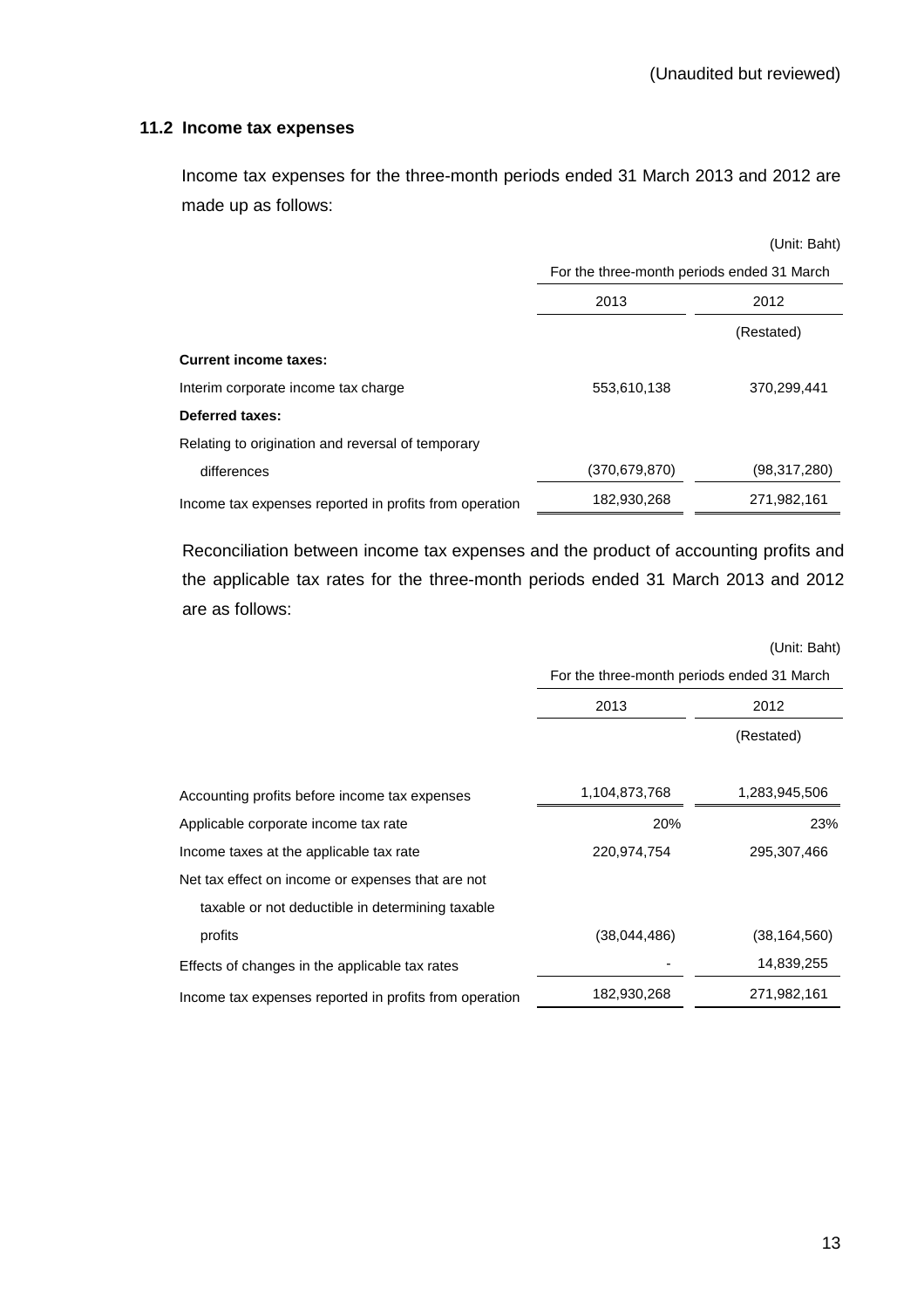### **12. Other assets**

|                                      |               | (Unit: Baht)     |
|--------------------------------------|---------------|------------------|
|                                      | 31 March 2013 | 31 December 2012 |
|                                      |               |                  |
| Prepaid rental expenses              | 90,461,694    | 93,410,039       |
| Receivable from sales of investments | 7,169,763     | 193,287,500      |
| Prepaid expenses                     | 40,740,921    | 24,459,693       |
| Deposits                             | 18,824,277    | 19,160,406       |
| <b>Others</b>                        | 11,305,399    | 17,661,265       |
| Total                                | 168,502,054   | 347,978,903      |

### **13**. **Due to reinsurers**

|                         |               | (Unit: Baht)     |
|-------------------------|---------------|------------------|
|                         | 31 March 2013 | 31 December 2012 |
|                         |               |                  |
| Outward premium payable | 504,174,104   | 400,098,875      |
| Total due to reinsurers | 504,174,104   | 400,098,875      |

## **14. Life policy reserves**

|                                                      |                     | (Unit: Baht)       |
|------------------------------------------------------|---------------------|--------------------|
|                                                      | For the three-month |                    |
|                                                      | period ended        | For the year ended |
|                                                      | 31 March 2013       | 31 December 2012   |
|                                                      |                     |                    |
| Balances - beginning of the periods                  | 111,259,206,400     | 88,386,403,850     |
| Life policy reserves for premium received during the |                     |                    |
| periods and reserves for enforced policies           |                     |                    |
| benefit and other claims                             | 11,785,621,253      | 28,891,861,757     |
| Benefit paid for death, maturity, surrender and      |                     |                    |
| other claims                                         | (1,882,572,271)     | (6.019.059.207)    |
| Balances - end of the periods                        | 121,162,255,382     | 111,259,206,400    |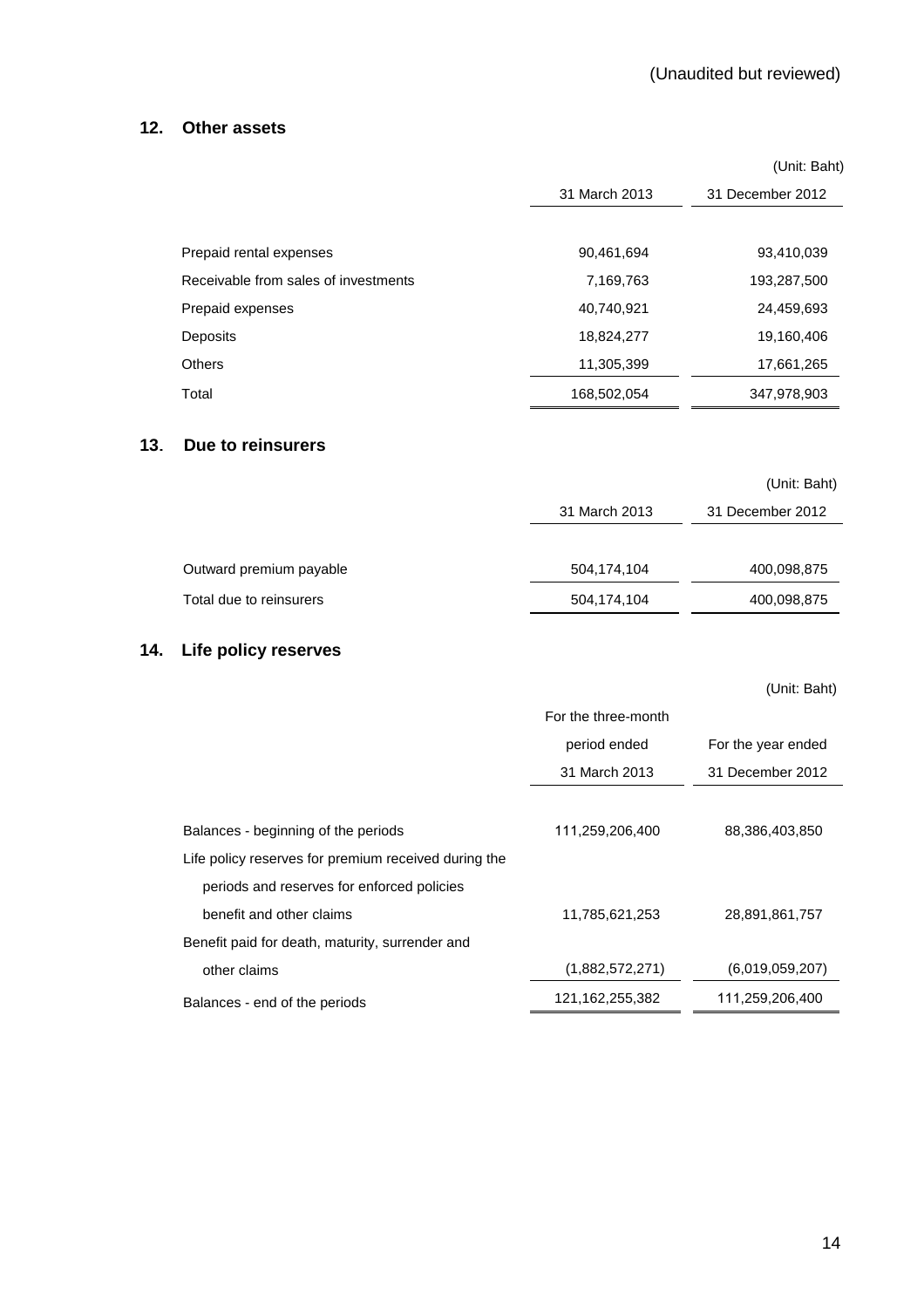## **15. Unpaid policy benefits**

|                  |               | (Unit: Baht)     |
|------------------|---------------|------------------|
|                  | 31 March 2013 | 31 December 2012 |
|                  |               |                  |
| Death benefit    | 97,940,984    | 87,751,151       |
| Maturity payment | 761,661       | 709,445          |
| Total            | 98,702,645    | 88,460,596       |

## **16. Loss reserves and outstanding claims**

|                                                   |                     | (Unit: Baht)       |
|---------------------------------------------------|---------------------|--------------------|
|                                                   | For the three-month |                    |
|                                                   | period ended        | For the year ended |
|                                                   | 31 March 2013       | 31 December 2012   |
|                                                   |                     |                    |
| Balances - beginning of the periods               | 340,909,580         | 333,830,276        |
| Claims and losses adjustment expenses for         |                     |                    |
| the periods                                       | 483,676,580         | 2,033,661,404      |
| Claims and losses adjustment expenses paid during |                     |                    |
| the periods                                       | (504, 553, 486)     | (2,026,582,100)    |
| Balances - end of the periods                     | 320,032,674         | 340,909,580        |

### **17. Premium reserves**

# **17.1 Unearned premium reserves**

# (Unit: Baht)

|                                                     | For the three-month                |                  |  |
|-----------------------------------------------------|------------------------------------|------------------|--|
|                                                     | period ended<br>For the year ended |                  |  |
|                                                     | 31 March 2013                      | 31 December 2012 |  |
|                                                     |                                    |                  |  |
| Beginning - beginning of the periods of the periods | 1.078.120.949                      | 1.085.196.967    |  |
| Premium written for the periods                     | 876.698.693                        | 2,695,302,374    |  |
| Premium earned for the current periods              | (860, 660, 750)                    | (2,702,378,392)  |  |
| Balances - end of the periods                       | 1,094,158,892                      | 1,078,120,949    |  |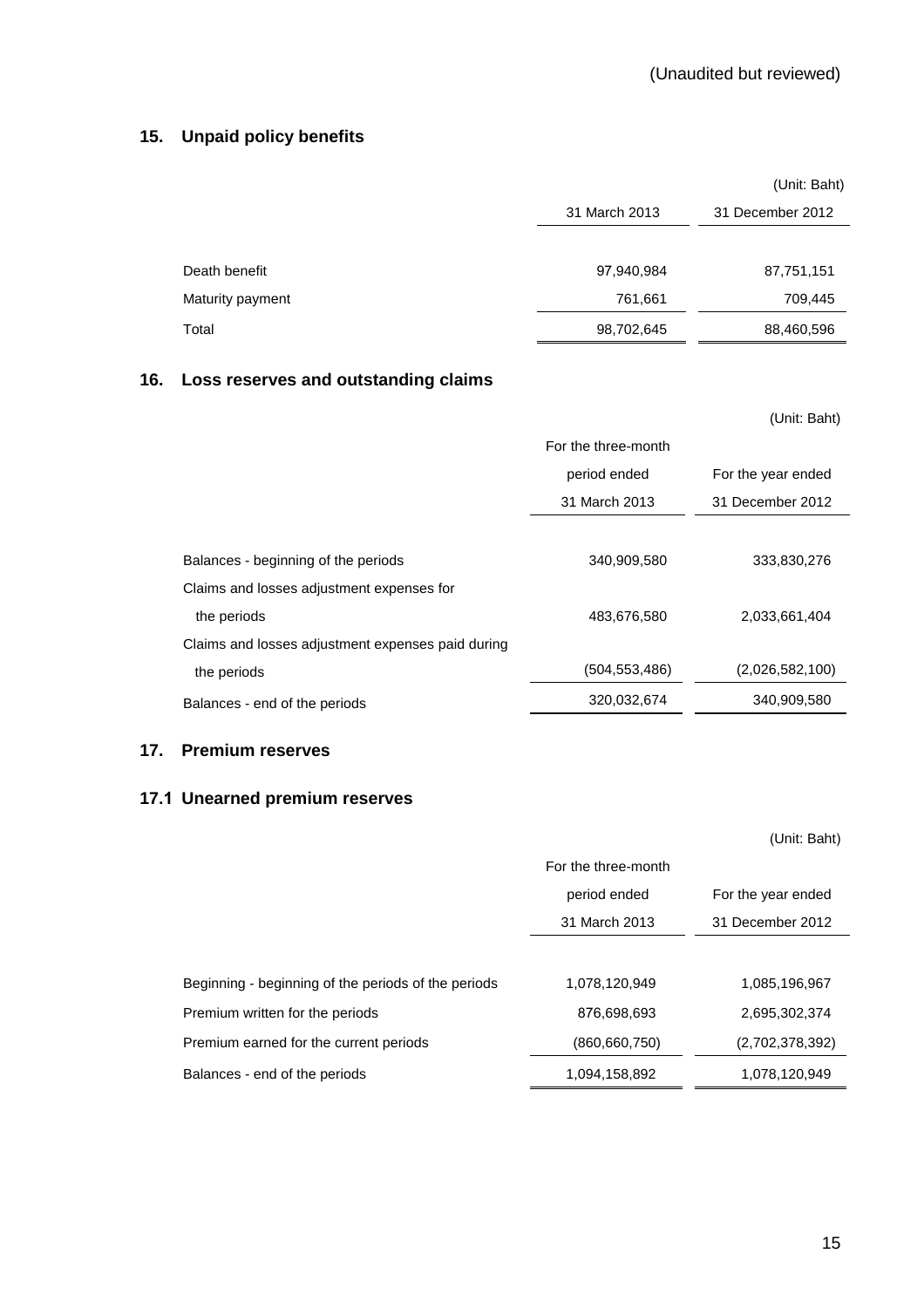### **17.2 Unexpired risk reserves**

(Unit: Baht)

|                                        | For the three-month                |                  |  |
|----------------------------------------|------------------------------------|------------------|--|
|                                        | period ended<br>For the year ended |                  |  |
|                                        | 31 March 2013                      | 31 December 2012 |  |
|                                        |                                    |                  |  |
| Balances - beginning of the periods    | 743,903,455                        | 759,637,877      |  |
| Increase (decrease) during the periods | 11,066,181                         | (15, 734, 422)   |  |
| Balances - end of the periods          | 754,969,636                        | 743,903,455      |  |

## **18. Employee benefit payables**

|                                            |               | (Unit: Baht)     |
|--------------------------------------------|---------------|------------------|
|                                            | 31 March 2013 | 31 December 2012 |
| Short-term employee benefits payables      | 47,140,284    | 111,701,364      |
| Provisions for long-term employee benefits | 160,859,538   | 155,257,296      |
| Total employee benefit payables            | 207,999,822   | 266,958,660      |

 Provisions for long-term employee benefits are defined benefit obligation in relation to retirement compensations as follows:

|                                                      |                     | (Unit: Baht)       |
|------------------------------------------------------|---------------------|--------------------|
|                                                      | For the three-month |                    |
|                                                      | period ended        | For the year ended |
|                                                      | 31 March 2013       | 31 December 2012   |
|                                                      |                     |                    |
| Defined benefit obligation at beginning of the       |                     |                    |
| period/year                                          | 155,257,296         | 121,121,145        |
| Current service costs                                | 3,598,171           | 13,448,999         |
| Interest costs                                       | 2,004,071           | 5,645,145          |
| Benefit paid during the year                         |                     | (5,925,800)        |
| <b>Actuarial losses</b>                              |                     | 20,967,807         |
| Defined benefit obligation at end of the period/year | 160,859,538         | 155,257,296        |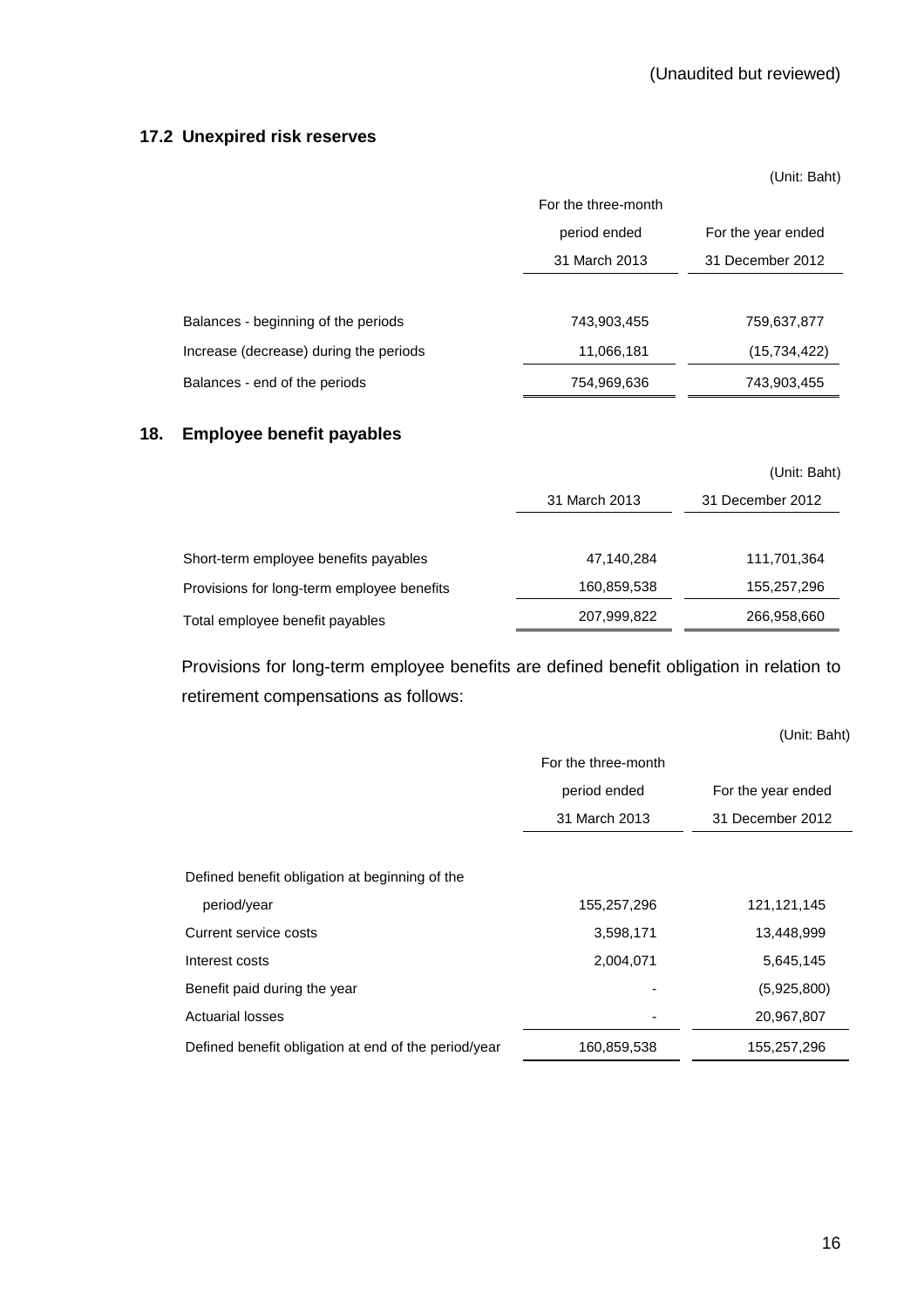Long-term employee benefit expenses included in profit or loss from operation were as follows:

|                                                            |                                            | (Unit: Baht) |
|------------------------------------------------------------|--------------------------------------------|--------------|
|                                                            | For the three-month periods ended 31 March |              |
|                                                            | 2013                                       | 2012         |
|                                                            |                                            |              |
| Current service costs                                      | 3,598,171                                  | 3,307,013    |
| Interest costs                                             | 2,004,071                                  | 1,602,313    |
| Total expenses recognised in profit or loss from operation | 5,602,242                                  | 4,909,326    |

## **19. Other liabilities**

|                                                |               | (Unit: Baht)     |
|------------------------------------------------|---------------|------------------|
|                                                | 31 March 2013 | 31 December 2012 |
|                                                |               |                  |
| Accrued commission expenses                    | 545,285,384   | 474,991,671      |
| Accrued expenses                               | 314,142,974   | 279,245,304      |
| Withholding tax payable                        | 96,163,412    | 57,780,393       |
| Premium received for policies not yet approved | 412,281,761   | 102,988,520      |
| Amounts received awaiting transfer             | 209,487,931   | 127,189,555      |
| Payable to policyholders on exempted premiums  | 94,767,712    | 95,833,722       |
| Forward exchange contracts payables            | 33,460,550    | 54,357,000       |
| Payable from purchases of investments          | 892,717       | 243,882,562      |
| <b>Others</b>                                  | 74,098,946    | 82,873,187       |
| Total                                          | 1,780,581,387 | 1,519,141,914    |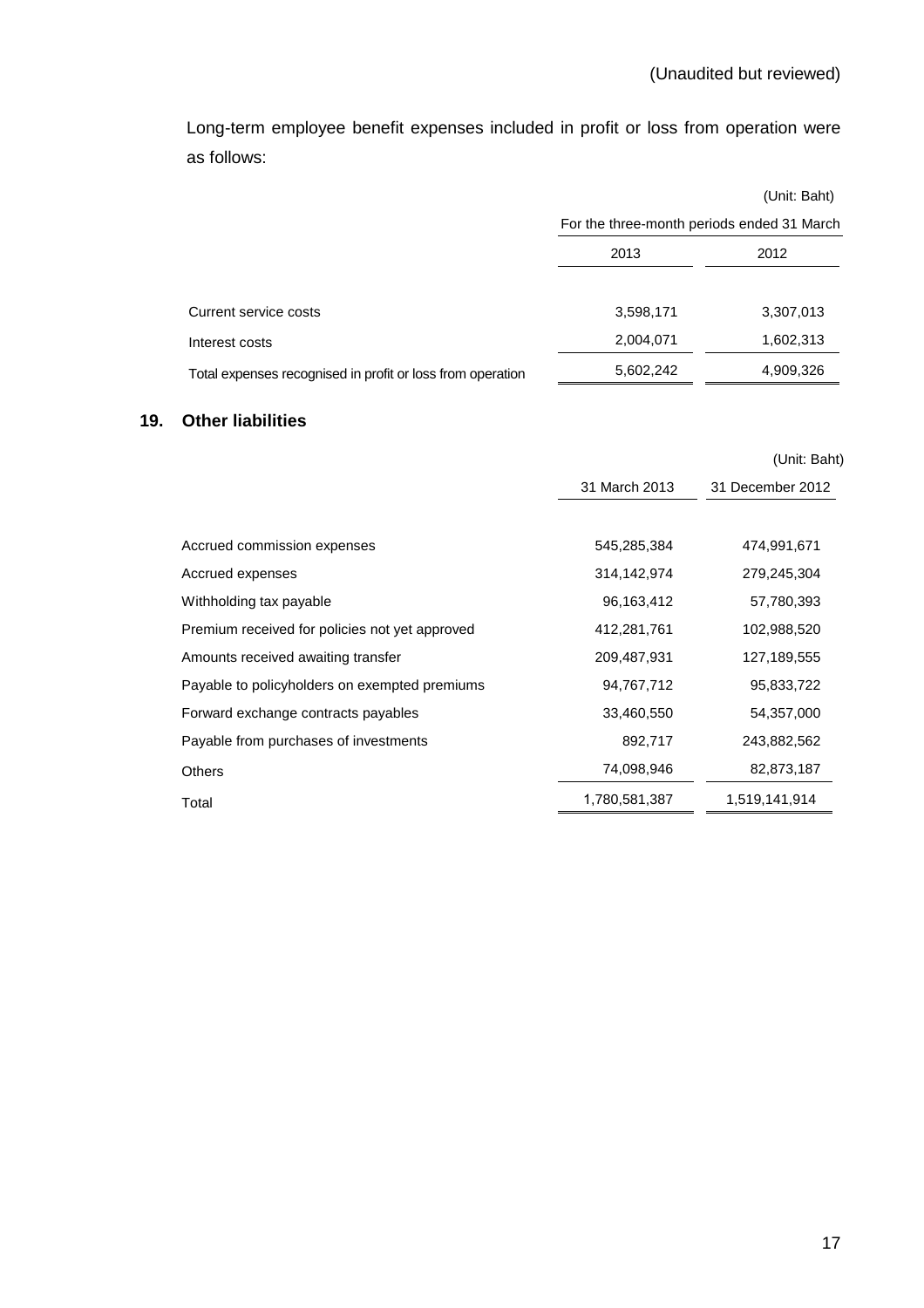Capital reserve on

### **20. Issued and fully paid-up share capital/share premium**

|                                     |                                        |               |               | Capital reserve on |
|-------------------------------------|----------------------------------------|---------------|---------------|--------------------|
|                                     |                                        |               |               | share-based        |
|                                     | Issued and fully paid-up share capital |               | Share premium | payments           |
|                                     | Number of shares                       | Baht          | Baht          | Baht               |
|                                     |                                        |               |               |                    |
| Balances - beginning of the period  | 1,204,771,855                          | 1,204,771,855 | 2,759,469,456 | 28,315,191         |
| Issuance of ordinary shares as a    |                                        |               |               |                    |
| result of exercise of Warrant No. 1 | 2,627,945                              | 2,627,945     | 32,849,312    |                    |
| Expenses in respect of share-based  |                                        |               |               |                    |
| payments - Warrant No. 2            |                                        |               |               |                    |
| (Note 21)                           |                                        |               |               | 9,438,397          |
| Balances - end of the period        | 1,207,399,800                          | 1,207,399,800 | 2,792,318,768 | 37,753,588         |
|                                     |                                        |               |               |                    |

Reconciliation for the three-month period ended 31 March 2013 is as follows:

### **21. Share-based payments - warrants**

On 23 November 2007, the Extraordinary General Meeting No. 2 of the Company's shareholders passed a resolution approving the issuance of 20 million units of registered and non-transferrable warrants (Warrant No.1) to be allotted to employees. The Company already allocated 12.85 million units of Warrant No. 1 to employees, leaving 7.15 million units unallocated. On 26 April 2011, the Annual General Meeting of shareholders of the Company passed a resolution approving the cancellation of the unallocated 7.15 million units of Warrant No. 1 and the issuance of 7.15 million units of registered and non-transferrable warrants (Warrant No.2) in place of the cancelled Warrant No. 1, which were already allocated to employee and the grant date is stipulated to be 1 April 2012.

The allocations of warrants to employees can be summarised as follows:

|                                                  | Number of units of warrants |              |            |
|--------------------------------------------------|-----------------------------|--------------|------------|
| Approved by                                      | Warrant No.1                | Warrant No.2 | Total      |
| The Executive Board of Directors of the Company, |                             |              |            |
| on 29 May 2008                                   | 11,500,000                  |              | 11,500,000 |
| The Executive Board of Directors of the Company. |                             |              |            |
| on 11 August 2009                                | 1,350,000                   |              | 1,350,000  |
| The Executive Board of Directors of the Company. |                             |              |            |
| on 22 February 2012                              |                             | 7,150,000    | 7,150,000  |
| Total                                            | 12,850,000                  | 7,150,000    | 20,000,000 |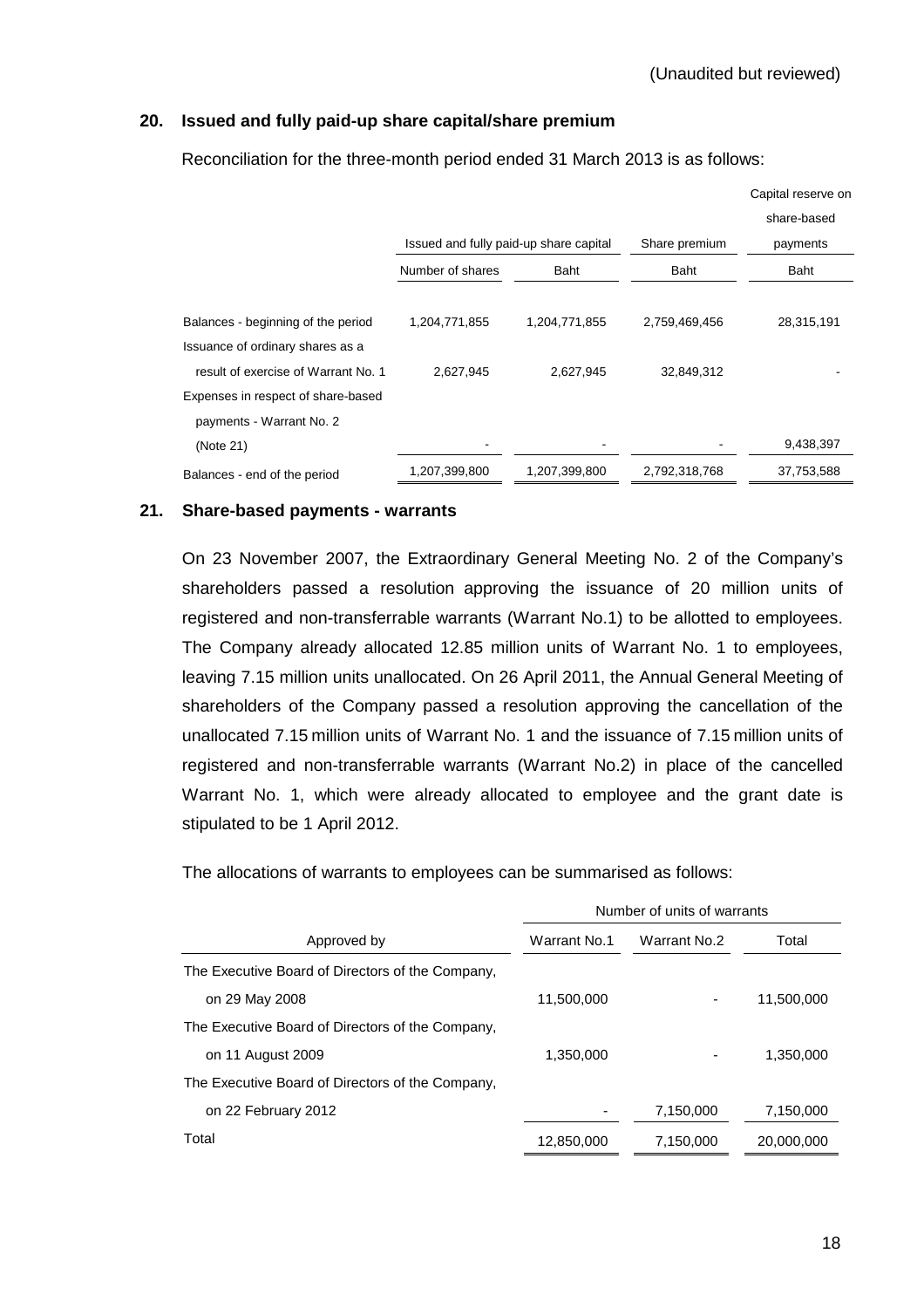These warrants expire the earlier of 5 years from the issue date and the termination date of employment. The exercise ratio is 1 unit of warrant to 1 new ordinary share and the exercise price is equal to Baht 13.50 per share for Warrant No.1 and Baht 35 per share for Warrant No.2. The first exercise date is 3 years from the grant date.

 The issue of Warrant No.2 was approved by the Annual General Meeting of shareholders held after 1 January 2011, during which Thai Financial Reporting Standard No. 2 "Share-Based Payment" (TFRS 2) became effective. The Company therefore calculated the average fair value of the warrants at the grant date, which is Baht 20.45 per unit, in order to record expenses in respect of share-based payments in accordance with such accounting standard.

The following information is used to determine fair value of the warrants.

| Expected dividend yield         |                          | $-1.5%$                                  |
|---------------------------------|--------------------------|------------------------------------------|
| Expected stock price volatility |                          | - 39.9% (estimated with reference to     |
|                                 |                          | historical price information of the      |
|                                 |                          | Company)                                 |
| Risk-free interest rate         |                          | $-3.51\% - 3.64\%$                       |
| Expected life of warrants       |                          | - Not more than 5 years from the date of |
|                                 |                          | issuance or upon termination of an       |
|                                 |                          | employee                                 |
| Model used                      | $\overline{\phantom{a}}$ | Black Schole - continuous model          |

Employee expenses in respect of share-based payments (Warrant No. 2) recognised for three-month period ended 31 March 2013 amounting to Baht 9.44 million.

 Movements of warrants during the three-month period ended 31 March 2013 are summarised below.

|                                                              |               |                | (Units)     |
|--------------------------------------------------------------|---------------|----------------|-------------|
|                                                              | Warrants No.1 | Warrants No. 2 | Total       |
| Number of unexercised warrants at<br>beginning of the period | 5,350,200     | 7,150,000      | 12,500,200  |
| Exercised during the period                                  | (3,401,500)   |                | (3,401,500) |
| Number of unexercised warrants at                            |               |                |             |
| end of the period                                            | 1,948,700     | 7,150,000      | 9,098,700   |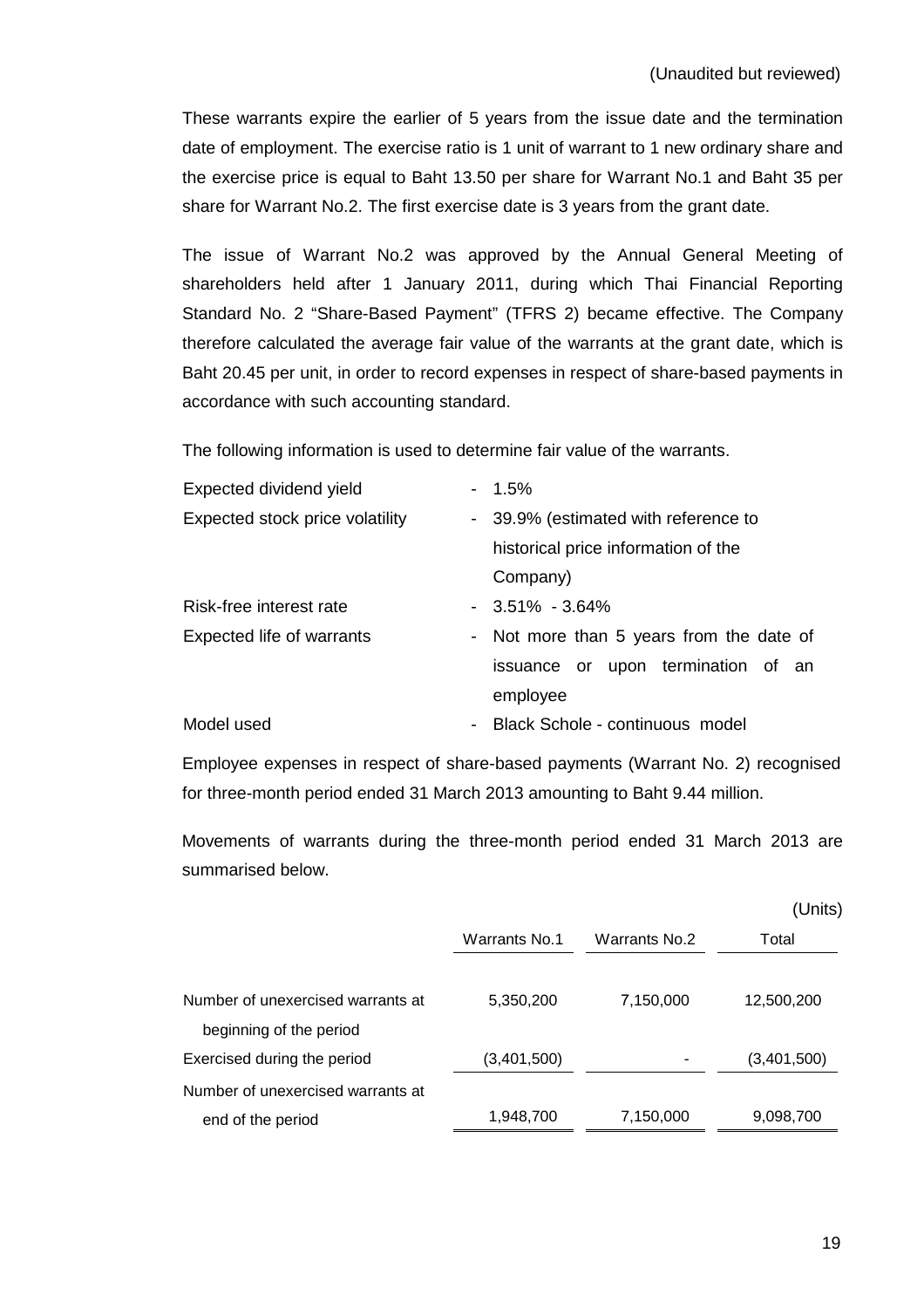During the period, the Warrant No. 1 holders exercised 3,401,500 units of warrants at an exercise price of Baht 13.50 each, or for a total of Baht 45,920,250. The Company recorded such amount received from the exercise of warrants under the caption of "Subscriptions received in advance from exercise of warrants", in the owners' equity. The Company already registered the increase in its paid-up share capital as a result of warrant exercise with the Ministry of Commerce on 25 April 2013, and the Stock Exchange of Thailand approved the additional ordinary shares as listed securities as from 26 April 2013 onwards.

### **22. Operating segment**

The Company presented operating segment information in the same manner as that reported to the Office of the Insurance Commission ("OIC") on the report of underwriting information reported by insurance categories since the management considered that the Company is operating its core business in a single segment (i.e. life insurance business) and in a single geographic area (i.e. Thailand) and has measured segment performance based on operating profit or loss on a basis consistent with that is used to prepare the report of underwriting information reported by insurance categories as reported to the OIC. Hence, all items as presented in these segment information are consistent to the Company's internal reports that are regularly reviewed by the chief operating decision maker in order to make decision about allocation of resources to the segment and evaluate its performance. The chief operating decision maker has been identified as the Chief Executive Officer.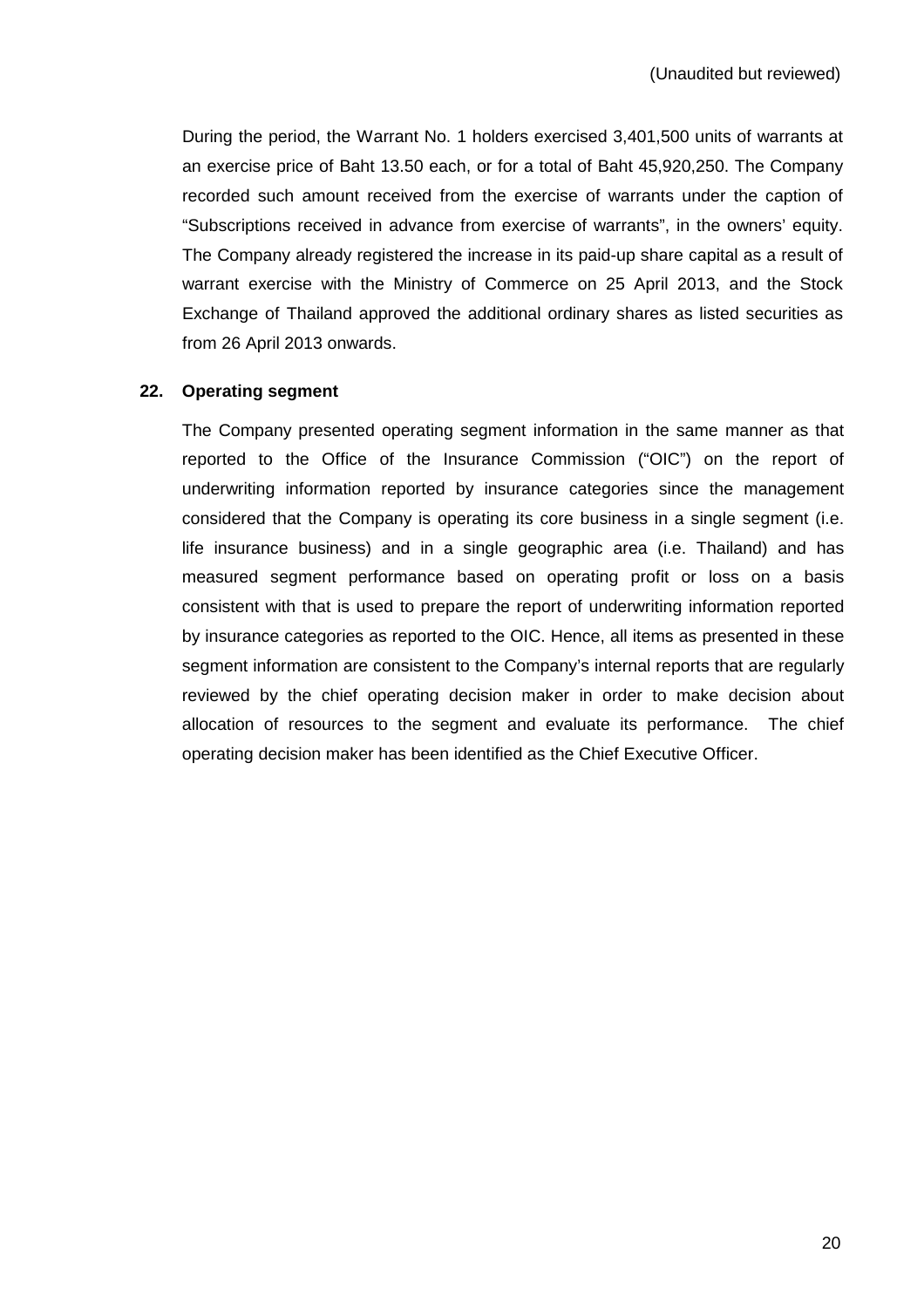Underwriting information classified by insurance categories for the three-month period ended 31 March 2013 and 2012 is as follows:

(Unit: Baht)

|                                           | For the three-month period ended 31 March 2013 |                  |            |                 |
|-------------------------------------------|------------------------------------------------|------------------|------------|-----------------|
|                                           | Traditional                                    | Life annuity     |            |                 |
|                                           | products -                                     | products -       |            |                 |
|                                           | no participating                               | no participating | Personal   |                 |
|                                           | dividend                                       | dividend         | accident   | Total           |
| <b>Underwriting income</b>                |                                                |                  |            |                 |
| Premium written                           | 13,194,291,431                                 | 19,487,620       | 10,563,022 | 13,224,342,073  |
| Less: Premium ceded                       | (230, 106, 298)                                |                  |            | (230, 106, 298) |
| Net premium written                       | 12,964,185,133                                 | 19,487,620       | 10,563,022 | 12,994,235,775  |
| Add (less): Unearned premium reserve      | (16, 325, 735)                                 |                  | 287,792    | (16,037,943)    |
| <b>Total underwriting income</b>          | 12,947,859,398                                 | 19,487,620       | 10,850,814 | 12,978,197,832  |
| <b>Underwriting expenses</b>              |                                                |                  |            |                 |
| Life policy reserves increased from prior |                                                |                  |            |                 |
| period                                    | 9,882,797,286                                  | 20,251,696       |            | 9,903,048,982   |
| Benefit payments under life policies and  |                                                |                  |            |                 |
| benefit adjustment expenses               | 2,038,639,043                                  | 126,879          |            | 2,038,765,922   |
| Losses and losses adjustment expenses     | 328,897,867                                    | 9,084            | 624,636    | 329,531,587     |
| Commissions and brokerage expenses        | 874,340,750                                    | 3,647,318        | 287,963    | 878,276,031     |
| Sales promotional expenses                | 111,592,644                                    | 167,956          | 93,519     | 111,854,119     |
| Other underwriting expenses               | 6,867,540                                      | 10,336           | 5,755      | 6,883,631       |
| <b>Total underwriting expenses</b>        | 13,243,135,130                                 | 24,213,269       | 1,011,873  | 13,268,360,272  |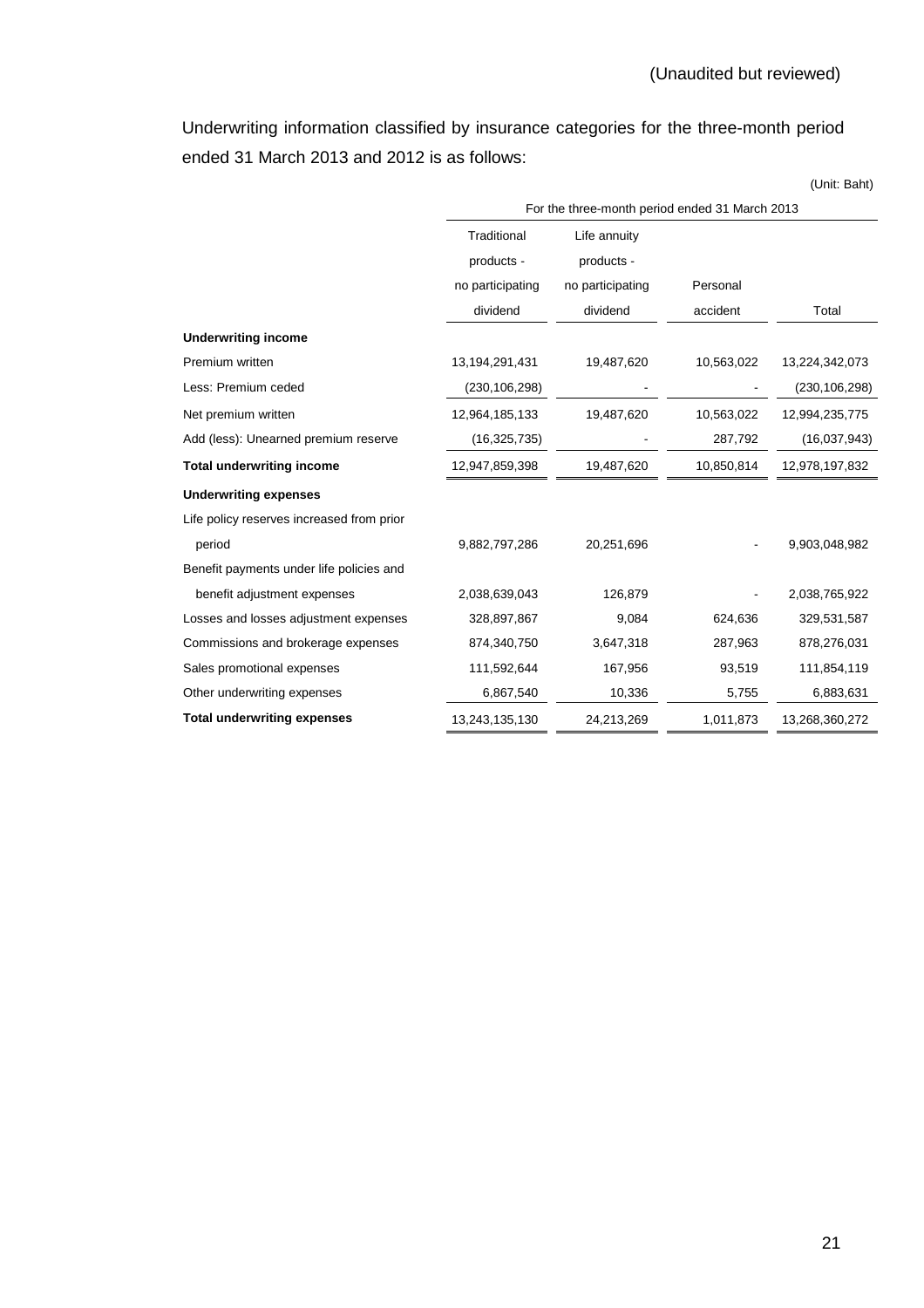## (Unaudited but reviewed)

(Unit: Baht)

|                                          | For the three-month period ended 31 March 2012 |                            |            |               |
|------------------------------------------|------------------------------------------------|----------------------------|------------|---------------|
|                                          | Traditional<br>products -                      | Life annuity<br>products - |            |               |
|                                          | no participating                               | no participating           | Personal   |               |
|                                          | dividend                                       | dividend                   | accident   | Total         |
| <b>Underwriting income</b>               |                                                |                            |            |               |
| Premium written                          | 8,969,336,404                                  | 12,354,286                 | 11,282,501 | 8,992,973,191 |
| Less: Premium ceded                      | (219,222,249)                                  |                            |            | (219,222,249) |
| Net premium written                      | 8,750,114,155                                  | 12,354,286                 | 11,282,501 | 8,773,750,942 |
| Add: Unearned premium reserve            | 29,079,301                                     |                            | 169,703    | 29,249,004    |
| <b>Total underwriting income</b>         | 8,779,193,456                                  | 12,354,286                 | 11,452,204 | 8,802,999,946 |
| <b>Underwriting expenses</b>             |                                                |                            |            |               |
| Life policy reserves increased from      |                                                |                            |            |               |
| prior year                               | 5,738,481,358                                  | 16,629,646                 |            | 5,755,111,004 |
| Benefit payments under life policies and |                                                |                            |            |               |
| benefit adjustment expenses              | 1,660,654,706                                  | 257,704                    |            | 1,660,912,410 |
| Losses and losses adjustment expenses    | 350,735,141                                    | 7,598                      | 1,425,483  | 352, 168, 222 |
| Commissions and brokerage expenses       | 758,610,691                                    | 3,046,839                  | 241,467    | 761,898,997   |
| Sales promotional expenses               | 162,024,300                                    | 228,044                    | 211,356    | 162,463,700   |
| Other underwriting expenses              | 5,668,869                                      | 7,977                      | 7,395      | 5,684,241     |
| <b>Total underwriting expenses</b>       | 8,676,175,065                                  | 20,177,808                 | 1,885,701  | 8,698,238,574 |

## **23. Operating expenses**

(Unit: Baht)

|                                             | For the three-month    |               |  |
|---------------------------------------------|------------------------|---------------|--|
|                                             | periods ended 31 March |               |  |
|                                             | 2013<br>2012           |               |  |
| Personal expenses which is not expenses for |                        |               |  |
| underwriting and claims                     | 217,620,694            | 166,654,863   |  |
| Premises and equipment expenses which is    |                        |               |  |
| not expenses for underwriting               | 37,378,398             | 37,461,337    |  |
| Taxes and duties                            | 42,952,381             | 24,264,927    |  |
| Other operating expenses                    | 127,707,904            | 90,773,067    |  |
| Total operating expenses                    | 425,659,377            | 319, 154, 194 |  |
|                                             |                        |               |  |

## **24. Fair value gains (losses)**

(Unit: Baht)

|                                                   | For the three-month period ended 31 March |                |
|---------------------------------------------------|-------------------------------------------|----------------|
|                                                   | 2013                                      | 2012           |
| Unrealised gains (losses) from trading securities | (11,527,016)                              | 8,643,385      |
| Unrealised gains on foreign exchange contracts    | 47.002.950                                | 12,875,000     |
| Losses on exchange                                | (84, 455, 169)                            | (21, 215, 602) |
| Total                                             | (48, 979, 235)                            | 302,783        |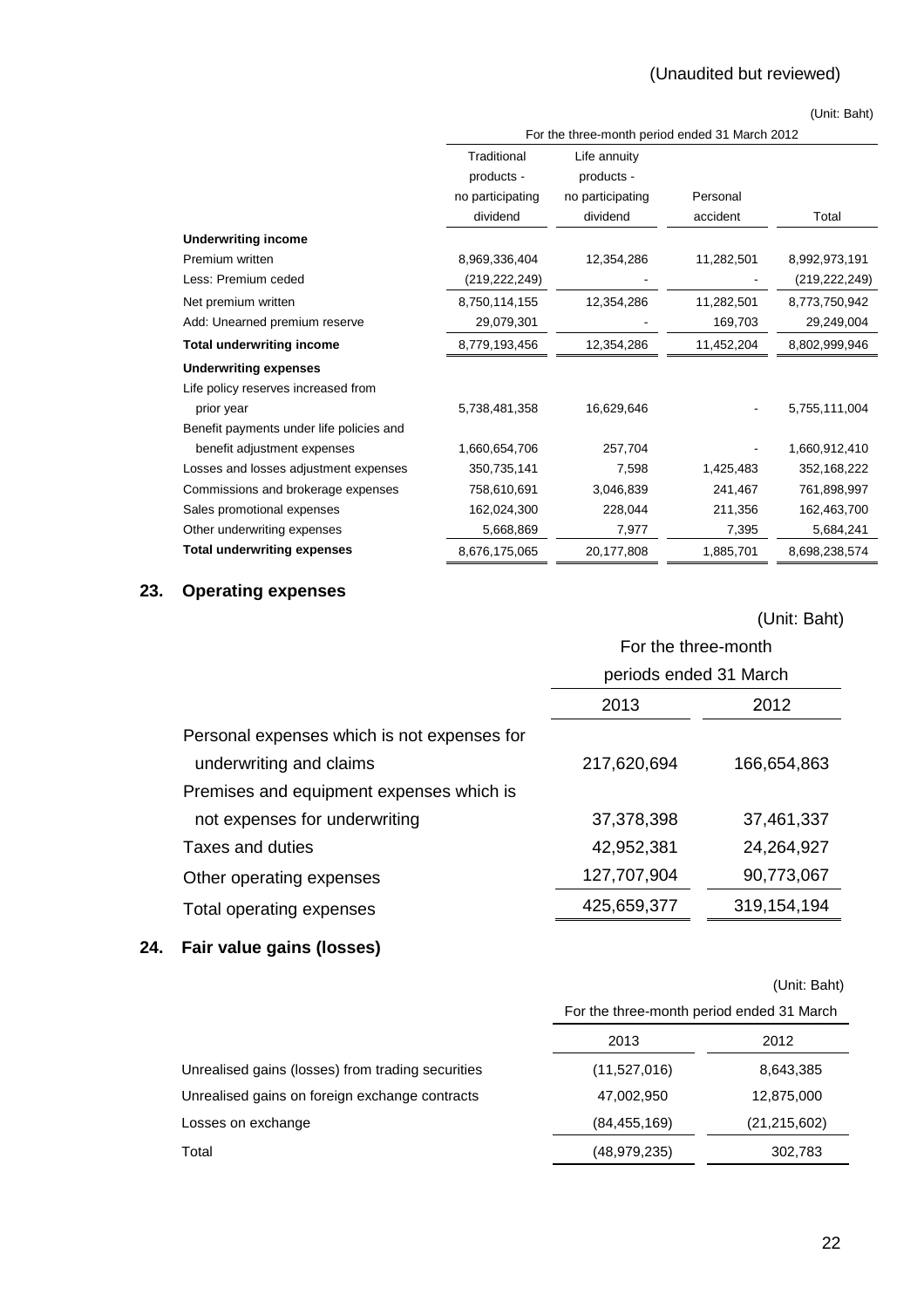## **25. Related party transactions**

 In considering each possible related party relationship, attention is directed to the substance of the relationship, and not merely the legal form.

The relationship between the Company and its related parties are summarised below.

| Name of related parties                          | Type of business     | Relationship with the Company                                               |
|--------------------------------------------------|----------------------|-----------------------------------------------------------------------------|
| Bangkok Bank Pcl.                                | Banking              | Shareholding and related by way of<br>common directors                      |
| Bangkok Insurance Pcl.                           | Insurance            | Shareholding and related by way of<br>common directors                      |
| Thai Reinsurance Pcl.                            | Insurance            | Related by way of common directors                                          |
| Thaire Life Assurance Pcl.                       | Life assurance       | Subsidiary of Thai Reinsurance Pcl.                                         |
| Sorachai Vivatn Co., Ltd.                        | Property development | Related by way of common directors                                          |
| Bumrungrad Hospital Pcl.                         | Health care services | Related by way of common directors and<br>shareholders                      |
| The Phyathai 1 Hospital Co., Ltd.                | Health care services | Related by way of common directors                                          |
| The Phyathai 2 Hospital Co., Ltd.                | Health care services | Related by way of common directors                                          |
| The Phyathai 3 Hospital Co., Ltd.                | Health care services | Related by way of common directors                                          |
| Rajburi Sugar Co., Ltd.                          | Industry             | Related by way of common directors                                          |
| Narai Ruamphiphat Co., Ltd.                      | Property development | Holding by an individual related to the<br>major shareholder of the Company |
| Bangkok Business Building (1987)<br>Co., Ltd.    | Rental of assets     | Related by way of common directors and<br>shareholders                      |
| Tris Corporation Ltd.                            | Services             | Related by way of common directors and<br>shareholders                      |
| Union Textile Industries Pcl.                    | Industry             | Related by way of common shareholders                                       |
| Charoen Pokphand Foods Pcl.                      | Agriculture          | Related by way of common directors                                          |
| <b>TICON Industrial Connection Pcl.</b>          | Property development | Holding by an individual related to the<br>major shareholder of the Company |
| Indorama Polymers Pcl.                           | Petrochemical        | Related by way of common directors                                          |
| Asia warehouse Co., Ltd.                         | Rental of assets     | Holding by the major shareholder of the<br>Company                          |
| Ex-chai Distribution System Co., Ltd. Commercial |                      | Related by way of common directors                                          |
| BBL Asset Management Co., Ltd.                   | Asset management     | Related by way of common directors and<br>shareholders                      |
| <b>Bualuang Securities Pcl.</b>                  | <b>Securities</b>    | Subsidiary of the major shareholder<br>of the Company                       |
| Asia Insurance Company Limited                   | Insurance            | Related by way of common directors                                          |
| BLA Insurance Broker Co., Ltd                    | Insurance            | Related by way of common directors are<br>the management of the Company     |
| Bangpain Golf Co., Ltd                           | Services             | Related by way of common directors                                          |
| Bangkok Mitsubishi Lease Co., Ltd.               | Services             | Related by way of common directors                                          |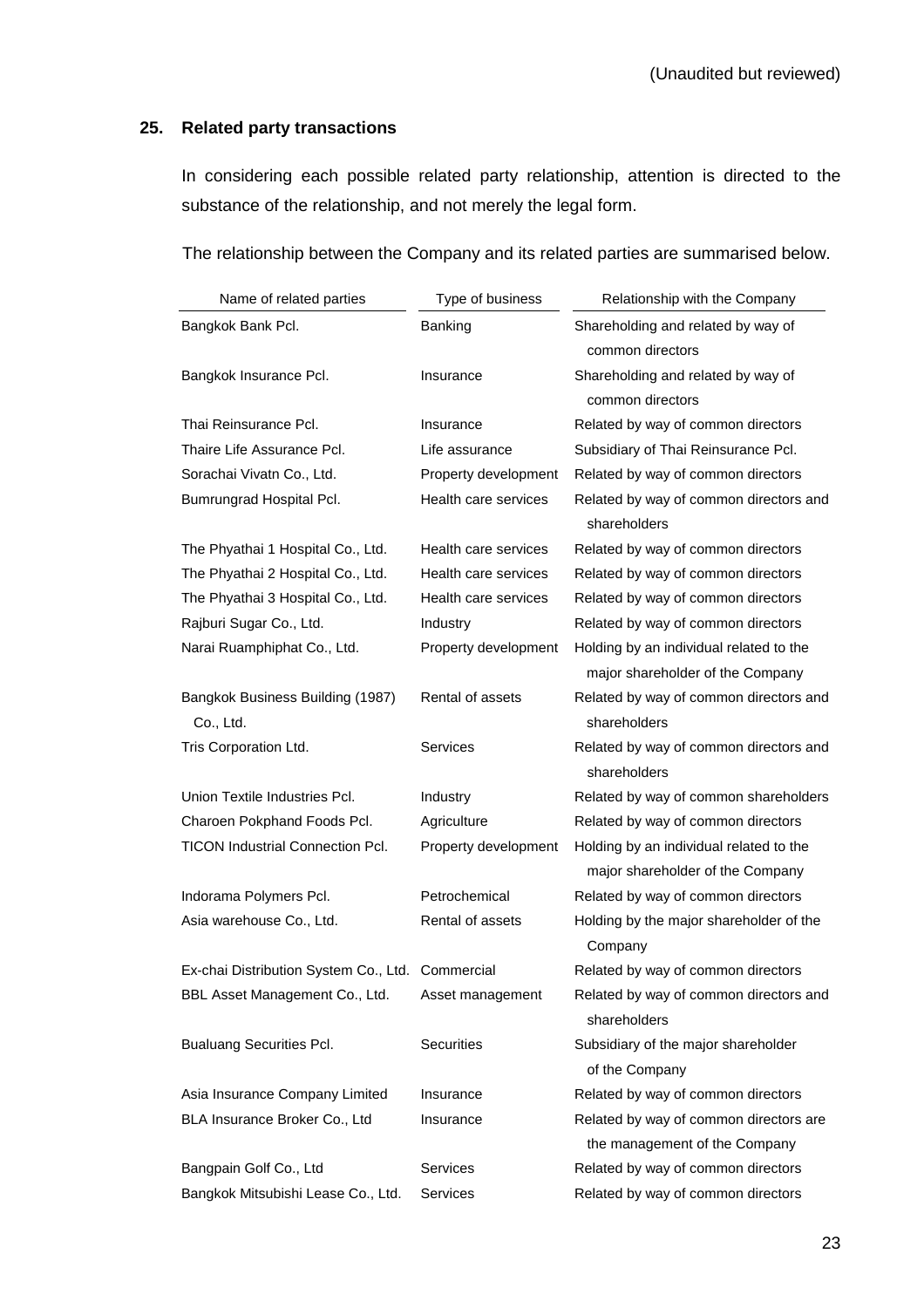During the three-month periods ended 31 March 2013 and 2012, the Company had significant business transactions with its related parties. Such transactions, which have been concluded on commercial terms and bases agreed upon in the ordinary course business between the Company and those parties are as follows:

(Unit: Baht)

|                                    | 2013        | 2012        | Pricing policy                                            |
|------------------------------------|-------------|-------------|-----------------------------------------------------------|
| Premium written                    | 1,782,750   | 1,626,483   | Normal commercial terms for underwriting                  |
| Premium cede                       | 60,094,222  | 57,738,960  | Normal Commercial terms for reinsurance                   |
|                                    |             |             | depending on type of insurance and                        |
|                                    |             |             | reinsurance contract                                      |
| Claim recoverable from<br>reinsure | 29,856,130  | 22,625,960  | At a mutually agreed percentage of reinsurance<br>premium |
| Commission and                     | 457,398,374 | 359,221,852 | At a mutually agreed percentage of premium                |
| brokerage                          |             |             | written                                                   |
| Claim payment and                  | 16,006,459  | 14,090,284  | Normal commercial terms for underwriting                  |
| diagnose charge                    |             |             |                                                           |
| Interest income -                  | 88,256,824  | 21,152,009  | Same rates as those offered by financial                  |
| deposits at banks,                 |             |             | institutions and related companies to general             |
| promissory notes and               |             |             | customers                                                 |
| debentures                         |             |             |                                                           |
| Interest income -                  | 2,841,035   | 1,226,759   | Same rates as the Company charged to general              |
| mortgage loans                     |             |             | borrowers who mortgage assets as collateral               |
| Dividend income                    | 30,584,905  | 29,107,247  | The declared amount                                       |
| Bank charges                       | 21,568,056  | 20,130,161  | Same rates as those charged by financial                  |
|                                    |             |             | institutions and related companies to general             |
|                                    |             |             | customers                                                 |
| Insurance premium                  | 321,956     | 225,230     | Normal commercial terms for underwriting                  |
| Building space rental              | 15,818,844  | 15,387,739  | Head office building: Rental fee of approximately         |
| and services                       |             |             | Baht 90 per square meter per month and                    |
|                                    |             |             | service fee of Baht 29 per square meter per               |
|                                    |             |             | month for long-term agreement and                         |
|                                    |             |             | approximately Baht 44, Baht 138 per square                |
|                                    |             |             | meter per month and service fees                          |
|                                    |             |             | approximately Baht 91, Baht 307 per square                |
|                                    |             |             | meter per month.                                          |
|                                    |             |             | Branch office buildings: Rental fees of                   |
|                                    |             |             | approximately Baht 100, Baht 150, Baht 188 and            |
|                                    |             |             | Baht 315 per square meter per month and                   |
|                                    |             |             | service fees of approximately Baht 342 and Baht           |
|                                    |             |             | 200 per square meter per month.                           |
| Other services                     | 114,508     |             | Normal commercial terms for services                      |
| Brokerage income from              | 2,679,475   |             | Normal commercial terms for securities brokerage          |
| securities trading                 |             |             |                                                           |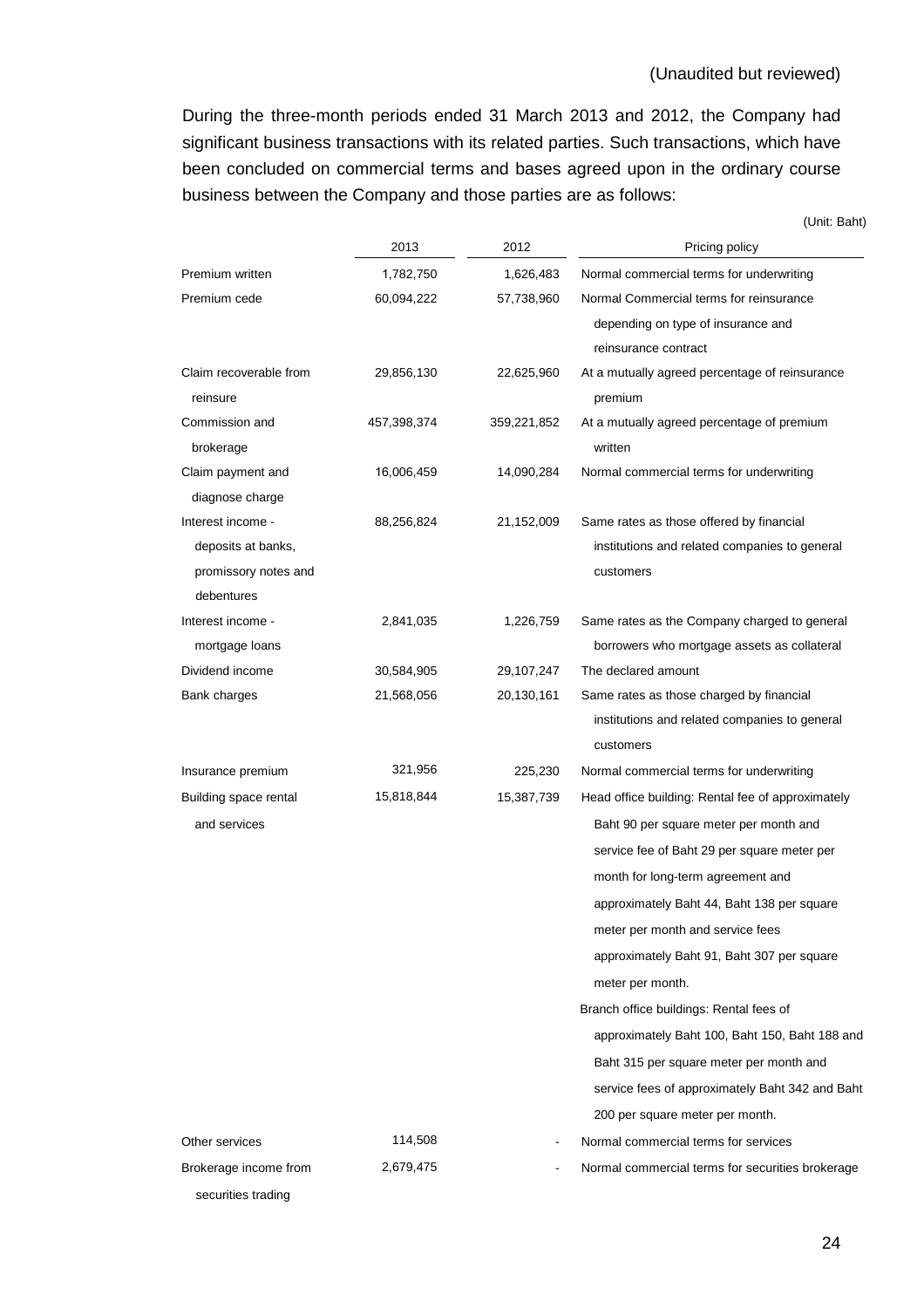For the three-month periods ended 31 March 2013 and 2012, the premium generated from the Bancassurance distribution channel represented approximately 74.00% and 64.35% of total net premium written, respectively.

As at 31 March 2013 and 31 December 2012, the balance of the accounts between the Company and those related companies are as follows:

|                                                     |               | (Unit: Thousand Baht) |
|-----------------------------------------------------|---------------|-----------------------|
|                                                     | 31 March 2013 | 31 December 2012      |
| <b>Transactions with related companies</b>          |               |                       |
| Investments in marketable equity securities - cost  | 1,334,171     | 1,450,475             |
| Add: Unrealised gain                                | 1,753,354     | 1,324,345             |
| Investments in marketable equity securities -       |               |                       |
| fair value                                          | 3,087,525     | 2,774,820             |
| Investments in unit trusts - cost                   | 780,348       | 780,348               |
| Add: Unrealised gain                                | 178,154       | 86,868                |
| Investments in unit trusts - fair value             | 958,502       | 867,216               |
| Investments in non-marketable equity securities     | 11,467        | 11,467                |
| Investments in debentures                           | 3,705,000     | 3,705,000             |
| Investments in foreign debentures                   | 2,369,791     | 1,638,005             |
| Deposit at financial institution                    | 598,846       | 852,168               |
| Mortgage loans                                      | 178,606       | 183,115               |
| Prepaid rental expense (Including in other assets)  | 90,462        | 93,410                |
| Prepaid expense (Including in other assets)         | 1,102         | 1,162                 |
| Reinsurance assets                                  | 81,851        | 91,931                |
| Amounts due to reinsurers                           | 68,155        | 51,534                |
| Accrued commission (Including in other liabilities) | 303,248       | 173,364               |
| Accrued rental and service expense                  |               |                       |
| (Including in other liabilities)                    | 348           | 691                   |
| Outstanding claims                                  | 8,872         | 11,826                |

### **Directors and management's benefits**

 During the year ended 31 March 2013 and 2012, the Company had employee benefit expenses payable to their directors and management as below.

|                                            |                | (Unit: Million Baht)<br>For the three-month period |  |
|--------------------------------------------|----------------|----------------------------------------------------|--|
|                                            |                |                                                    |  |
|                                            | ended 31 March |                                                    |  |
|                                            | 2013           | 2012                                               |  |
|                                            |                |                                                    |  |
| Short-term employee benefits               | 7.75           | 6.78                                               |  |
| Long-term employee benefits                | 0.41           | 0.44                                               |  |
| Share-based payment transactions (Note 21) | 2.20           |                                                    |  |
| Total                                      | 10.36          | 7.22                                               |  |

The details of the warrants which allocated to the Company's employees are presented in Note 21 to the financial statements.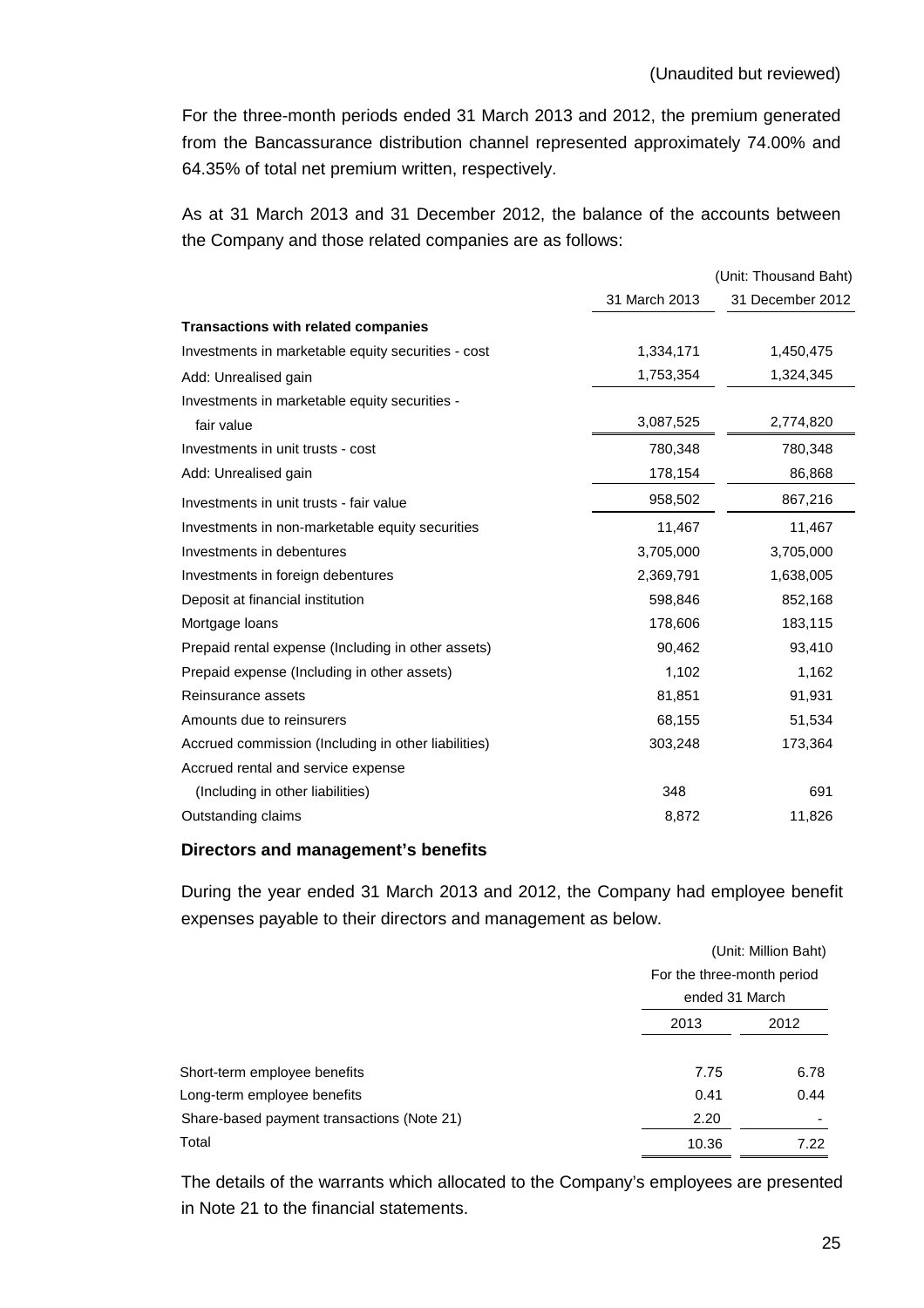### **26. Assets placed with the Registrar**

 As at 31 December 2012 and 2011, the following assets have been placed as securities with the Registrar in accordance with the Life Insurance Act.

|                |            |                  | (Unit: Baht) |
|----------------|------------|------------------|--------------|
|                |            | 31 December 2012 |              |
| Cost/          |            | Cost/            |              |
| Amortised cost | Fair value | Amortised cost   | Fair value   |
|                |            |                  |              |
| 20,000,000     | 21,118,330 | 20,000,000       | 21,156,977   |
|                |            | 31 March 2013    |              |

### **27. Assets reserved with the Registrar**

 As at 31 December 2012 and 2011, the following assets have been placed as reserves with the Registrar in accordance with the Life Insurance Act.

|                        |                |                |                  | (Unit: Baht)   |
|------------------------|----------------|----------------|------------------|----------------|
|                        | 31 March 2013  |                | 31 December 2012 |                |
|                        | Cost/          |                | Cost/            |                |
|                        | Amortised cost | Fair value     | Amortised cost   | Fair value     |
|                        |                |                |                  |                |
| Government bonds       | 12,475,097,655 | 13,336,498,681 | 12,480,608,158   | 13,414,367,520 |
| State enterprise bonds | 8,334,533,442  | 9,013,394,598  | 8,335,857,706    | 9,047,014,595  |
| Total                  | 20,809,631,097 | 22,349,893,279 | 20,816,465,864   | 22,461,382,115 |

### **28. Earnings per share**

 Basic earnings per share is calculated by dividing profits for the periods (excluding other comprehensive income/loss) by the weighted average number of ordinary shares in issue during the periods.

 Diluted earnings per share is calculated by dividing profits for the periods (excluding other comprehensive income/loss) by the sum of the weighted average number of ordinary shares in issue during the periods and the weighted average number of ordinary shares which would need to be issued to convert all dilutive potential ordinary shares into ordinary shares. The calculation assumes that the conversion took place either at the beginning of the period or on the date the potential ordinary shares were issued.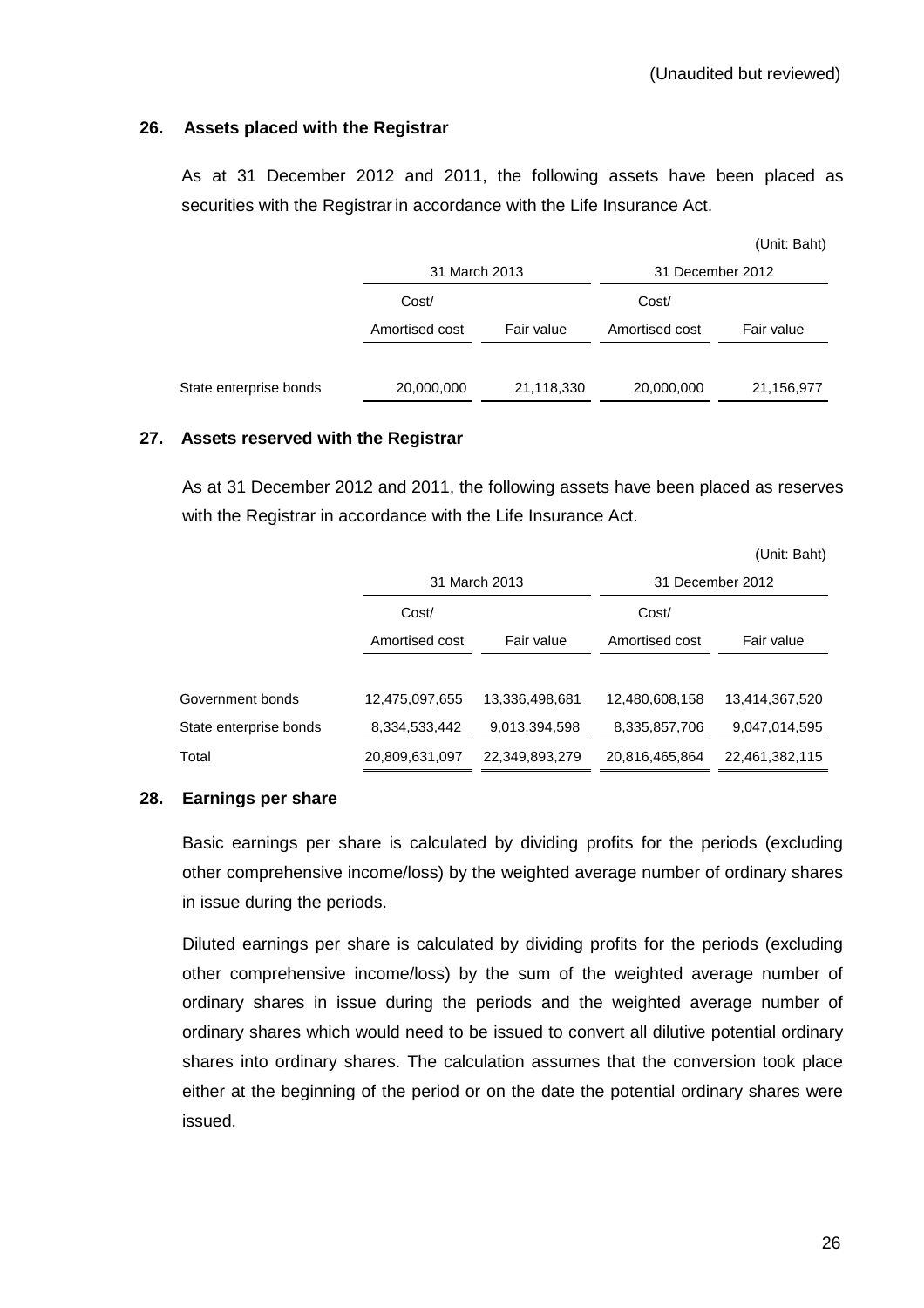Basic and diluted earnings per share for the three-month periods ended 31 March 2013 and 2012 are as follows:

|                                     | Profits for the periods<br>(Thousand Baht) |           | Weighted average number of<br>shares (Thousand shares) |           | Earnings per<br>share (Baht) |       |
|-------------------------------------|--------------------------------------------|-----------|--------------------------------------------------------|-----------|------------------------------|-------|
|                                     |                                            |           |                                                        |           |                              |       |
|                                     | 2013                                       | 2012      | 2013                                                   | 2012      | 2013                         | 2012  |
| Basic earnings per share            |                                            |           |                                                        |           |                              |       |
| Profits for the periods             | 921,944                                    | 1,011,963 | 1,207,513                                              | 1,200,000 | 0.764                        | 0.843 |
| <b>Effect of dilutive potential</b> |                                            |           |                                                        |           |                              |       |
| ordinary shares                     |                                            |           |                                                        |           |                              |       |
| Warrant No. 1                       |                                            |           | 4,224                                                  | 9,127     |                              |       |
| Warrant No. 2                       |                                            |           | 1,857                                                  | (1)       |                              |       |
| Diluted earnings per share          |                                            |           |                                                        |           |                              |       |
| Profits of ordinary                 |                                            |           |                                                        |           |                              |       |
| shareholder assuming the            |                                            |           |                                                        |           |                              |       |
| conversion of warrants to           |                                            |           |                                                        |           |                              |       |
| ordinary sharess                    | 921,944                                    | 1,011,963 | 1,213,594                                              | 1,209,127 | 0.760                        | 0.837 |

 $(1)$  No calculation of dilutive potential ordinary shares on Warrant No. 2 since Warrant No. 2 had not yet issued in that period.

## **29. Commitments**

29.1 The Company has entered into several lease agreements in respect of the lease of office building space, motor vehicles and equipment. The terms of the agreements are generally between 3 and 24 years for leases of building space and are generally between 1 and 5 years for leases of motor vehicles and equipment. Such agreements are non-cancellable.

 As at 31 March 2013 and 31 December 2012, future minimum lease payments required under these non-cancellable operating lease contracts were as follows:

(Unit: Million Baht)

|                            |        | 31 March 2013 |         |        |  |
|----------------------------|--------|---------------|---------|--------|--|
|                            |        | Pay within    |         |        |  |
|                            |        | Over          |         |        |  |
|                            | 1 year | $1 - 5$ years | 5 years | Total  |  |
| Operating lease agreements | 33.47  | 24.27         | 2.58    | 60.32  |  |
| Service agreements         | 43.16  | 38.17         | 12.16   | 93.49  |  |
| Total                      | 76.63  | 62.44         | 14.74   | 153.81 |  |